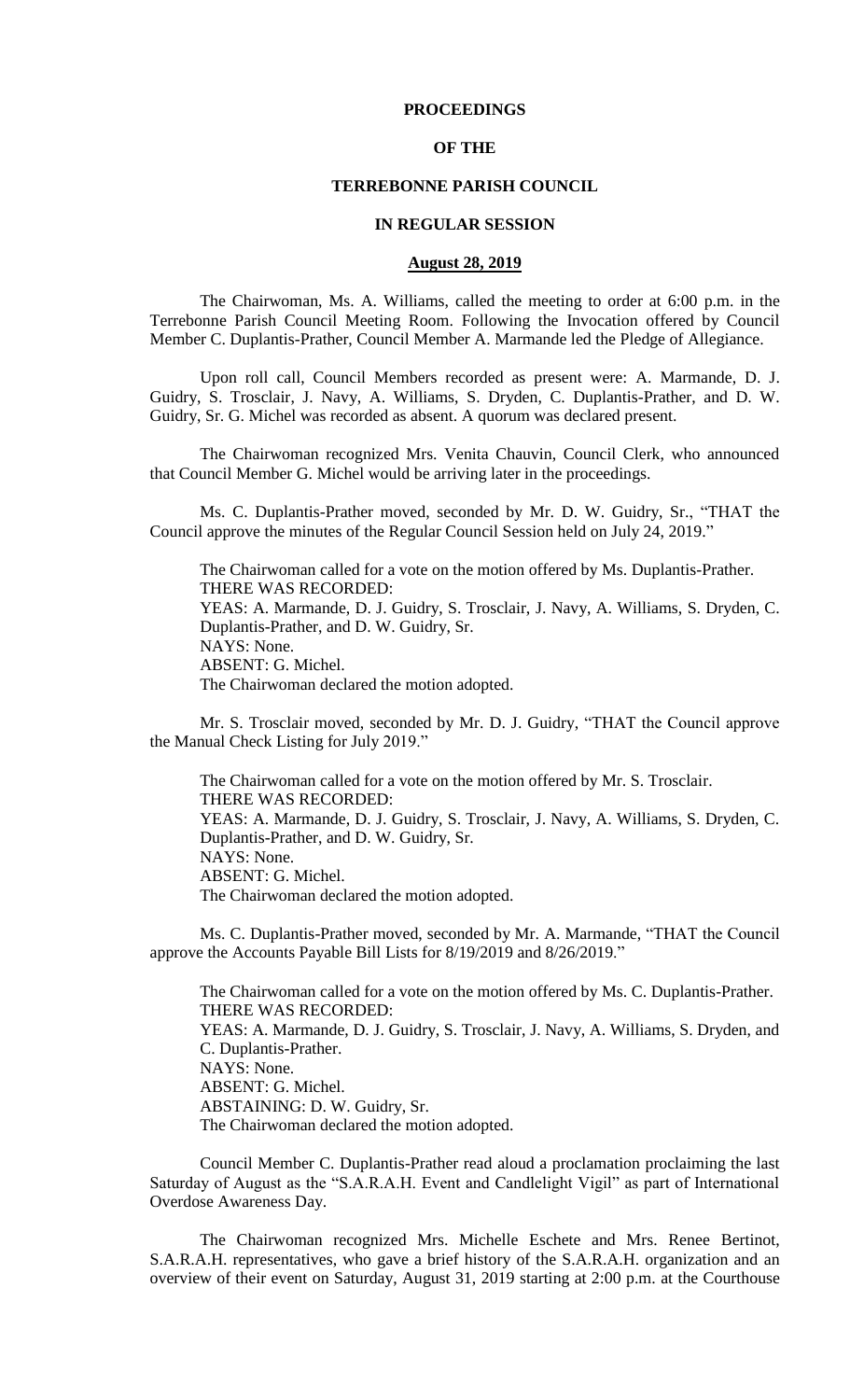Square with a candlelight vigil beginning at 7:00 p.m. They then thanked the Council for the proclamation and for its ongoing assistance and support.

Several Council Members thanked them for their efforts and shared optimism for their event and for growing education and support efforts for those suffering from mental illness and addiction in association with the opioid epidemic.

The Chairwoman recognized Mr. Gordon Dove, Parish President, who presented an update regarding current and upcoming drainage projects throughout Terrebonne Parish, including those with a recent Shell Oil land donation, Little Bayou Black Pump Station, 1-1B Drainage System datum update, approved grants for the Alma Street area, Six Foot Ditch levee rehabilitation, and Bonanza pump station updates.

Council Member C. Duplantis-Prather thanked Administration for the planned drainage improvements for Alma Street area residents and shared her optimism for the upcoming projects and their connected benefits with other drainage projects in the parish.

The Chairwoman recognized Mr. Mike Toups, Parish Manager, who presented an update regarding current operating pump stations and pump station construction projects in progress across the parish, including those at Enterprise Marine, South Ellendale Estates, Woodlawn, and Valhi Boulevard. He then reported that water levels in the Gibson and Bayou Black areas have returned to normal levels and that temporary pump and dams were being returned or removed at this time. He then reported that emergency generators for all pump stations in the parish were fully functional at this time. He then presented an e-mail received from the Public Services Commission regarding utility pole replacement in Terrebonne Parish.

Upon Council Member D. W. Guidry, Sr.'s request, Mr. Toups clarified the intended maintenance schedule for pump stations parishwide then confirmed that the gravity drainage elements for Valhi Boulevard had been completed with portable pumps available for the area as needed.

President Dove gave an update on asphalt road repairs in the Gibson and Bayou Black areas and stated that the Hanson Canal Pump Station was scheduled to be completed before the end of the year. He then reported on a meeting with the Corps of Engineers' new commanding officer.

It was at this time Council Member G. Michel was recorded as entering the proceedings.

A discussion ensued relative to the response from the Public Service Commission regarding utility poles. Several Council Members shared their concerns for the Parish's ability to either encourage or enforce the completion of utility pole replacements with the current systems used to report replacement needing improvement and then offered suggestions for potential action.

The Chairwoman recognized Mr. Julius Hebert, Parish Attorney, who recommended that the Parish reviews its agreements with the utility companies to determine if any measures can be taken as per those agreements. He then suggested that the Parish could consider declaring a State of Emergency in order to allow the Parish to complete the utility pole replacements then bill those responsible for the work done, provided that the need was great enough to declare an emergency.

Several Council Members shared their experiences with reported and outstanding pole replacements following Hurricane Barry and then suggested additional options for addressing the utility companies and the necessary pole replacements to be completed.

Mr. Hebert reiterated the recommendation to review the Parish's agreements with the utility companies and then file a notice with the Public Service Commission regarding the serious problems being experienced.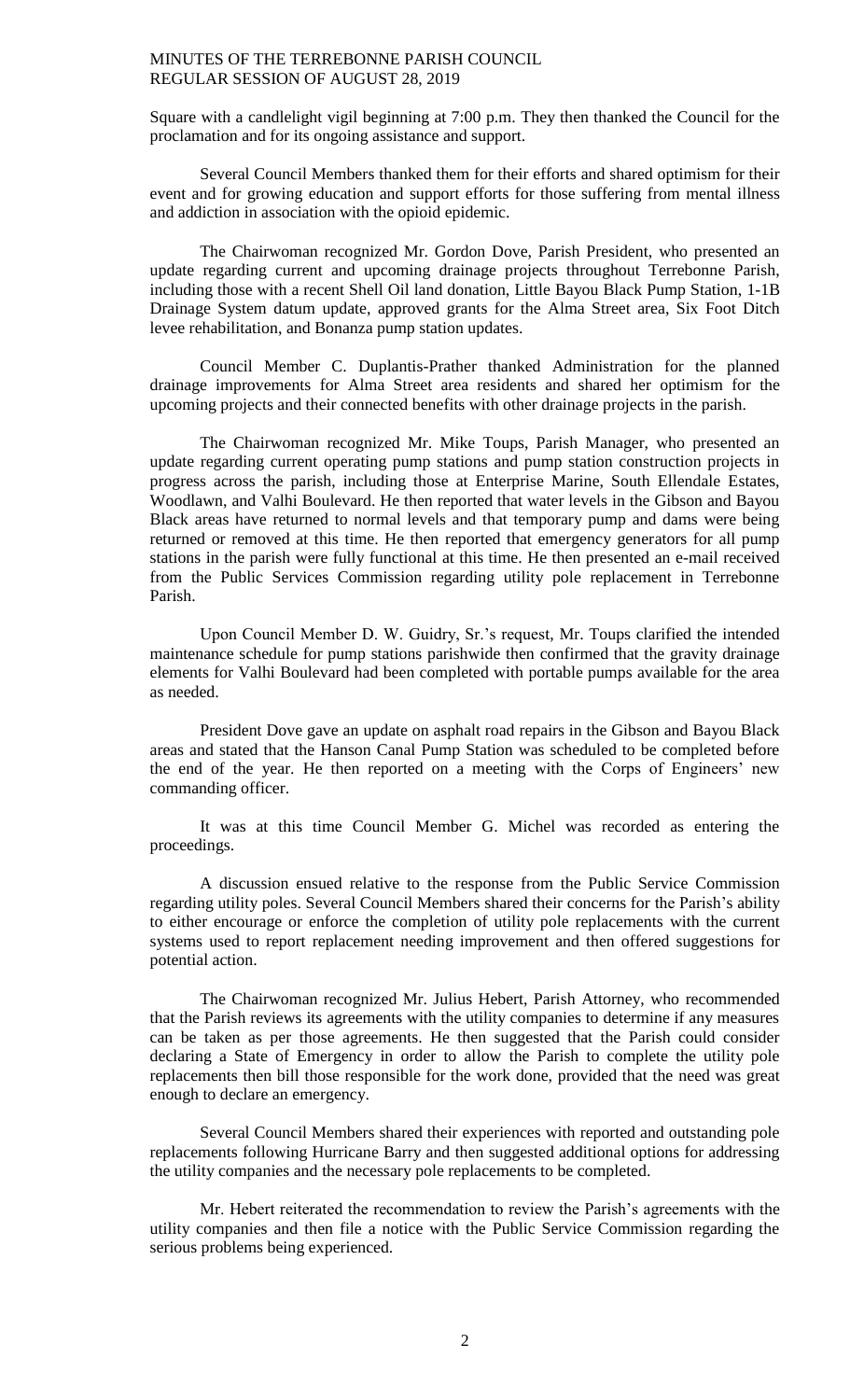The Chairwoman requested that the Council bring up for discussion at the next Public Services Committee meeting a motion to declare a State of Emergency and notify the Public Services Commission of the declaration and steps being taken by the Parish to address the utility poles.

Mr. Hebert then recommended that the Council ask Administration to send a certified letter to the Public Services Commission that includes both the problems being experienced and the contacts and discussions that have been held with the utility companies in order to address the problems and, should the problems not be rectified soon, the Parish's intention of declaring a State of Emergency to address the problems itself.

Upon Council Member G. Michel's request, Mr. Hebert reiterated his recommendation for reviewing the Parish's utility company agreements then clarified that the Council could ask for certified letters to be sent to the utility companies demanding action be taken with regards to the utility poles provided a motion requesting the action is passed at a future meeting.

Council Member G. Michel suggested that letters could be sent to the utility companies first for a response before being sent to the Public Services Commission.

President Dove stated that he would look to meet with representatives from the utility companies in the next few days in order to address the issues with utility poles currently being experienced. Upon the Chairwoman's request, President Dove confirmed that a need for more stringent time frames to complete utility pole work would be emphasized before the issue is filed with the Public Services Commission.

Mr. G. Michel moved, seconded by Mr. J. Navy and Ms. C. Duplantis-Prather, "THAT, the Council open public hearings at this time."

The Chairwoman called for a vote on the motion offered by Mr. G. Michel. THERE WAS RECORDED: YEAS: A. Marmande, D. J. Guidry, S. Trosclair, J. Navy, A. Williams, G. Michel, S. Dryden, C. Duplantis-Prather, and D. W. Guidry, Sr. NAYS: None. ABSENT: None. The Chairwoman declared the motion adopted.

The Chairwoman recognized the public for comments on the following:

A. A proposed ordinance to declare as surplus two tax properties located at 219 Donna Lee Drive and 488 Crochetville Road adjudicated to the Terrebonne Parish Consolidated Government and to acquire authorization to dispose of said properties.

There were no comments from the public on the proposed ordinance.

Mr. D. J. Guidry moved, seconded by Mr. S. Trosclair, "THAT the Council close the aforementioned public hearing."

The Chairwoman called for a vote on the motion offered by Mr. D. J. Guidry. THERE WAS RECORDED: YEAS: A. Marmande, D. J. Guidry, S. Trosclair, J. Navy, A. Williams, G. Michel, S. Dryden, C. Duplantis-Prather, and D. W. Guidry, Sr. NAYS: None. ABSENT: None. The Chairwoman declared the motion adopted.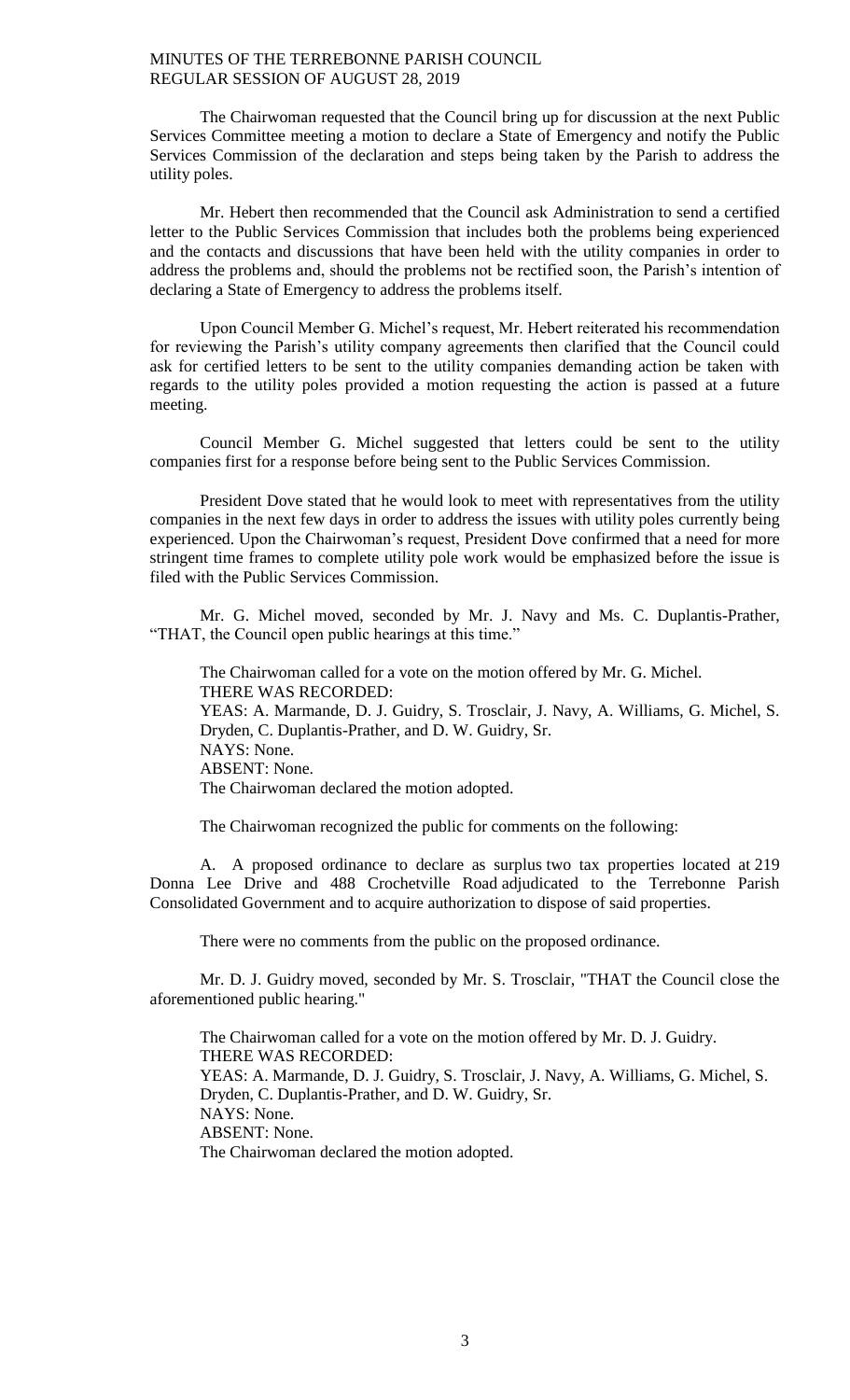OFFERED BY: MR. D. J. GUIDRY SECONDED BY: MRS. C. DUPLANTIS-PRATHER

#### **ORDINANCE NO. 9079**

AN ORDINANCE DECLARING THE FOLLOWING PROPERTIES ADJUDICATED TO TERREBONNE PARISH CONSOLIDATED GOVERNMENT AS SURPLUS AND NOT NEEDED FOR A PUBLIC PURPOSE; 1) 219 DONNA LEE DR.; 2) 488 CROCHETVILLE RD.; AND TO ADDRESS OTHER MATTERS RELATIVE THERETO.

**WHEREAS**, 100% of immovable property was adjudicated to the Terrebonne Parish Consolidated Government on JUNE 23, 2016 for nonpayment of taxes; and

**WHEREAS,** LA R.S. 47:2196, *et seq.* authorizes the parish to sell adjudicated property in accordance with law; and

**WHEREAS**, the three (3) year period for redemption provided by Art. 7, §25 of the Louisiana Constitution has elapsed without redemption; and

**WHEREAS,** the Terrebonne Parish Consolidated Government now wishes to declare the property described below surplus and not needed for a public purpose and to dispose of said property in accordance with LA R.S. 47:2196, *et seq*.; and

**NOW BE IT ORDAINED** by the Terrebonne Parish Council, on behalf of the Terrebonne Parish Consolidated Government, that the following described properties adjudicated to the Terrebonne Parish Consolidated Government and depicted on the attached plats, if any, are hereby declared surplus:

- 1. LOTS 18 & 19 BLOCK 2 LITTLE CAILLOU HEIGHTS SUBD. (219 DONNA LEE DR.), (PARCEL #35484), WITH OWNER OF RECORD CELEBRITY APT., INC.
- 2. LOT 2-A BLOCK 3 ADDEN. 2 MAGENTA ESTATES WEST SUBD. (REDIVISION). (488 CROCHETVILLE RD.), (PARCEL #48367), WITH OWNER OF RECORD LUKE ALBERT MARANGE, ETAL.

**BE IT FURTHER ORDAINED**, by the Terrebonne Parish Council, on behalf of the Terrebonne Parish Consolidated Government, that Administration be hereby authorized to dispose of the property in accordance with LA R.S. 47:2196, *et seq*. and inclusive of the following terms.

#### **SECTION I**

Each bid shall be accompanied by a deposit in the form of a Certified Check, Cashier's Check, Money Order or Bid Bond with Power of Attorney (Letters of Credit WILL NOT be accepted) in the amount of five percent (5%) of the proposed price made payable to the Terrebonne Parish Consolidated Government. Bid deposits made for non-winning bids shall be returned. The bid deposit made with the winning bid shall be non-refundable, unless redemption occurs, and paid towards the purchase price. The balance of the purchase price is due at the time of closing and payable in the form of a Certified Check, Cashier's Check, or Money Order.

## **SECTION II**

Additionally, the winning bidder shall bear the cost of recording the sale document into the conveyance records of the Parish of Terrebonne pursuant to La. R.S. 47:2207.

## **SECTION III**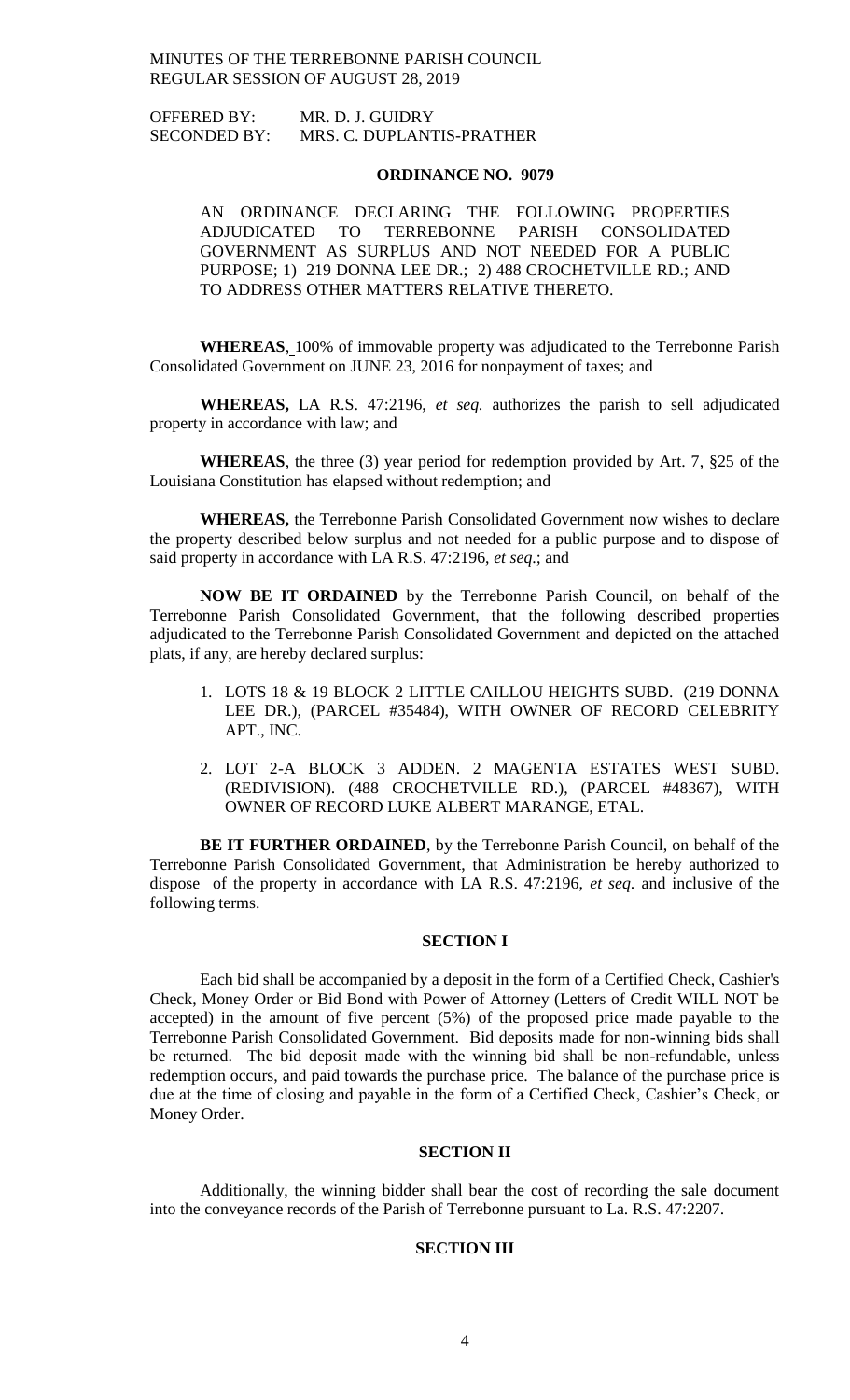The winning bidder, otherwise known as the Purchaser or Acquirer, of this adjudicated property is solely responsible for compliance with La. R.S. 47:2206 regarding notification of parties who may have had an interest in the property regarding their rights of redemption and La. R.S. 47:2208 regarding recordation of those notices. Copies of the applicable law will be distributed along with bid packets for this adjudicated property. Terrebonne Parish Consolidated Government has not and will not perform these requirements; thus, it is the purchaser's or acquiring person's responsibility to do so. Terrebonne Parish Consolidated Government encourages the Purchaser or Acquiring Person to consult legal counsel regarding Louisiana law on adjudicated property.

## **SECTION IV**

By acquiring a bid packet for the bid/purchase of this adjudicated property, each bidder acknowledges that he/she/it has received all information discussed in this ordinance as well as the statutes (laws) discussed in Section II above, and that he/she/it understands these procedures must be followed in order to fully protect he/she/its rights in the adjudicated property purchased from the parish.

## **SECTION V**

If any word, clause, phrase, section or other portion of this ordinance shall be declared null, void, invalid, illegal, or unconstitutional, the remaining words, clauses, phrases, sections and other portions of this ordinance shall remain in force and effect, the provisions of this ordinance hereby being declared to be severable.

#### **SECTION VI**

Any ordinance or part thereof in conflict herewith is hereby repealed.

## **SECTION VII**

This ordinance shall become effective upon approval by the Parish President or as otherwise provided in Section 2-13 (b) of the Home Rule Charter for a Consolidated Government for Terrebonne Parish, whichever occurs sooner.

This ordinance, having been introduced and laid on the table for two weeks, was voted upon as follows:

THERE WAS RECORDED:

YEAS: A. Marmande, D.J. Guidry, S. Trosclair, J. Navy, A. Williams, G. Michel, S. Dryden, C. Duplantis-Prather and D. W. Guidry, Sr. NAYS: None. NOT VOTING: None. ABSTAINING: None. ABSENT: None. The Chairwoman declared the ordinance adopted on this, the 14th day of August 2019.

The Chairwoman recognized the public for comments on the following:

B. A proposed ordinance to declare as surplus seventeen (17) tax properties adjudicated to the Terrebonne Parish Consolidated Government and to acquire authorization to dispose of said properties.

- 1. 208 McKinley St.
- 2. 217 St. Malo St.
- 3. 6108 Grand Caillou Rd.
- 4. 203 Chauvin St.
- 5. 215 Roselawn Ave.
- 6. 106 Manchester Dr.
- 7. 224 Peters St.
- 8. 6604 Grand Caillou Rd.
- 9. 6238 West Park Ave.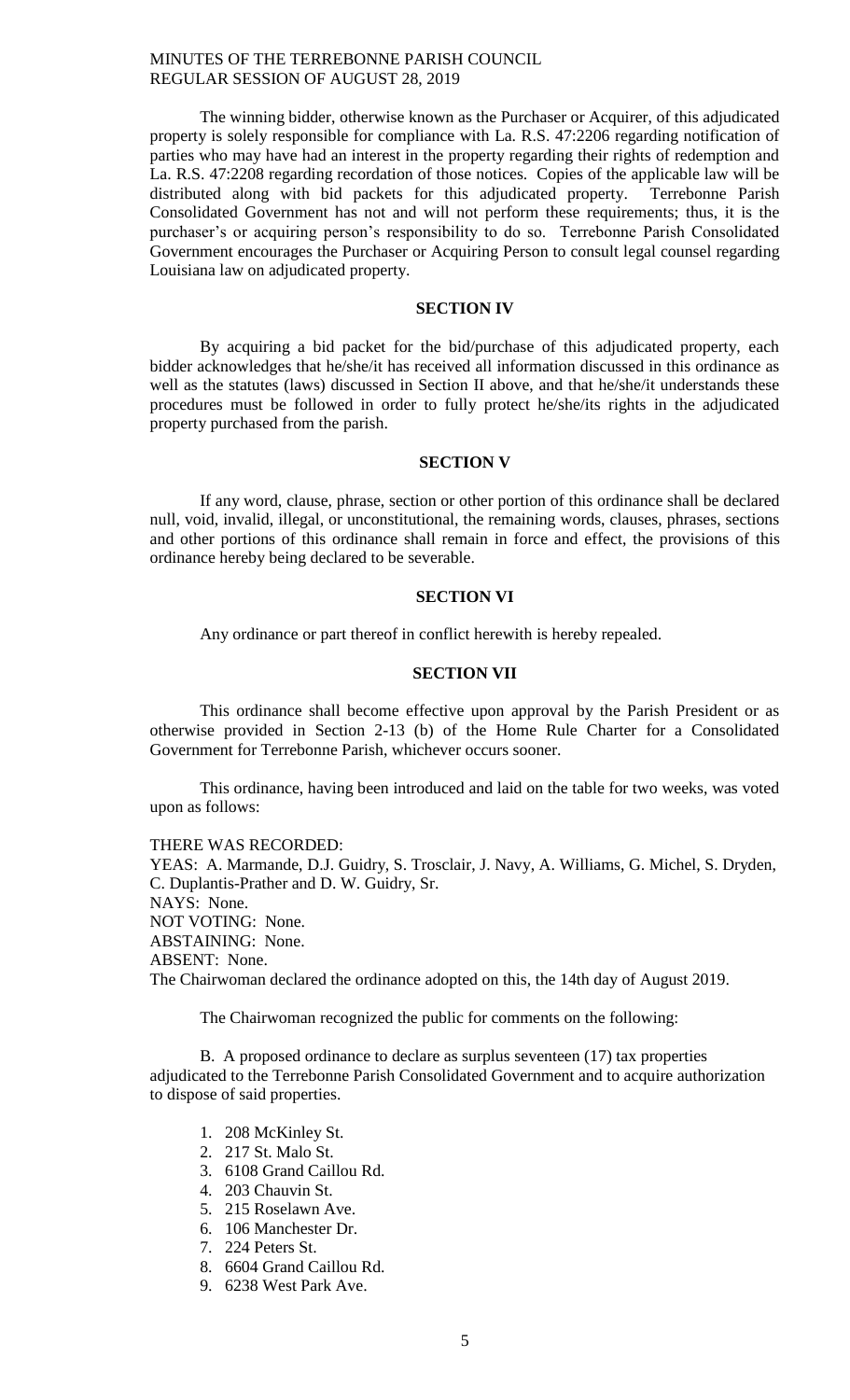> 10. 149 Cleveland St**.** 11. 5591 Highway 56 12. 408 Mobile Estates Dr. 13. 103 Kings Bayou Rd. 14. 608 Woodside Dr. 15. 4775 Highway 56 16. 230 Hidalgo Dr. 17. 4710 Grand Caillou Rd.

There were no comments from the public on the proposed ordinance.

Mr. J. Navy moved, seconded by Mr. D. J. Guidry, "THAT the Council close the aforementioned public hearing."

The Chairwoman called for a vote on the motion offered by Mr. J. Navy. THERE WAS RECORDED: YEAS: A. Marmande, D. J. Guidry, S. Trosclair, J. Navy, A. Williams, G. Michel, S. Dryden, C. Duplantis-Prather, and D. W. Guidry, Sr. NAYS: None. ABSENT: None. The Chairwoman declared the motion adopted.

OFFERED BY: MR. J. NAVY SECONDED BY: MR. G. MICHEL

## **ORDINANCE NO. 9080**

AN ORDINANCE DECLARING THE FOLLOWING PROPERTIES ADJUDICATED TO TERREBONNE PARISH CONSOLIDATED GOVERNMENT AS SURPLUS AND NOT NEEDED FOR A PUBLIC PURPOSE; \_1) 208 MCKINLEY ST.; 2) 217 ST. MALO ST.; 3) 6108 GRAND CAILLOU RD.; 4) 203 CHAUVIN ST.; 5) 215 ROSELAWN AVE.; 6) 106 MANCHESTER DR.; 7) 224 PETERS ST.; 8) 6604 GRAND CAILLOU RD.; 9) 6238 WEST PARK AVE.; 10) 149 CLEVELAND ST.; 11) 5591 HIGHWAY 56; 12) 408 MOBILE ESTATES DR.; 13) 103 KINGS BAYOU RD.; 14) 608 WOODSIDE DR.; 15) 4775 HIGHWAY 56; 16) 230 HIDALGO DR.; 17) 4710 GRAND CAILLOU RD.; AND TO ADDRESS OTHER MATTERS RELATIVE THERETO.

**WHEREAS**, 100% of immovable property was adjudicated to the Terrebonne Parish Consolidated Government on JUNE 22, 2016 for nonpayment of taxes; and

**WHEREAS**, LA R.S. 47:2196, *et seq.* authorizes the parish to sell adjudicated property in accordance with law; and

**WHEREAS,** the three (3) year period for redemption provided by Art. 7, §25 of the Louisiana Constitution has elapsed without redemption; and

**WHEREAS,** the Terrebonne Parish Consolidated Government now wishes to declare the property described below surplus and not needed for a public purpose and to dispose of said property in accordance with LA R.S. 47:2196, *et seq*.; and

**NOW BE IT ORDAINED** by the Terrebonne Parish Council, on behalf of the Terrebonne Parish Consolidated Government, that the following described properties adjudicated to the Terrebonne Parish Consolidated Government and depicted on the attached plats, if any, are hereby declared surplus:

> 1. NORTHWEST 10 X 91' BEING PART OF LOT 1 BLOCK 1 WRIGHT SUBD. & WEST 60 X 91' OF LOT 2 BLOCK 1 WRIGHT SUBD. (208 McKINLEY ST.), (PARCEL #19033), WITH OWNER OF RECORD BYRD & BYRD, INC.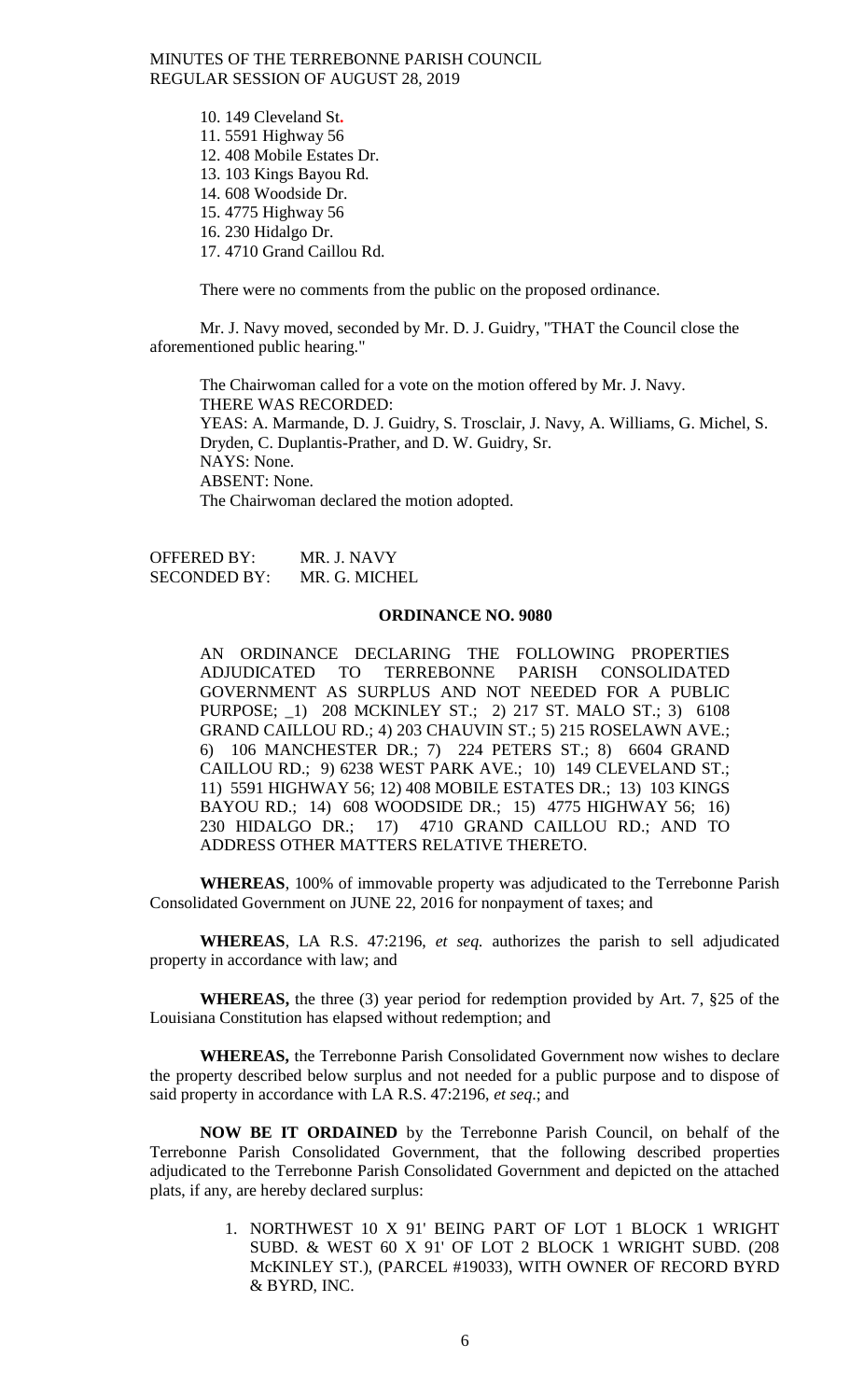2. LOT 84 BRITTANY PLACE. (217 ST. MALO ST.), (PARCEL #19034), WITH OWNER OF RECORD BYRD & BYRD, INC.

3. TRACT "B" MAP SHOWING SURVEY OF LAND POSSESSED BY CURTIS DEFILICE, OR ASSIGNS IN SECTION 84 T19S R17E. (6108 GRAND CAILLOU RD.), (PARCEL #26983), WITH OWNER OF RECORD WARREN E. DAVIS EST.

4. LOT 14 BLOCK 1 MEDWARD SUBD. (203 CHAUVIN ST.), (PARCEL #44497), WITH OWNER OF RECORD RUSTY ALLEN FORET, ETAL.

5. LOT 50 X 114' ON EAST SIDE OF EXTENSION OF ROSELAWN AVENUE. BOUNDED NORTH BY LOT 14 BLOCK 1 ROSELAWN SUBD. BOUNDED SOUTH BY F.E. THERIOT. (NOW LOT 15 BLOCK 1 ADDEN #1 ROSELAWN SUBD.), (215 ROSELAWN AVE.) (PARCEL #21666), WITH OWNER OF RECORD DOROTHY MCCALL HINCHEE, ETAL.

6. LOT 5 BLOCK 2 MANCHESTER. (106 MANCHESTER DR.), (PARCEL #9863), WITH OWNER OF RECORD BRADLEY J. LEBLANC.

7. LOT 5 BLOCK 2 DUPRE PLACE. (224 PETERS ST.), (PARCEL #22416), WITH OWNER OF JUANITA JO ANN CAMPBELL LEBLANC.

8. ON THE LEFT DESCENDING BANK OF BAYOU GRAND CAILLOU. NM/58' OF BATTURE OF LOT 8 AND S/2 OF BATTURE OF LOT 9 NEW HOPE TRACT AS SHOWN ON "SURVEY OF TRACT A-B-C-D-A PROPERTY OF HATTIE R. DUPRE IN SECTION 68 T19S R17E." (6604 GRAND CAILLOU RD.), (PARCEL #27594), WITH OWNERS OF RECORD RANDY A. & JERRI LEBLANC.

9. ON THE LEFT DESCENDING BANK OF BAYOU TERREBONNE. BATTURE MEASURING 89.96' ON WEST PARK AVENUE AS SHOWN ON "SURVEY OF TRACT A-B-C-D-E-A, IN SECTION 4 T17S R17E." (6238 W. PARK AVE.) (PARCEL #17345) WITH OWNER OF RECORD EARL A. LIRETTE III.

10. LOT 10 BLOCK 2 MARCEL PLACE. LESS LOT 65 X 74' BEING BACK 1/2 OF LOT 10 BLOCK 2 MARCEL PLACE SOLD TO MABEL LOUVIERE CB 470/343. (149 CLEVELAND ST.) (PARCEL #22803) WITH OWNER OF RECORD RICKY L. & SHEILA LOUVIERE.

11. ON THE RIGHT DESCENDING BANK OF BAYOU LITTLE CAILLOU. BOUNDED ABOVE BY THEOPHILE BABIN. BOUNDED BELOW BY LINDA T. PELLEGRIN ETAL. 80' FRONT, LOT ON BATTURE. (5591 HIGHWAY 56) (PARCEL #36305) WITH OWNER OF RECORD TANYA LUKE.

12. LOTS 5 & 6 BLOCK 7 MOBILE ESTATES. (408 MOBILE ESTATES DR.) (PARCEL #6245) WITH OWNER OF RECORD RONALD C. & PAMELA MATHEWS.

13. ON THE RIGHT DESCENDING BANK OF BAYOU GRAND CAILLOU. 50' FRONT ON THE NORTH SIDE OF VERDIN LANE X 68'. BOUNDED WEST BY ELSIE MAE VERDIN AND EAST BY ANDREW VERDIN IN SECTION 37, T20S - R17E. (103 KINGS BAYOU RD.) (PARCEL #27935) WITH OWNER OF RECORD FRANKLIN R. AND BONNIE PARFAIT.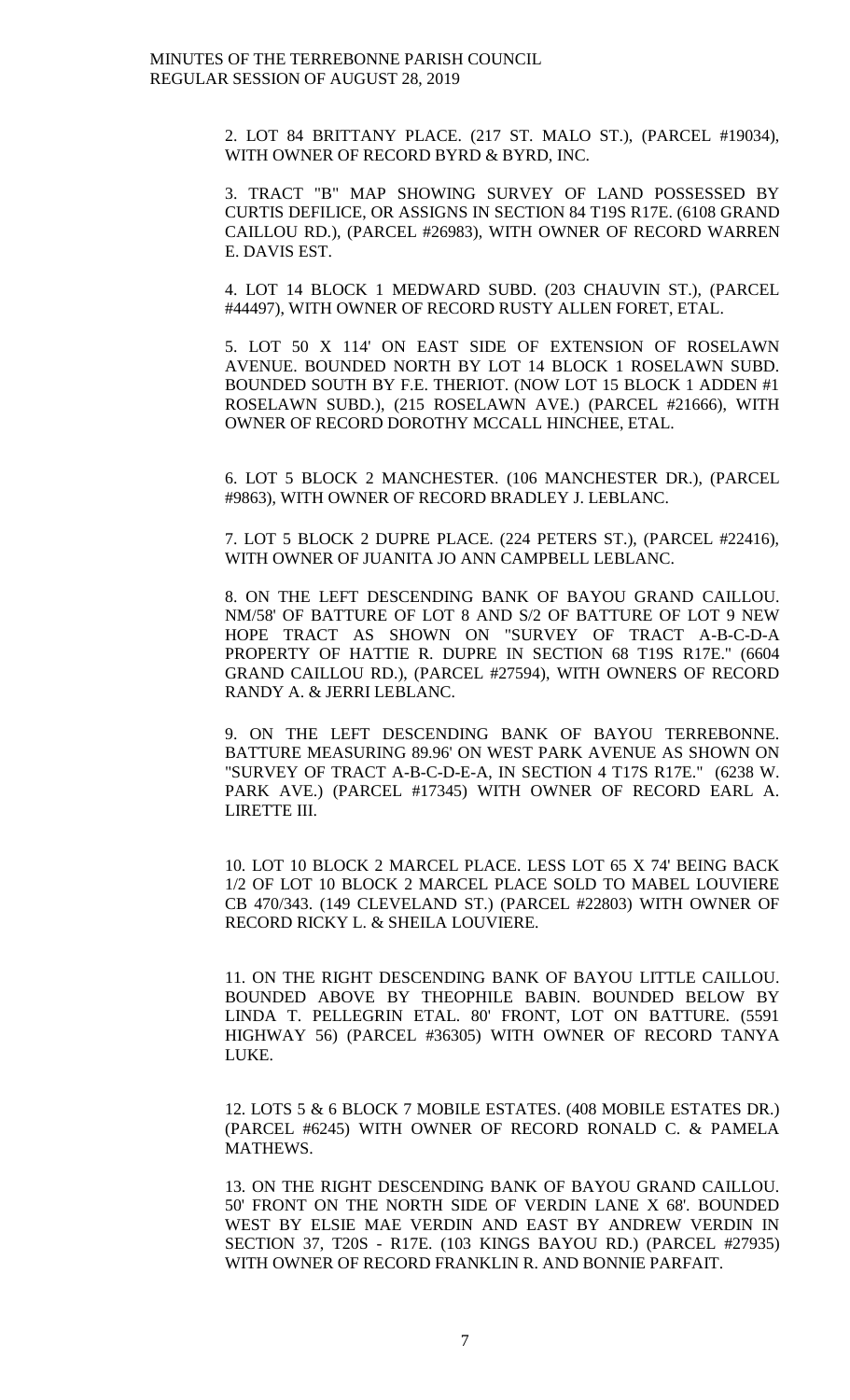> 14. LOT 12 BLOCK 4 ADDEN. 2 (REVISED) ROBERTA GROVE SUBD. (608 WOODSIDE DR.) (PARCEL #11873) WITH OWNER OF RECORD LPR, LLC.

> 15. ON THE RIGHT DESCENDING BANK OF BAYOU LITTLE CAILLOU. BOUNDED NORTH BY BATTURE OPPOSITE LOT 25, MARTIN S/D, NOW DAVIS E. MARTIN, ETALS. BOUNDED SOUTH BY BATTURE OPPOSITE-SLIDELL FANGUY (ESTATE) NOW OR FORMERLY. BATTURE LYING OPPOSITE LOT 26 MARTIN S/D AND MEASURING 162'5" ON EAST SIDE HWY 56. (4775 HIGHWAY 56) (PARCEL #35722) WITH OWNER OF RECORD GARY T. & MARY POOLE.

> 16. LOT 16 BLOCK 4 FAIRFIELD SUBD. (230 HIDALGO DR.) (PARCEL #41029) WITH OWNER OF RECORD JULIUS T. SIDDON, III.

> 17. ON THE LEFT DESCENDING BANK OF BAYOU GRAND CAILLOU. BOUNDED ABOVE BY MRS. GEORGE LANDRY. BOUNDED BELOW BY CLAUDE BOUDREAUX. 48' FRONT ON WEST SIDE PUBLIC ROAD LOT ON BATTURE. LOCATED IN SECTION 10 T18S R17E. (4710 GRAND CAILLOU RD.) (PARCEL #28312) WITH OWNER OF RECORD WALLACEE J. SMITH, JR.

**BE IT FURTHER ORDAINED**, by the Terrebonne Parish Council, on behalf of the Terrebonne Parish Consolidated Government, that Administration be hereby authorized to dispose of the property in accordance with LA R.S. 47:2196, *et seq*. and inclusive of the following terms.

### **SECTION I**

Each bid shall be accompanied by a deposit in the form of a Certified Check, Cashier's Check, Money Order or Bid Bond with Power of Attorney (Letters of Credit WILL NOT be accepted) in the amount of five percent (5%) of the proposed price made payable to the Terrebonne Parish Consolidated Government. Bid deposits made for non-winning bids shall be returned. The bid deposit made with the winning bid shall be non-refundable, unless redemption occurs, and paid towards the purchase price. The balance of the purchase price is due at the time of closing and payable in the form of a Certified Check, Cashier's Check, or Money Order.

#### **SECTION II**

Additionally, the winning bidder shall bear the cost of recording the sale document into the conveyance records of the Parish of Terrebonne pursuant to La. R.S. 47:2207.

#### **SECTION III**

The winning bidder, otherwise known as the Purchaser or Acquirer, of this adjudicated property is solely responsible for compliance with La. R.S. 47:2206 regarding notification of parties who may have had an interest in the property regarding their rights of redemption and La. R.S. 47:2208 regarding recordation of those notices. Copies of the applicable law will be distributed along with bid packets for this adjudicated property. Terrebonne Parish Consolidated Government has not and will not perform these requirements; thus, it is the purchaser's or acquiring person's responsibility to do so. Terrebonne Parish Consolidated Government encourages the Purchaser or Acquiring Person to consult legal counsel regarding Louisiana law on adjudicated property.

#### **SECTION IV**

By acquiring a bid packet for the bid/purchase of this adjudicated property, each bidder acknowledges that he/she/it has received all information discussed in this ordinance as well as the statutes (laws) discussed in Section II above, and that he/she/it understands these procedures must be followed in order to fully protect he/she/its rights in the adjudicated property purchased from the parish.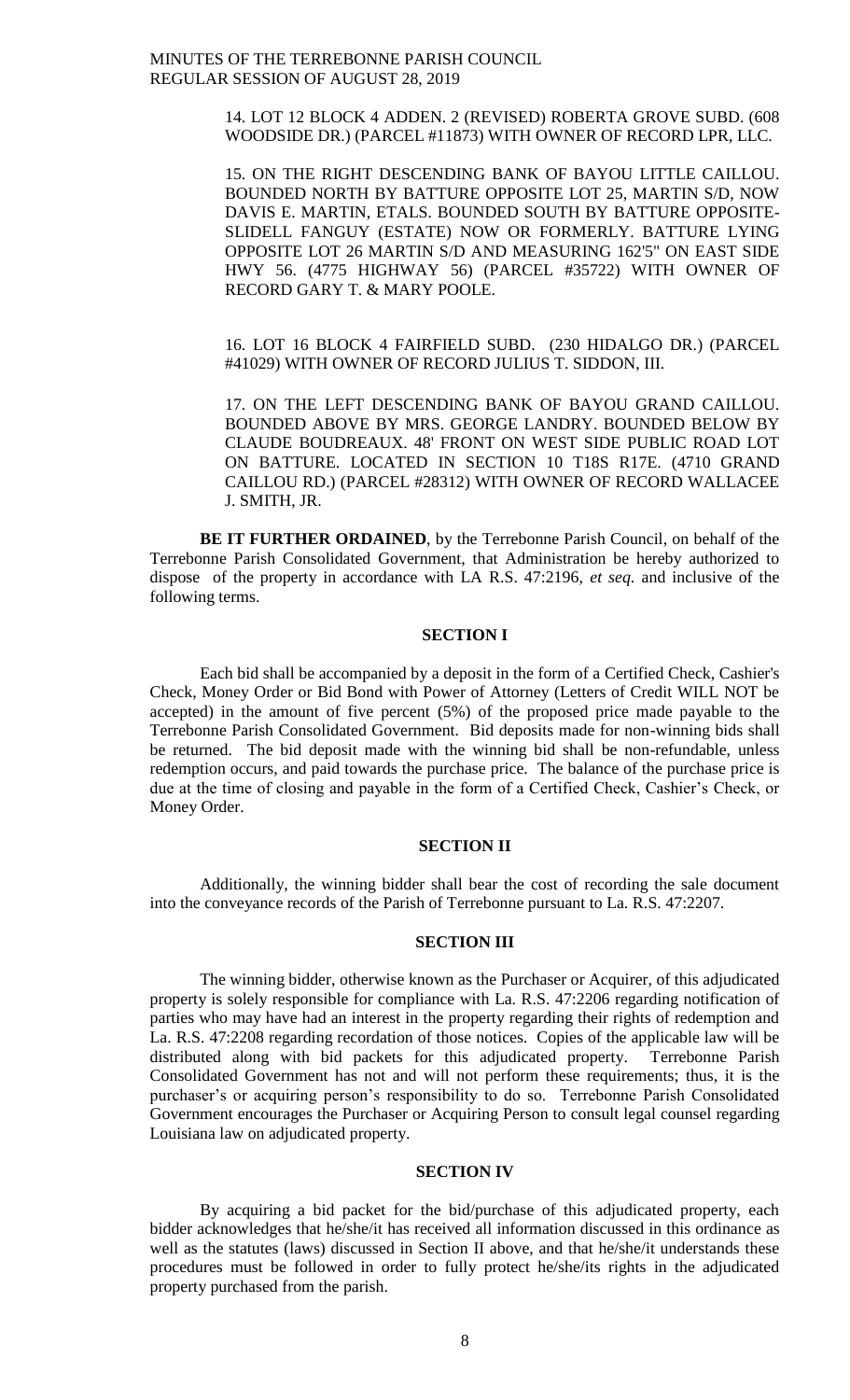## **SECTION V**

If any word, clause, phrase, section or other portion of this ordinance shall be declared null, void, invalid, illegal, or unconstitutional, the remaining words, clauses, phrases, sections and other portions of this ordinance shall remain in force and effect, the provisions of this ordinance hereby being declared to be severable.

#### **SECTION VI**

Any ordinance or part thereof in conflict herewith is hereby repealed.

#### **SECTION VII**

This ordinance shall become effective upon approval by the Parish President or as otherwise provided in Section 2-13 (b) of the Home Rule Charter for a Consolidated Government for Terrebonne Parish, whichever occurs sooner.

This ordinance, having been introduced and laid on the table for two weeks, was voted upon as follows:

THERE WAS RECORDED:

YEAS: A. Marmande, D.J. Guidry, S. Trosclair, J. Navy, A. Williams, G. Michel, S. Dryden, C. Duplantis-Prather and D. W. Guidry, Sr. NAYS: None. NOT VOTING: None. ABSTAINING: None. ABSENT: None. The Chairwoman declared the ordinance adopted on this, the 28th day of August 2019.

The Chairwoman recognized the public for comments on the following:

C. A proposed ordinance to declare as surplus a tax property located at 129 Saint Matt Street adjudicated to the Terrebonne Parish Consolidated Government and to acquire authorization to dispose of said property.

There were no comments from the public on the proposed ordinance.

Mr. S. Trosclair moved, seconded by Mr. D. J. Guidry, "THAT the Council close the aforementioned public hearing."

The Chairwoman called for a vote on the motion offered by Mr. S. Trosclair. THERE WAS RECORDED: YEAS: A. Marmande, D. J. Guidry, S. Trosclair, J. Navy, A. Williams, G. Michel, S. Dryden, C. Duplantis-Prather, and D. W. Guidry, Sr.

NAYS: None.

ABSENT: None.

The Chairwoman declared the motion adopted.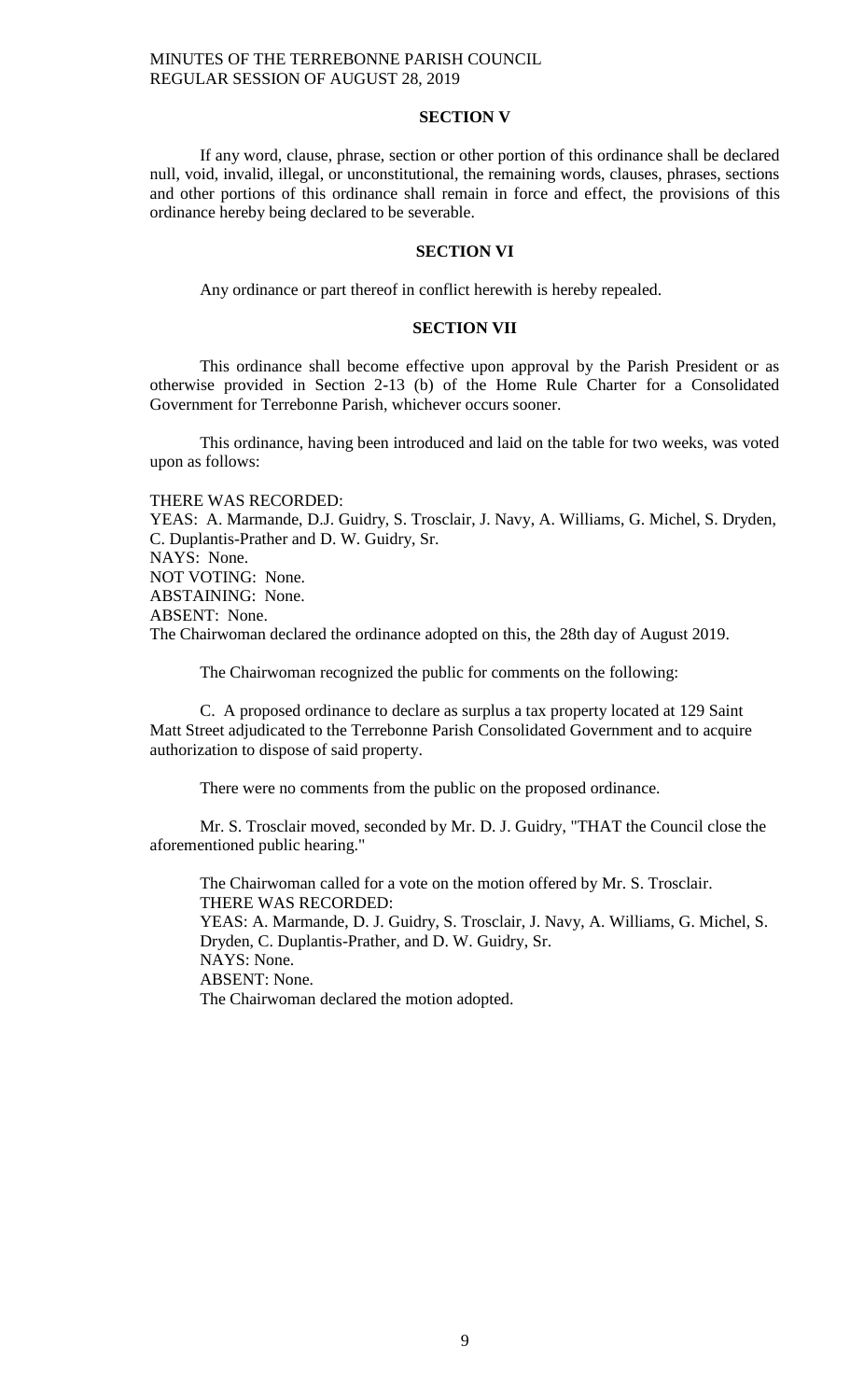OFFERED BY: MR. S. TROSCLAIR SECONDED BY: MR. D. J. GUIDRY

### **ORDINANCE NO. 9081**

AN ORDINANCE DECLARING PROPERTY ADJUDICATED TO TERREBONNE PARISH CONSOLIDATED GOVERNMENT AS SURPLUS AND NOT NEEDED FOR A PUBLIC PURPOSE; 129 ST. MATT ST. (PARCEL #30747) WITH AN OWNER OF RECORD OF WILLIE BARROW AND TO ADDRESS OTHER MATTERS RELATIVE THERETO.

**WHEREAS**, 10% of immovable property owned by WILLIE BARROW and described below was adjudicated to the Terrebonne Parish Consolidated Government on JUNE 22, 2016 for nonpayment of taxes; and

**WHEREAS**, LA R.S. 47:2196, *et seq.* authorizes the parish to sell adjudicated property in accordance with law; and

**WHEREAS**, the three (3) year period for redemption provided by Art. 7, §25 of the Louisiana Constitution has elapsed without redemption; and

**WHEREAS**, the Terrebonne Parish Consolidated Government now wishes to declare the property described below surplus and not needed for a public purpose and to dispose of said property in accordance with LA R.S. 47:2196, *et seq*.; and

**NOW BE IT ORDAINED** by the Terrebonne Parish Council, on behalf of the Terrebonne Parish Consolidated Government, that the following described property adjudicated to the Terrebonne Parish Consolidated Government, with an owner of record of WILLIE BARROW and depicted on the attached plat, if any, is hereby declared surplus:

ON THE LEFT DESCENDING BANK OF BAYOU TERREBONNE. BOUNDED EAST BY ALVIN LEBLANC. BOUNDED WEST BY ALTON WILLIAMS. 100 X 100 FEET., 700 FEET FROM PUBLIC ROAD ON 14 FOOT LANE. LESS LOT 38.8 FEET X 90 FEET SOLD TO JAMES C. UTLEY. CB 436/575.

**BE IT FURTHER ORDAINED**, by the Terrebonne Parish Council, on behalf of the Terrebonne Parish Consolidated Government, that Administration be hereby authorized to dispose of the property in accordance with LA R.S. 47:2196, *et seq*. and inclusive of the following terms.

#### **SECTION I**

Each bid shall be accompanied by a deposit in the form of a Certified Check, Cashier's Check, Money Order or Bid Bond with Power of Attorney (Letters of Credit WILL NOT be accepted) in the amount of five percent (5%) of the proposed price made payable to the Terrebonne Parish Consolidated Government. Bid deposits made for non-winning bids shall be returned. The bid deposit made with the winning bid shall be non-refundable, unless redemption occurs, and paid towards the purchase price. The balance of the purchase price is due at the time of closing and payable in the form of a Certified Check, Cashier's Check, or Money Order.

## **SECTION II**

Additionally, the winning bidder shall bear the cost of recording the sale document into the conveyance records of the Parish of Terrebonne pursuant to La. R.S. 47:2207.

## **SECTION III**

The winning bidder, otherwise known as the Purchaser or Acquirer, of this adjudicated property is solely responsible for compliance with La. R.S. 47:2206 regarding notification of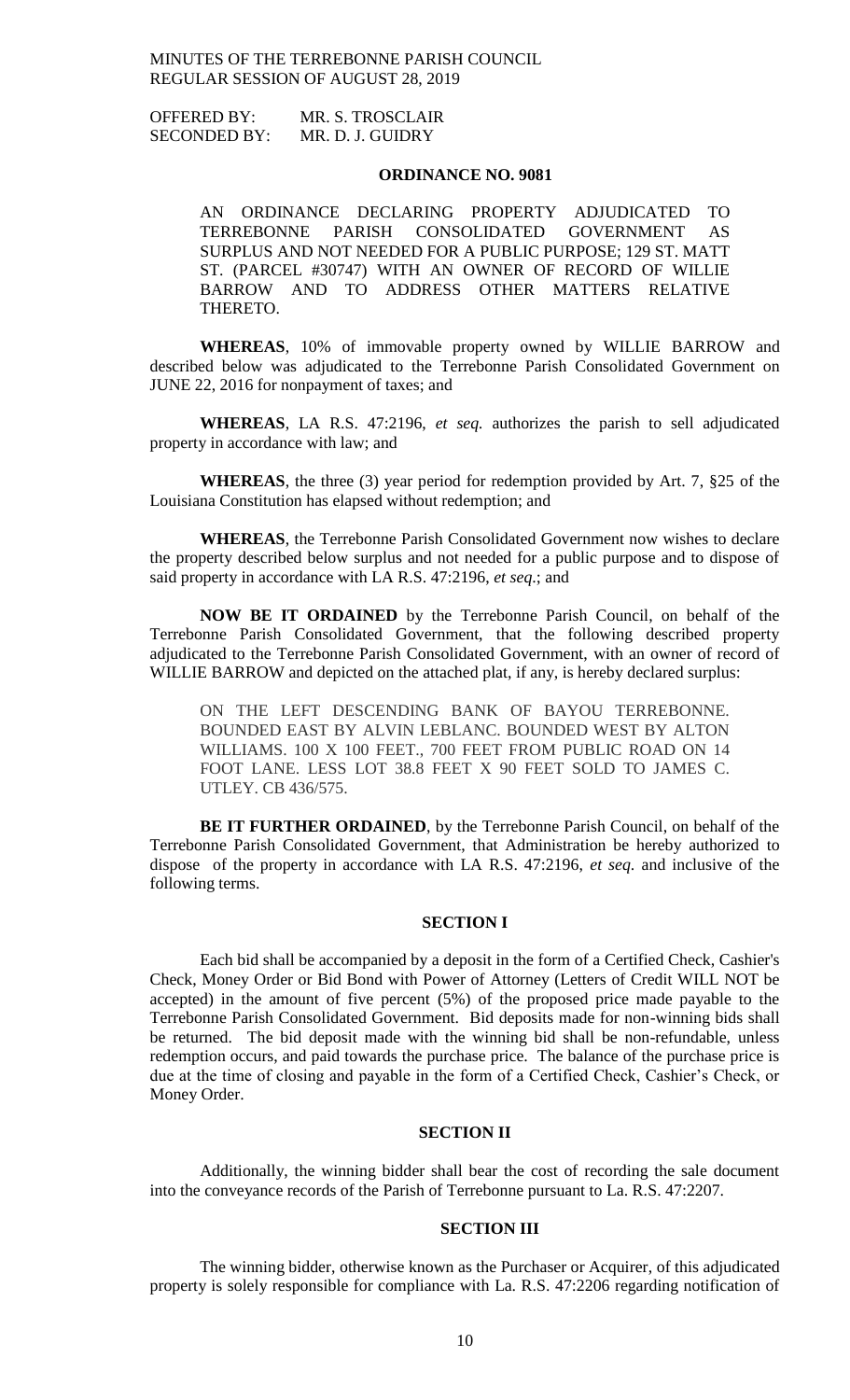parties who may have had an interest in the property regarding their rights of redemption and La. R.S. 47:2208 regarding recordation of those notices. Copies of the applicable law will be distributed along with bid packets for this adjudicated property. Terrebonne Parish Consolidated Government has not and will not perform these requirements; thus, it is the purchaser's or acquiring person's responsibility to do so. Terrebonne Parish Consolidated Government encourages the Purchaser or Acquiring Person to consult legal counsel regarding Louisiana law on adjudicated property.

#### **SECTION IV**

By acquiring a bid packet for the bid/purchase of this adjudicated property, each bidder acknowledges that he/she/it has received all information discussed in this ordinance as well as the statutes (laws) discussed in Section II above, and that he/she/it understands these procedures must be followed in order to fully protect he/she/its rights in the adjudicated property purchased from the parish.

#### **SECTION V**

If any word, clause, phrase, section or other portion of this ordinance shall be declared null, void, invalid, illegal, or unconstitutional, the remaining words, clauses, phrases, sections and other portions of this ordinance shall remain in force and effect, the provisions of this ordinance hereby being declared to be severable.

## **SECTION VI**

Any ordinance or part thereof in conflict herewith is hereby repealed.

### **SECTION VII**

This ordinance shall become effective upon approval by the Parish President or as otherwise provided in Section 2-13 (b) of the Home Rule Charter for a Consolidated Government for Terrebonne Parish, whichever occurs sooner.

This ordinance, having been introduced and laid on the table for two weeks, was voted upon as follows:

#### THERE WAS RECORDED:

YEAS: A. Marmande, D.J. Guidry, S. Trosclair, J. Navy, A. Williams, G. Michel, S. Dryden, C. Duplantis-Prather and D. W. Guidry, Sr. NAYS: None. NOT VOTING: None. ABSTAINING: None.

ABSENT: None.

The Chairwoman declared the ordinance adopted on this, the 28th day of August 2019.

\* \* \* \* \* \* \* \* \*

The Chairwoman recognized the public for comments on the following:

D. A proposed ordinance to declare as surplus a tax property located at 295 Pontiff Street adjudicated to the Terrebonne Parish Consolidated Government and to acquire authorization to dispose of said property.

There were no comments from the public on the proposed ordinance.

Mr. J. Navy moved, seconded by Mr. S. Trosclair, "THAT the Council close the aforementioned public hearing."

The Chairwoman called for a vote on the motion offered by Mr. J. Navy. THERE WAS RECORDED: YEAS: A. Marmande, D. J. Guidry, S. Trosclair, J. Navy, A. Williams, G. Michel, S. Dryden, C. Duplantis-Prather, and D. W. Guidry, Sr.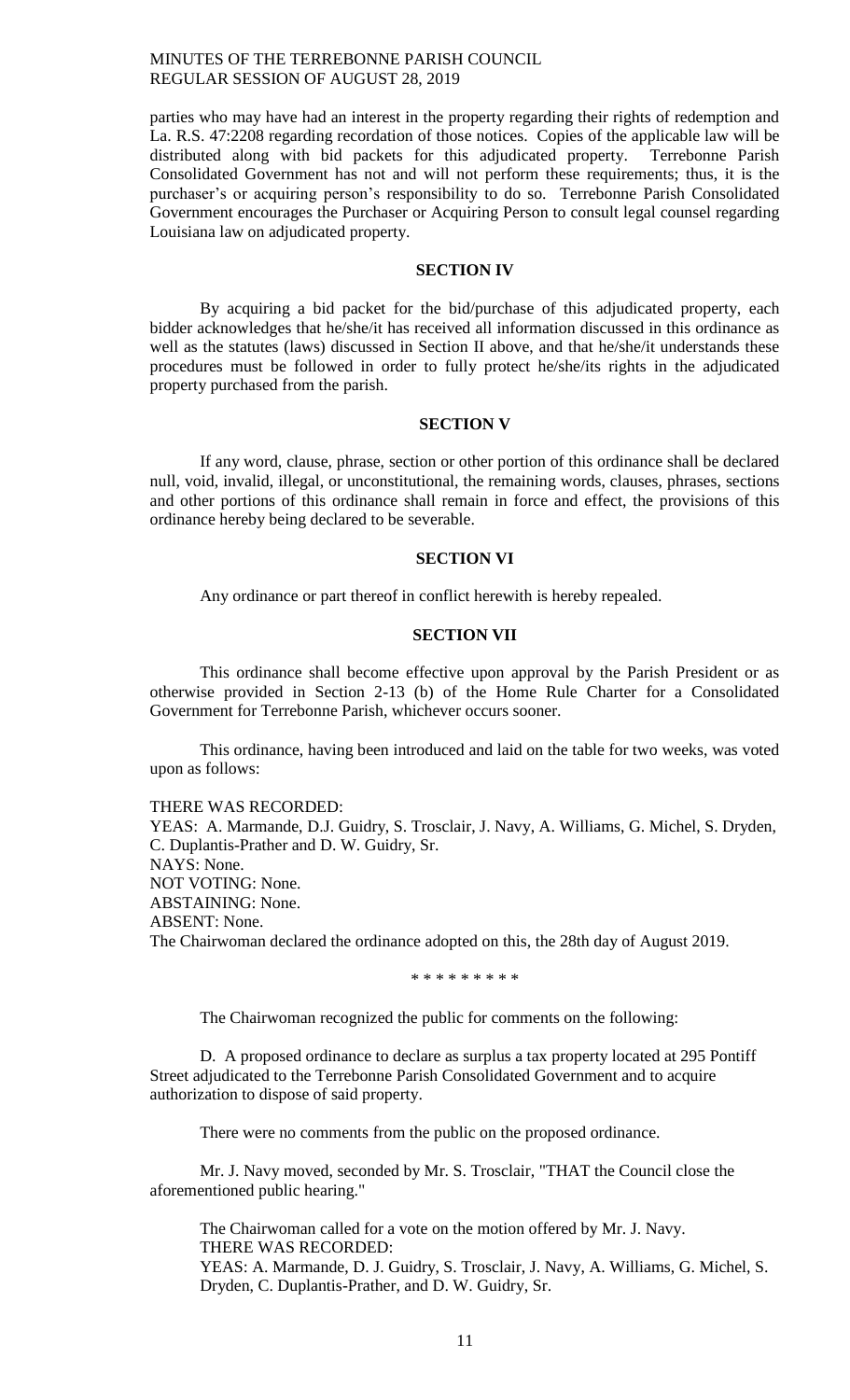> NAYS: None. ABSENT: None. The Chairwoman declared the motion adopted.

OFFERED BY: MR. J. NAVY SECONDED BY: MR. S. TROSCLAIR

#### **ORDINANCE NO. 9082**

AN ORDINANCE DECLARING PROPERTY ADJUDICATED TO TERREBONNE PARISH CONSOLIDATED GOVERNMENT AS SURPLUS AND NOT NEEDED FOR A PUBLIC PURPOSE; 295 PONTIFF ST. (PARCEL #18172) WITH AN OWNERS OF RECORD OF LAKEASHA MATTHEWS AND ALFRED BILLIOT AND TO ADDRESS OTHER MATTERS RELATIVE THERETO.

**WHEREAS**, 98% of immovable property owned by LAKEASHA MATTHEWS and described below was adjudicated to the Terrebonne Parish Consolidated Government on JUNE 22, 2016 for nonpayment of taxes; and

**WHEREAS**, 2% of immovable property owned by ALFRED BILLIOT and described below was adjudicated to the Terrebonne Parish Consolidated Government on JUNE 22, 2016 for nonpayment of taxes; and WHEREAS, LA R.S. 47:2196, *et seq.* authorizes the parish to sell adjudicated property in accordance with law; and

**WHEREAS**, the three (3) year period for redemption provided by Art. 7, §25 of the Louisiana Constitution has elapsed without redemption; and

**WHEREAS**, the Terrebonne Parish Consolidated Government now wishes to declare the property described below surplus and not needed for a public purpose and to dispose of said property in accordance with LA R.S. 47:2196, *et seq*.; and

**NOW BE IT ORDAINED** by the Terrebonne Parish Council, on behalf of the Terrebonne Parish Consolidated Government, that the following described property adjudicated to the Terrebonne Parish Consolidated Government, with an owners of record of LAKEASHA MATTHEWS AND ALFRED BILLIOT and depicted on the attached plat, if any, is hereby declared surplus:

## LOT 11 BLOCK 4 ADDEN. #1 PONTIFF SUBDIVISION.

BE IT FURTHER ORDAINED, by the Terrebonne Parish Council, on behalf of the Terrebonne Parish Consolidated Government, that Administration be hereby authorized to dispose of the property in accordance with LA R.S. 47:2196, *et seq*. and inclusive of the following terms.

#### **SECTION I**

Each bid shall be accompanied by a deposit in the form of a Certified Check, Cashier's Check, Money Order or Bid Bond with Power of Attorney (Letters of Credit WILL NOT be accepted) in the amount of five percent (5%) of the proposed price made payable to the Terrebonne Parish Consolidated Government. Bid deposits made for non-winning bids shall be returned. The bid deposit made with the winning bid shall be non-refundable, unless redemption occurs, and paid towards the purchase price. The balance of the purchase price is due at the time of closing and payable in the form of a Certified Check, Cashier's Check, or Money Order.

#### **SECTION II**

Additionally, the winning bidder shall bear the cost of recording the sale document into the conveyance records of the Parish of Terrebonne pursuant to La. R.S. 47:2207.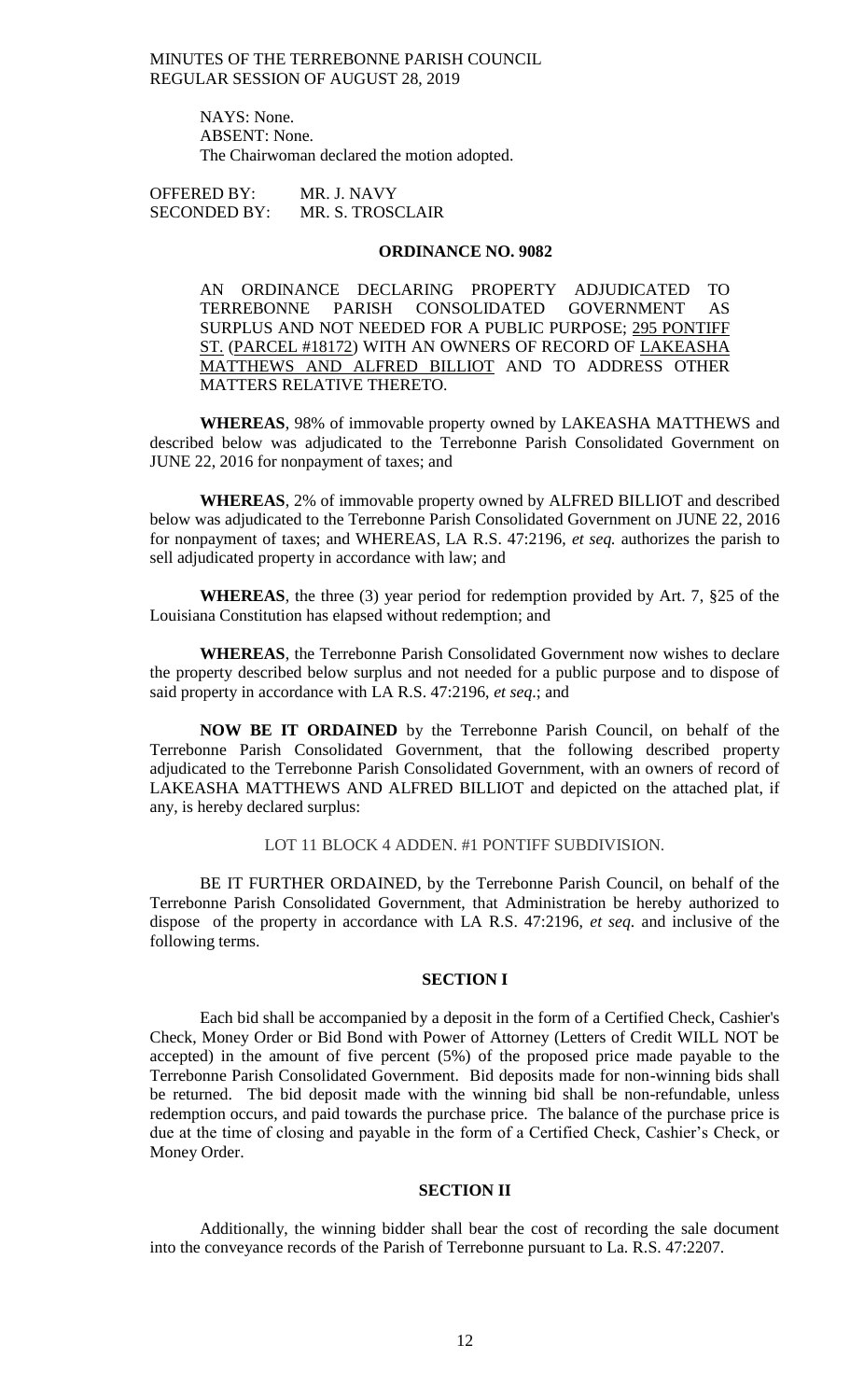## **SECTION III**

The winning bidder, otherwise known as the Purchaser or Acquirer, of this adjudicated property is solely responsible for compliance with La. R.S. 47:2206 regarding notification of parties who may have had an interest in the property regarding their rights of redemption and La. R.S. 47:2208 regarding recordation of those notices. Copies of the applicable law will be distributed along with bid packets for this adjudicated property. Terrebonne Parish Consolidated Government has not and will not perform these requirements; thus, it is the purchaser's or acquiring person's responsibility to do so. Terrebonne Parish Consolidated Government encourages the Purchaser or Acquiring Person to consult legal counsel regarding Louisiana law on adjudicated property.

## **SECTION IV**

By acquiring a bid packet for the bid/purchase of this adjudicated property, each bidder acknowledges that he/she/it has received all information discussed in this ordinance as well as the statutes (laws) discussed in Section II above, and that he/she/it understands these procedures must be followed in order to fully protect he/she/its rights in the adjudicated property purchased from the parish.

#### **SECTION V**

If any word, clause, phrase, section or other portion of this ordinance shall be declared null, void, invalid, illegal, or unconstitutional, the remaining words, clauses, phrases, sections and other portions of this ordinance shall remain in force and effect, the provisions of this ordinance hereby being declared to be severable.

### **SECTION VI**

Any ordinance or part thereof in conflict herewith is hereby repealed.

#### **SECTION VII**

This ordinance shall become effective upon approval by the Parish President or as otherwise provided in Section 2-13 (b) of the Home Rule Charter for a Consolidated Government for Terrebonne Parish, whichever occurs sooner.

This ordinance, having been introduced and laid on the table for two weeks, was voted upon as follows:

THERE WAS RECORDED:

YEAS: A. Marmande, D.J. Guidry, S. Trosclair, J. Navy, A. Williams, G. Michel, S. Dryden, C. Duplantis-Prather and D. W. Guidry, Sr. NAYS: None. NOT VOTING: None. ABSTAINING: None. ABSENT: None. The Chairwoman declared the ordinance adopted on this, the 28th day of August 2019.

The Chairwoman recognized the public for comments on the following:

E. A proposed ordinance to declare as surplus a tax property located at 304 Naquin Street adjudicated to the Terrebonne Parish Consolidated Government and to acquire authorization to dispose of said property.

There were no comments from the public on the proposed ordinance.

Mr. G. Michel moved, seconded by Mr. J. Navy, "THAT the Council close the aforementioned public hearing."

The Chairwoman called for a vote on the motion offered by Mr. G. Michel. THERE WAS RECORDED: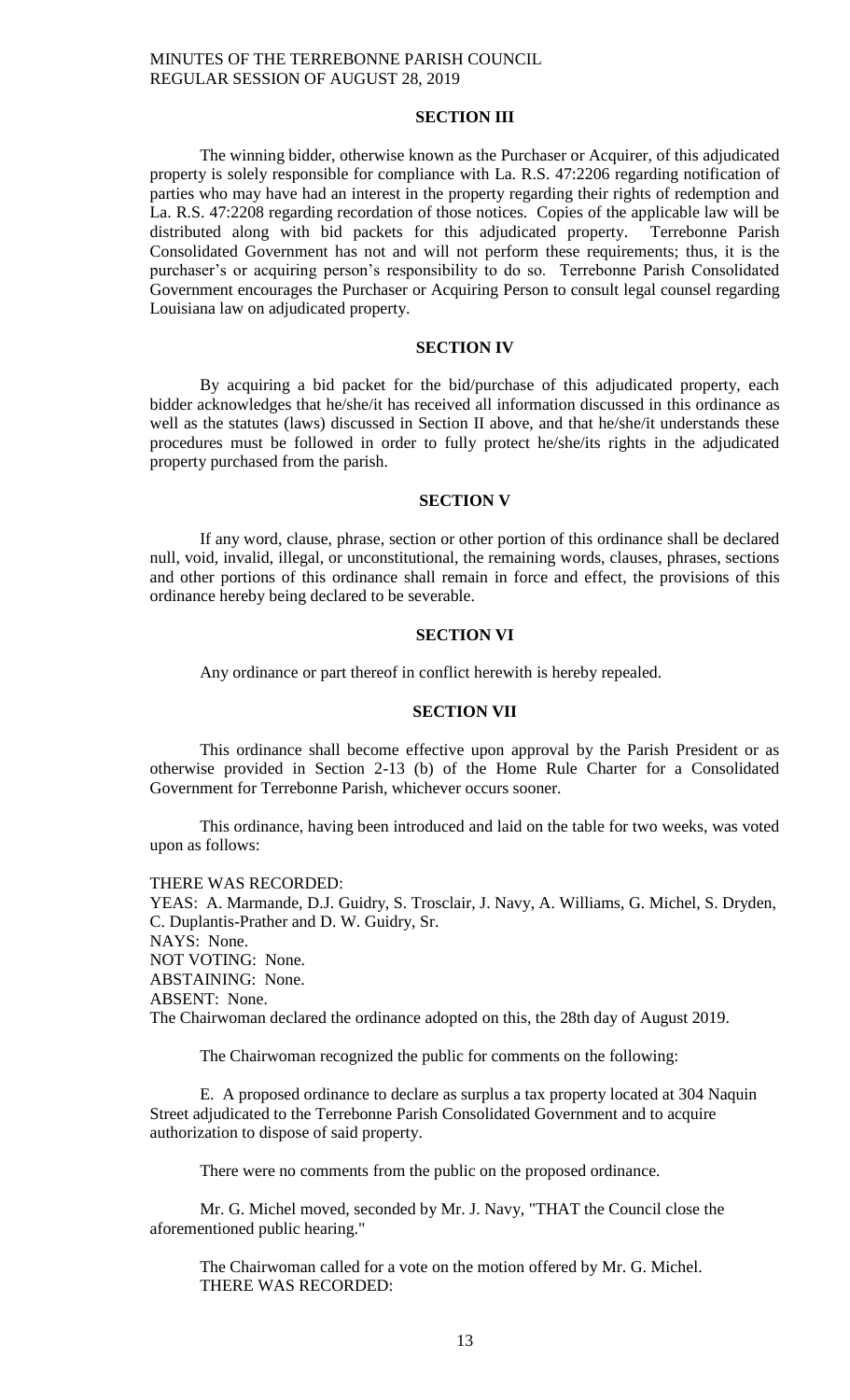YEAS: A. Marmande, D. J. Guidry, S. Trosclair, J. Navy, A. Williams, G. Michel, S. Dryden, C. Duplantis-Prather, and D. W. Guidry, Sr. NAYS: None. ABSENT: None. The Chairwoman declared the motion adopted.

OFFERED BY: MR. J. NAVY SECONDED BY: MR. G. MICHEL

#### **ORDINANCE NO. 9083**

AN ORDINANCE DECLARING PROPERTY ADJUDICATED TO TERREBONNE PARISH CONSOLIDATED GOVERNMENT AS SURPLUS AND NOT NEEDED FOR A PUBLIC PURPOSE; 304 NAQUIN ST. (PARCEL #26124) WITH AN OWNER OF RECORD OF HEATHER MATTHEWS (1/10) AND TO ADDRESS OTHER MATTERS RELATIVE THERETO.

**WHEREAS**, 10% of immovable property owned by HEATHER MATTHEWS (1/10) and described below was adjudicated to the Terrebonne Parish Consolidated Government on JUNE 22, 2016 for nonpayment of taxes; and

**WHEREAS**, LA R.S. 47:2196, *et seq.* authorizes the parish to sell adjudicated property in accordance with law; and

**WHEREAS**, the three (3) year period for redemption provided by Art. 7, §25 of the Louisiana Constitution has elapsed without redemption; and

**WHEREAS**, the Terrebonne Parish Consolidated Government now wishes to declare the property described below surplus and not needed for a public purpose and to dispose of said property in accordance with LA R.S. 47:2196, *et seq*.; and

**NOW BE IT ORDAINED** by the Terrebonne Parish Council, on behalf of the Terrebonne Parish Consolidated Government, that the following described property adjudicated to the Terrebonne Parish Consolidated Government, with an owner of record of HEATHER MATTHEWS (1/10) and depicted on the attached plat, if any, is hereby declared surplus:

## LOT 6 BLOCK A NAQUIN STREET**.**

BE IT FURTHER ORDAINED, by the Terrebonne Parish Council, on behalf of the Terrebonne Parish Consolidated Government, that Administration be hereby authorized to dispose of the property in accordance with LA R.S. 47:2196, *et seq*. and inclusive of the following terms.

#### **SECTION I**

Each bid shall be accompanied by a deposit in the form of a Certified Check, Cashier's Check, Money Order or Bid Bond with Power of Attorney (Letters of Credit WILL NOT be accepted) in the amount of five percent (5%) of the proposed price made payable to the Terrebonne Parish Consolidated Government. Bid deposits made for non-winning bids shall be returned. The bid deposit made with the winning bid shall be non-refundable, unless redemption occurs, and paid towards the purchase price. The balance of the purchase price is due at the time of closing and payable in the form of a Certified Check, Cashier's Check, or Money Order.

## **SECTION II**

Additionally, the winning bidder shall bear the cost of recording the sale document into the conveyance records of the Parish of Terrebonne pursuant to La. R.S. 47:2207.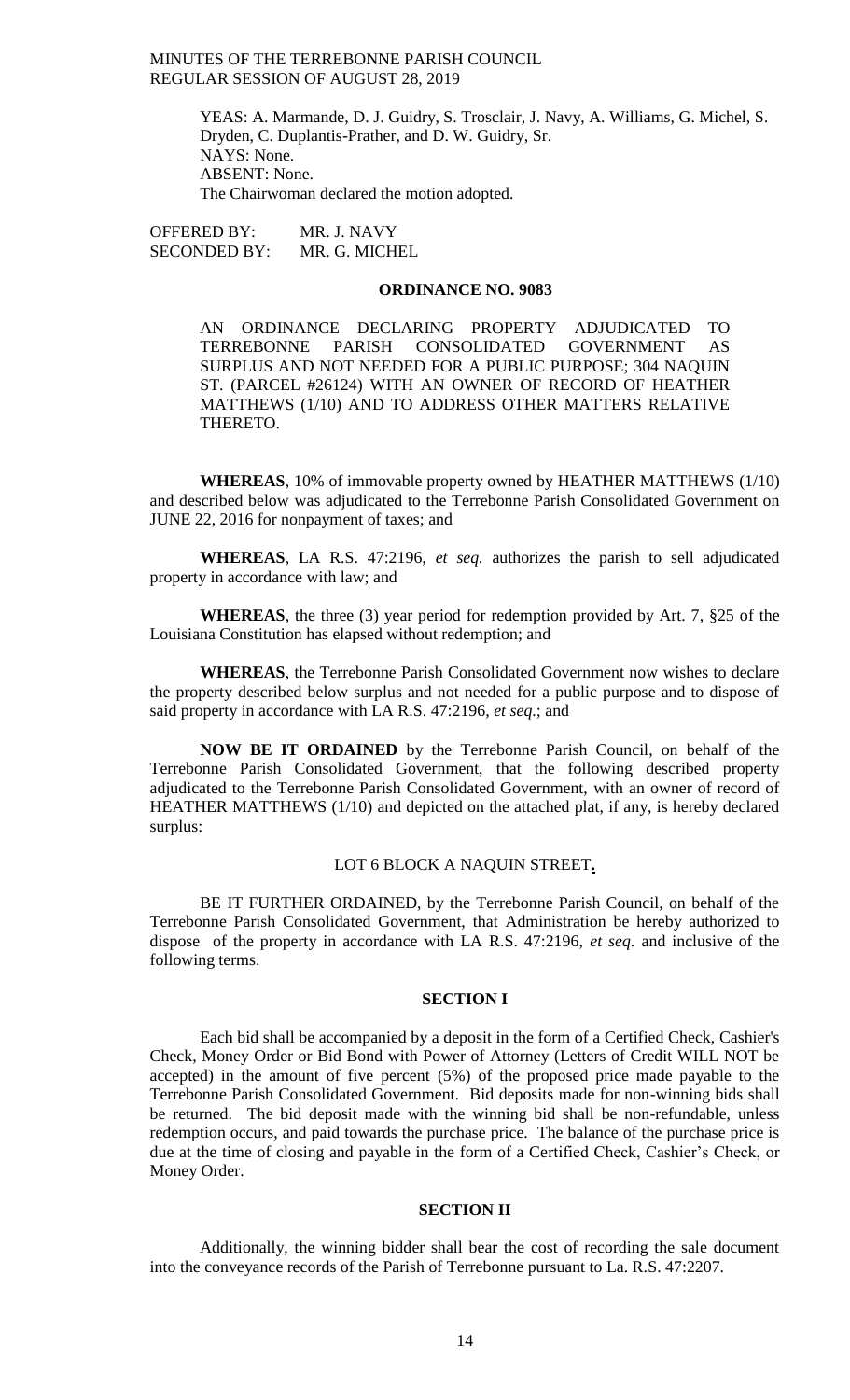## **SECTION III**

The winning bidder, otherwise known as the Purchaser or Acquirer, of this adjudicated property is solely responsible for compliance with La. R.S. 47:2206 regarding notification of parties who may have had an interest in the property regarding their rights of redemption and La. R.S. 47:2208 regarding recordation of those notices. Copies of the applicable law will be distributed along with bid packets for this adjudicated property. Terrebonne Parish Consolidated Government has not and will not perform these requirements; thus, it is the purchaser's or acquiring person's responsibility to do so. Terrebonne Parish Consolidated Government encourages the Purchaser or Acquiring Person to consult legal counsel regarding Louisiana law on adjudicated property.

## **SECTION IV**

By acquiring a bid packet for the bid/purchase of this adjudicated property, each bidder acknowledges that he/she/it has received all information discussed in this ordinance as well as the statutes (laws) discussed in Section II above, and that he/she/it understands these procedures must be followed in order to fully protect he/she/its rights in the adjudicated property purchased from the parish.

#### **SECTION V**

If any word, clause, phrase, section or other portion of this ordinance shall be declared null, void, invalid, illegal, or unconstitutional, the remaining words, clauses, phrases, sections and other portions of this ordinance shall remain in force and effect, the provisions of this ordinance hereby being declared to be severable.

### **SECTION VI**

Any ordinance or part thereof in conflict herewith is hereby repealed.

#### **SECTION VII**

This ordinance shall become effective upon approval by the Parish President or as otherwise provided in Section 2-13 (b) of the Home Rule Charter for a Consolidated Government for Terrebonne Parish, whichever occurs sooner.

This ordinance, having been introduced and laid on the table for two weeks, was voted upon as follows:

THERE WAS RECORDED:

YEAS: A. Marmande, D.J. Guidry, S. Trosclair, J. Navy, A. Williams, G. Michel, S. Dryden, C. Duplantis-Prather and D. W. Guidry, Sr. NAYS: None. NOT VOTING: None. ABSTAINING: None. ABSENT: None. The Chairwoman declared the ordinance adopted on this, the 28th day of August 2019.

The Chairwoman recognized the public for comments on the following:

F. A proposed ordinance to amend the 2019 Adopted Operating Budget and 5-Year Capital Outlay Budget of the Terrebonne Parish Consolidated Government for the following items and to provide for related matters:

- I. Louisiana Highway Safety Commission Grant Award, \$82,900
- II. Multi Task Force Grant Award, \$21,333
- III. Parishwide Recreation-Summer Camp Program, \$10,000
- IV. Houma Downtown Development, \$19,868
- V. Houma Police Department, \$3,704<br>VI. Drainage-PAC HESCO, \$120,000
- Drainage-PAC HESCO, \$120,000
- VII. Le Petit Facility Improvements, \$264,000.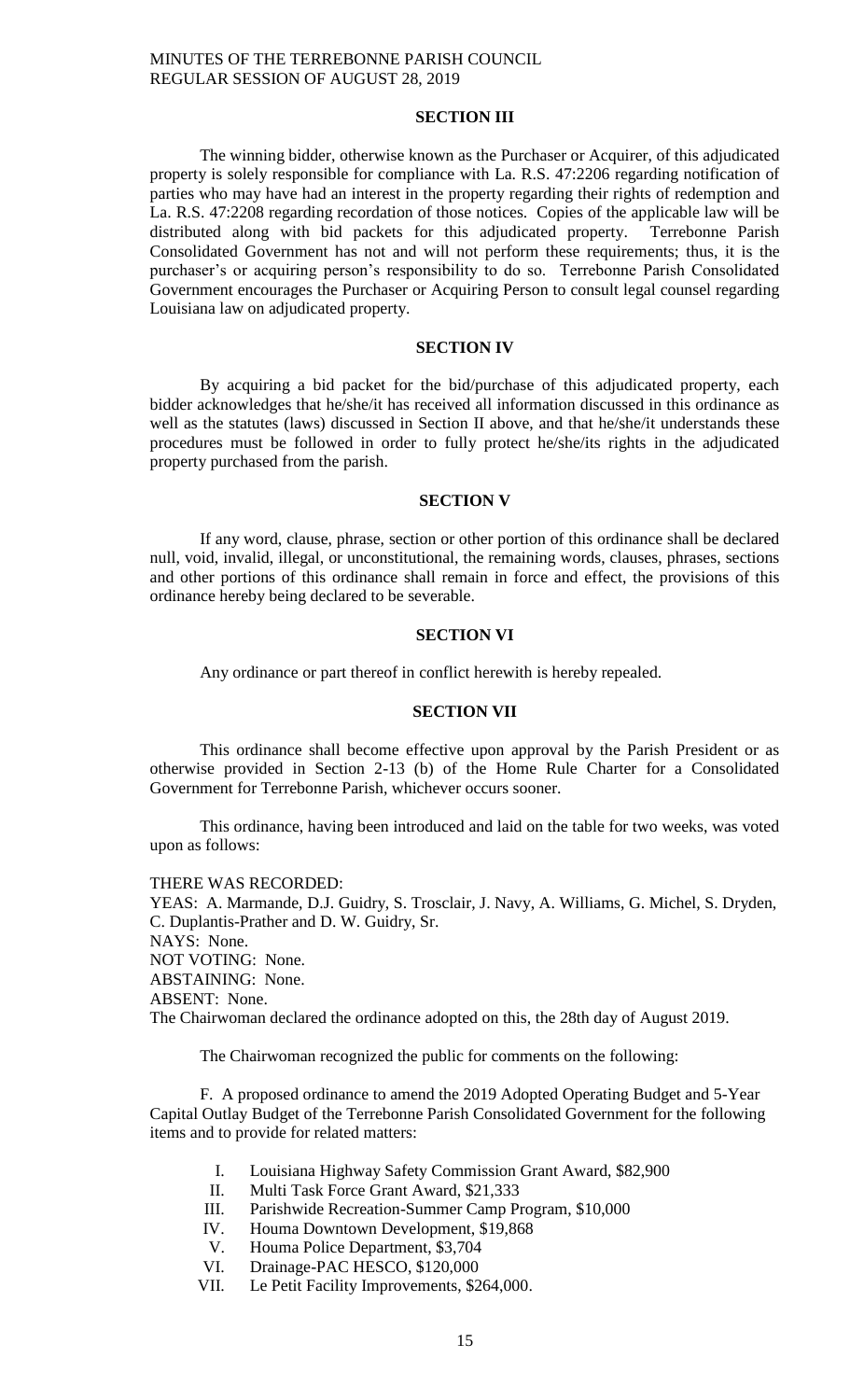There were no comments from the public on the proposed ordinance.

Mr. D. W. Guidry, Sr. moved, seconded by Mr. J. Navy, "THAT the Council close the aforementioned public hearing."

The Chairwoman called for a vote on the motion offered by Mr. D. W. Guidry, Sr. THERE WAS RECORDED: YEAS: A. Marmande, D. J. Guidry, S. Trosclair, J. Navy, A. Williams, G. Michel, S. Dryden, C. Duplantis-Prather, and D. W. Guidry, Sr. NAYS: None. ABSENT: None. The Chairwoman declared the motion adopted.

OFFERED BY: MR. D. W. GUIDRY, SR. SECONDED BY: MR. J. NAVY

## **ORDINANCE NO. 9084**

AN ORDINANCE TO AMEND THE 2019 ADOPTED OPERATING BUDGET AND 5- YEAR CAPITAL OUTLAY BUDGET OF THE TERREBONNE PARISH CONSOLIDATED GOVERNMENT FOR THE FOLLOWING ITEMS AND TO PROVIDE FOR RELATED MATTERS.

- **I.** LOUISIANA HIGHWAY SAFETY COMMISSION GRANT AWARD, \$82,900
- **II.** MULTI TASK FORCE GRANT AWARD, \$21,333
- **III.** PARISHWIDE RECREATION-SUMMER CAMP PROGRAM, \$10,000
- **IV.** HOUMA DOWNTOWN DEVELOPMENT, \$19,868
- **V.** HOUMA POLICE DEPARTMENT, \$3,704
- **VI.** DRAINAGE-PAC HESCO, \$120,000
- **VII.** LE PETIT FACILITY IMPROVEMENTS, \$264,000

## **SECTION I**

**WHEREAS**, the Houma Police Department of the Terrebonne Parish Consolidated Government has been approved for a grant from the Louisiana Highway Safety Commission (LHSC) for the Federal Fiscal Year 2018/2019 LHSC Grant in the amount of Eighty Two Thousand Nine Hundred dollars (\$82,900) for the Terrebonne Parish Consolidated Government, and

**WHEREAS**, the Federal Fiscal Year 2018/2019 LHSC will provide grant funding to improve the effectiveness and safety of our Police Officers by providing them with overtime to address highway safety issues.

**NOW, THEREFORE BE IT ORDAINED**, that the Terrebonne Parish Council, on behalf of the Terrebonne Parish Consolidated Government, that the 2019 Adopted Operating Budget be amended for the grant from the Louisiana Highway Safety Commission. (Attachment A)

## **SECTION II**

**WHEREAS**, the Parish received funds from Louisiana Commission on Law Enforcement for the Multi Task Grant Award 2017 (Grant #4651) for \$21,333, and

**WHEREAS**, the Multi Task Grant Award 2017 (Grant #4651) funds will provide for joint policing efforts between the Houma Police Department and Assumption Parish Sheriff's Office relating to substance abuse criminal activities, and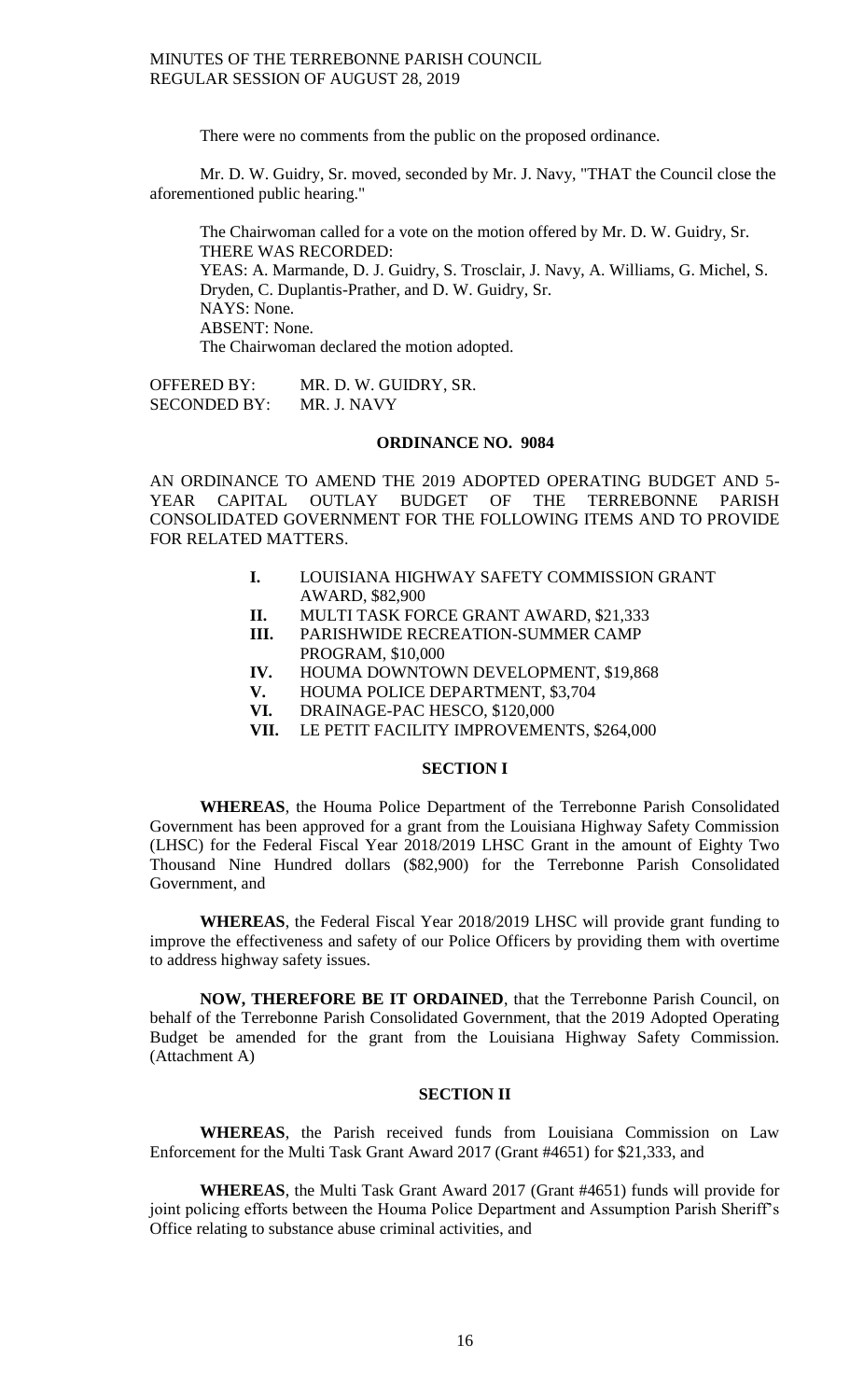**WHEREAS,** the Multi Task Grant Award 2017 (Grant #4651) funds will also cover overtime cost of the Houma Police Department and Assumption Parish Sheriff's Office Deputies for grant eligible policing efforts.

**NOW, THEREFORE BE IT FURTHER ORDAINED**, by the Terrebonne Parish Council, on behalf of the Terrebonne Parish Consolidated Government, that the 2019 Adopted Operating Budget be amended to reflect the funding of the Multi Task Force Grant Award. (Attachment B)

#### **SECTION III**

**WHEREAS**, Administration is requesting additional funding for the Terrebonne Parish Summer Camp Programs, and

**WHEREAS**, the funding source will be from the Recreation fund balance for \$10,000.

**NOW, THEREFORE BE IT FURTHER ORDAINED**, by the Terrebonne Parish Council, on behalf of the Terrebonne Parish Consolidated Government, that the 2019 Adopted Operating Budget be amended to recognize the funding for the Summer Camp Programs. (Attachment C)

#### **SECTION IV**

**WHEREAS**, the Downtown Development Board has received State Revenue Sharing from Hotel/Motel Tax in the amount of \$19,868, for the 2019 year, and

**WHEREAS**, the Hotel/Motel Tax has been allocated by the Downtown Development Board for beautification and operations of the Folklife Cultural Museum and to help maintain the existing buildings, parks and the Court Square in the Historic District, as well as advertising to market Houma's Historic District attractions.

**NOW, THEREFORE BE IT FURTHER ORDAINED**, by the Terrebonne Parish Council, on behalf of the Terrebonne Parish Consolidated Government that the 2019 Adopted Budget be amended to adjust various Downtown Development Corporation Accounts. (Attachment D)

#### **SECTION V**

**WHEREAS**, the Houma Police Department received \$3,704 reimbursement for mold cleanup at the office on Honduras Street, and

**WHEREAS**, this reimbursement needs to be reflected in the Janitorial Contract account for cleaning services.

**NOW, THEREFORE BE IT FURTHER ORDAINED**, by the Terrebonne Parish Council, on behalf of the Terrebonne Parish Consolidated Government, that the 2019 Adopted Operating Budget be amended to recognize the reimbursement for cleaning services. (Attachment E)

## **SECTION VI**

**WHEREAS,** , Administration is requesting funding for the PAC HESCO project in the amount of \$120,000, and

**WHEREAS**, the funding will come from the excess Mineral Royalties collected in the General Fund.

**NOW, THEREFORE BE IT ORDAINED**, by the Terrebonne Parish Council, on behalf of the Terrebonne Parish Consolidated Government, that the 2019 Adopted Operating Budget be amended for the PAC HESCO project. (Attachment F)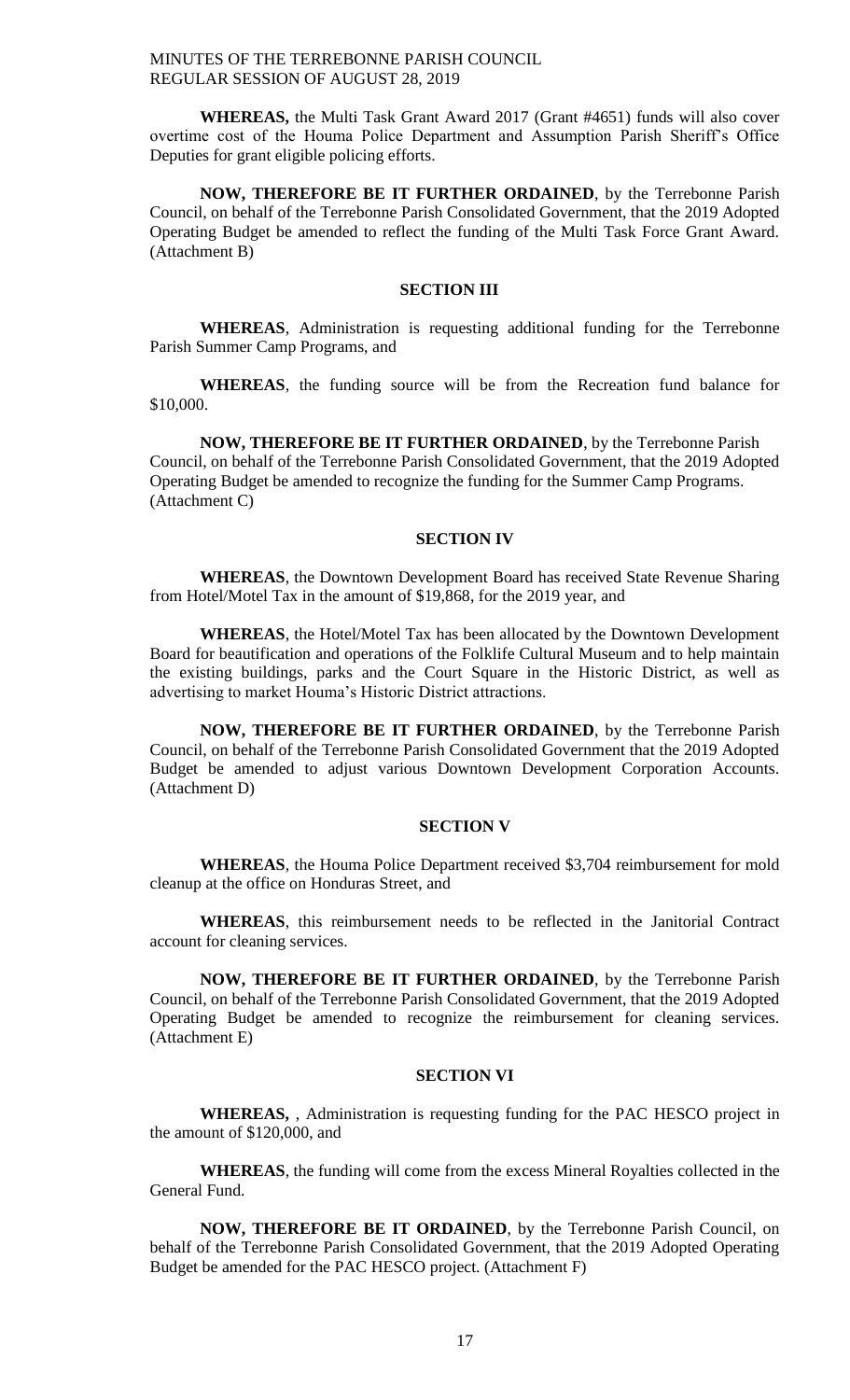### **SECTION VII**

**WHEREAS**, the Le Petit Theatre de Terrebonne, Inc. contributed \$264,000 toward the facility improvements of the Theatre, and

**WHEREAS**, the funds contributed will be used for the design and construction associated with the project.

**NOW, THEREFORE BE IT FURTHER ORDAINED**, by the Terrebonne Parish Council, on behalf of the Terrebonne Parish Consolidated Government, that the 2019 Adopted Operating Budget and the 5-Year Capital Outlay Budget be amended to recognize the funding for the Le Petite Facility Improvements. (Attachment G)

## **SECTION VIII**

If any word, clause, phrase, section or other portion of this ordinance shall be declared null, void, invalid, illegal, or unconstitutional, the remaining words, clauses, phrases, sections and other portions of this ordinance shall remain in full force and effect, the provisions of this ordinance hereby being declared to be severable.

## **SECTION IX**

This ordinance shall become effective upon approval by the Parish President or as otherwise provided in Section 2-13(b) of the Home Rule Charter for a Consolidated Government for Terrebonne Parish, whichever occurs sooner.

This ordinance, having been introduced and laid on the table for at least two weeks, was voted upon as follows:

THERE WAS RECORDED:

YEAS: A. Marmande, D.J. Guidry, S. Trosclair, J. Navy, A. Williams, G. Michel, S. Dryden, C. Duplantis-Prather and D. W. Guidry, Sr. NAYS: None. NOT VOTING: None. ABSTAINING: None. ABSENT: None. The Chairwoman declared the ordinance adopted on this, the 28th day of August 2019.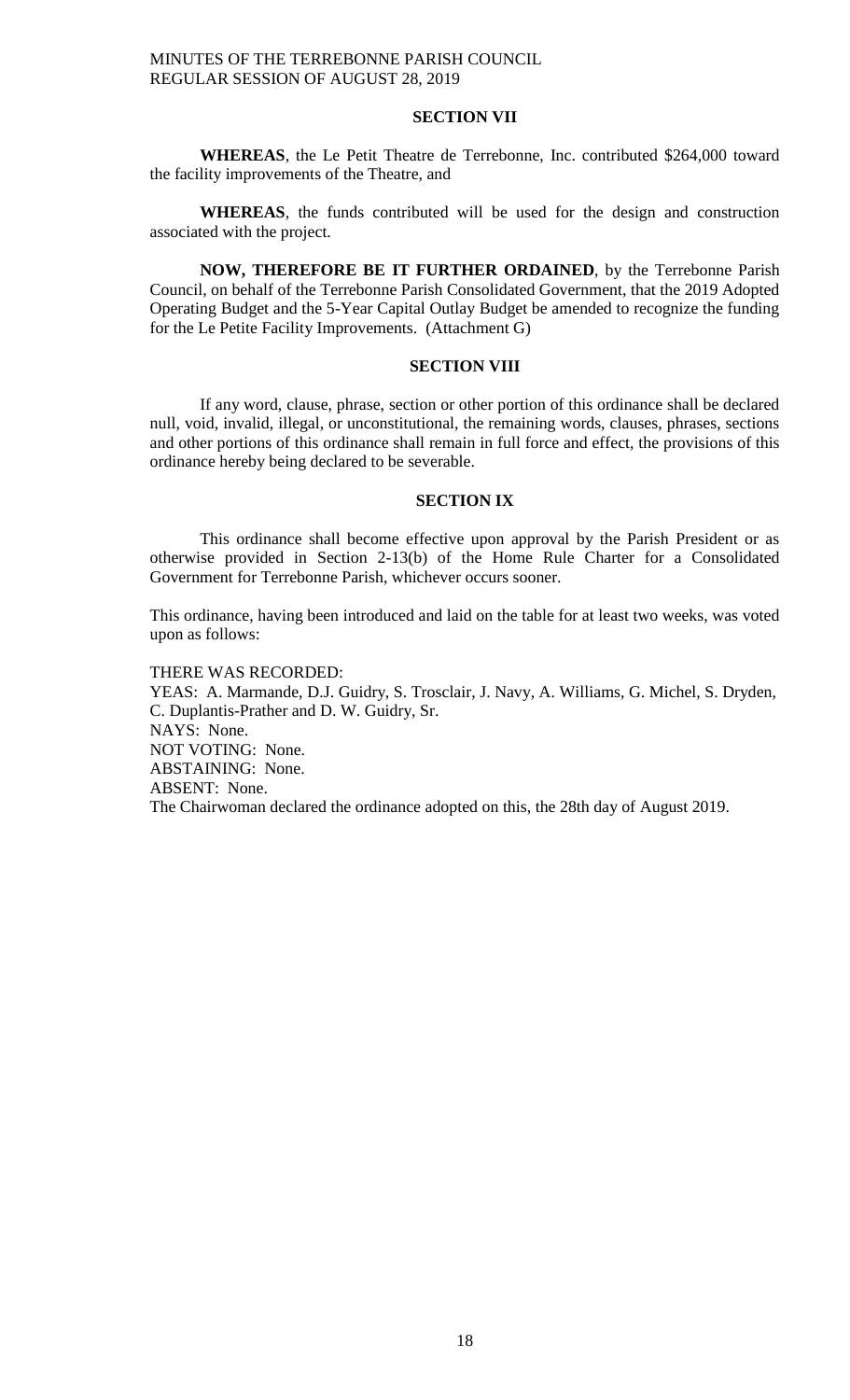## **ATTACHMENT A- Public Safety Fund**

|                         | 2019                            |          |          |
|-------------------------|---------------------------------|----------|----------|
|                         | <b>Adopted</b><br><b>Change</b> |          | Amended  |
|                         |                                 |          |          |
| LHSC Year Long          |                                 | (82,900) | (82,900) |
| Fund Balance (increase) |                                 | 82,900   | 82,900   |

## **ATTACHMENT B - Public Safety Fund**

|                               | 2019           |               |           |
|-------------------------------|----------------|---------------|-----------|
|                               | <b>Adopted</b> | <b>Change</b> | Amended   |
| Overtime Pay                  |                | 12,333        | 12,333    |
| <b>Other Fees</b>             |                | 9,000         | 9,000     |
| <b>Multi-Task Force</b>       |                | (21, 333)     | (21, 333) |
| Univ Hiring/Multi Task Grants |                | (12, 333)     | (12, 333) |
| Fund Balance (increase)       |                | 12,333        | 12,333    |

## **ATTACHMENT C - Parishwide Recreation**

|                         | 2019           |          |         |
|-------------------------|----------------|----------|---------|
|                         | <b>Adopted</b> | Change   | Amended |
| Summer Camp Programs    | 215,000        | 10.000   | 225,000 |
| Fund Balance (decrease) | n/a            | (10,000) | n/a     |

## **ATTACHMENT D - Houma Downtown Development**

|                                   | 2019           |               |            |
|-----------------------------------|----------------|---------------|------------|
|                                   | <b>Adopted</b> | <b>Change</b> | Amended    |
|                                   |                |               |            |
| State-Hotel/Motel Tax Share       | (147,561)      | (19,868)      | (167, 429) |
| <b>DDC/Folk Contract Services</b> | 29,876         | 6,718         | 36,594     |
| <b>DDC/Folk Advertising</b>       | 23,150         | 3,150         | 26,300     |
| DDC/Folk-Special Events           | 63,943         | 10,000        | 73,943     |

## **ATTACHMENT E - Public Safety Fund**

|                     |                | 2019          |         |  |
|---------------------|----------------|---------------|---------|--|
|                     | <b>Adopted</b> | <b>Change</b> | Amended |  |
| Janitorial Contract | 32.530         | 3.704         | 36.234  |  |
| Miscellaneous-Other |                | (3,704)       | (3,704) |  |

## **ATTACHMENT F - Drainage**

|                                | 2019           |               |           |
|--------------------------------|----------------|---------------|-----------|
|                                | <b>Adopted</b> | <b>Change</b> | Amended   |
| <b>State Mineral Royalties</b> | 2,180,000      | (120,000)     | 2,060,000 |
| Transfer to Drainage           |                | 120,000       | 120,000   |
| Transfer from General Fund     |                | (120,000)     | (120,000) |
| <b>PAC HESCO</b>               |                | 120,000       | 120,000   |

## **ATTACHMENT G - Le Petit Facility Improvements**

|                                                                     | 2019           |               |           |
|---------------------------------------------------------------------|----------------|---------------|-----------|
|                                                                     | <b>Adopted</b> | <b>Change</b> | Amended   |
| Le Petit Theatre                                                    |                | (264,000)     | (264,000) |
| Le Petit Facility Improv                                            | 743.101        | 264.000       | 1.007.101 |
| The Chairwoman recognized the public for comments on the following: |                |               |           |

19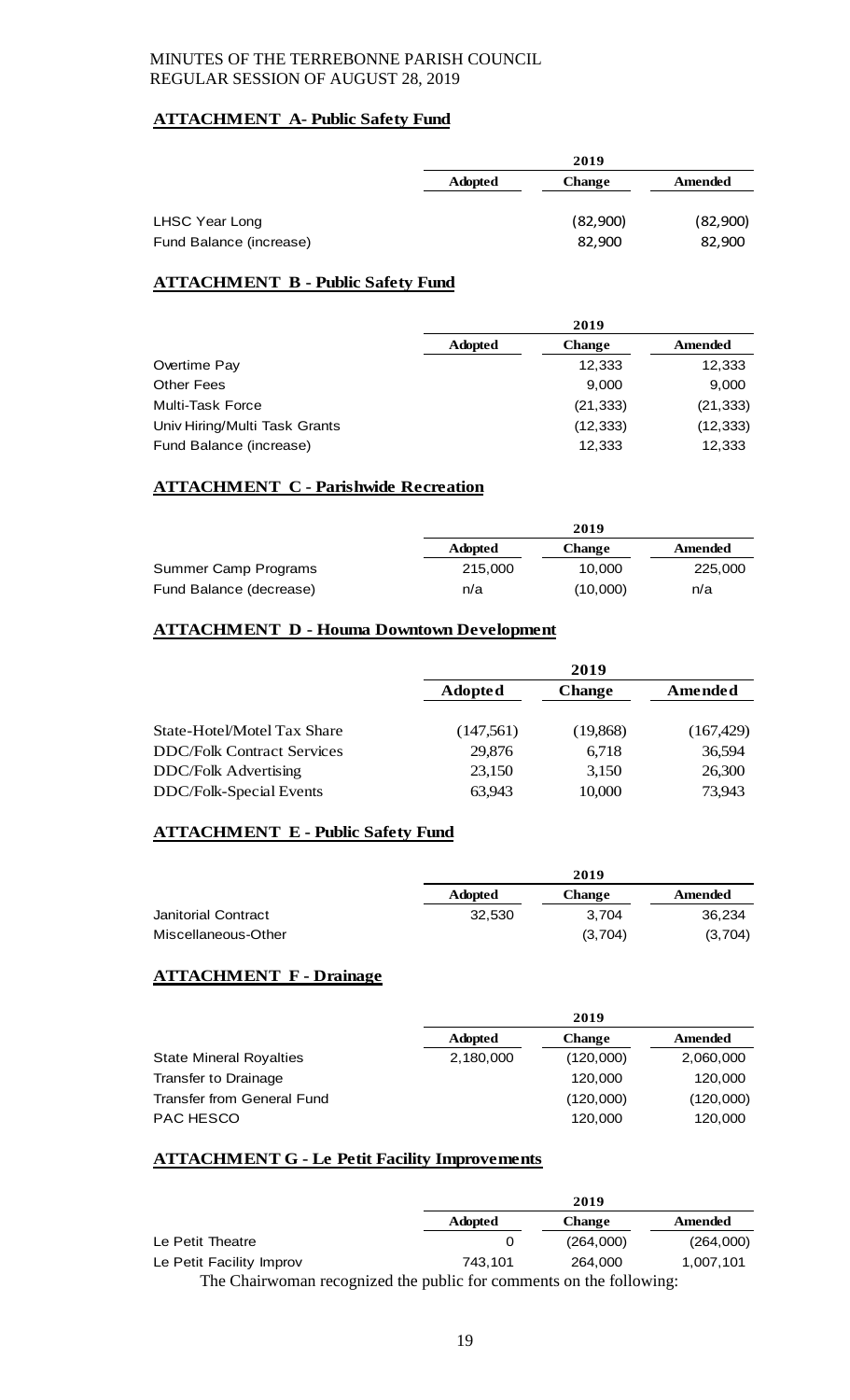G. A proposed ordinance to authorize the Parish President to accept and execute on behalf of the Terrebonne Parish Consolidated Government, as Grantee, a Servitude and Rightof-Way Agreement to provide for Electric Utility Services to 3814 Highway 56, Houma, LA 70363.

There were no comments from the public on the proposed ordinance.

Mr. D. J. Guidry moved, seconded by Mr. J. Navy, "THAT the Council close the aforementioned public hearing."

The Chairwoman called for a vote on the motion offered by Mr. D. J. Guidry. THERE WAS RECORDED: YEAS: A. Marmande, D. J. Guidry, S. Trosclair, J. Navy, A. Williams, G. Michel, S. Dryden, C. Duplantis-Prather, and D. W. Guidry, Sr. NAYS: None. ABSENT: None. The Chairwoman declared the motion adopted.

OFFERED BY: MR. D. J. GUIDRY SECONDED BY: MR. S. TROSCLAIR

#### **ORDINANCE NO. 9085**

AN ORDINANCE TO AUTHORIZE THE PARISH PRESIDENT TO ACCEPT AND EXECUTE ON BEHALF OF THE TERREBONNE PARISH CONSOLIDATED GOVERNMENT, AS GRANTEE, A SERVITUDE AND RIGHT-OF-WAY AGREEMENT TO PROVIDE FOR ELECTRIC UTILITY SERVICES TO 3814 HIGHWAY 56, HOUMA LA 70363, AND TO ADDRESS OTHER MATTERS RELATIVE THERETO.

## **SECTION I**

**WHEREAS**, Terrebonne Parish Charter Section 2-11 requires the Terrebonne Parish Consolidated Government to acquire real property by ordinance; and

**WHEREAS,** Terrebonne Parish Consolidated Government owns and operates the City of Houma Electric Substation, which offers electric services in certain areas of Terrebonne Parish, Louisiana; and

**WHEREAS**, in order to install electric facilities for electric services to landowners, the Terrebonne Parish Consolidated Government must obtain land rights in the form of servitudes and rights of way; and

**WHEREAS,** Gold Companies, LLC has requested that the TPCG install electric facilities and provide electric service to the development at 3814 Highway 56, Houma LA 70363; and

**WHEREAS,** TPCG has agreed to do so provided Gold Companies, LLC grants the necessary and convenient rights of access and servitudes to TPCG for the services; and

**WHEREAS,** Gold Companies, LLC wishes to grant the necessary and convenient servitudes and rights of access, as shown in the attached Servitude and Right-of-Way Agreement; and

**WHEREAS**, the Terrebonne Parish Council, on behalf of the TPCG, wishes to accept the servitudes and access granted by Gold Companies, LLC in consideration for the exclusive opportunity to provide electric facilities and services to Gold Companies, LLC; and

## **SECTION II**

**NOW THEREFORE BE IT ORDAINED** that the Terrebonne Parish Council, on behalf of the Terrebonne Parish Consolidated Government, hereby accepts the rights granted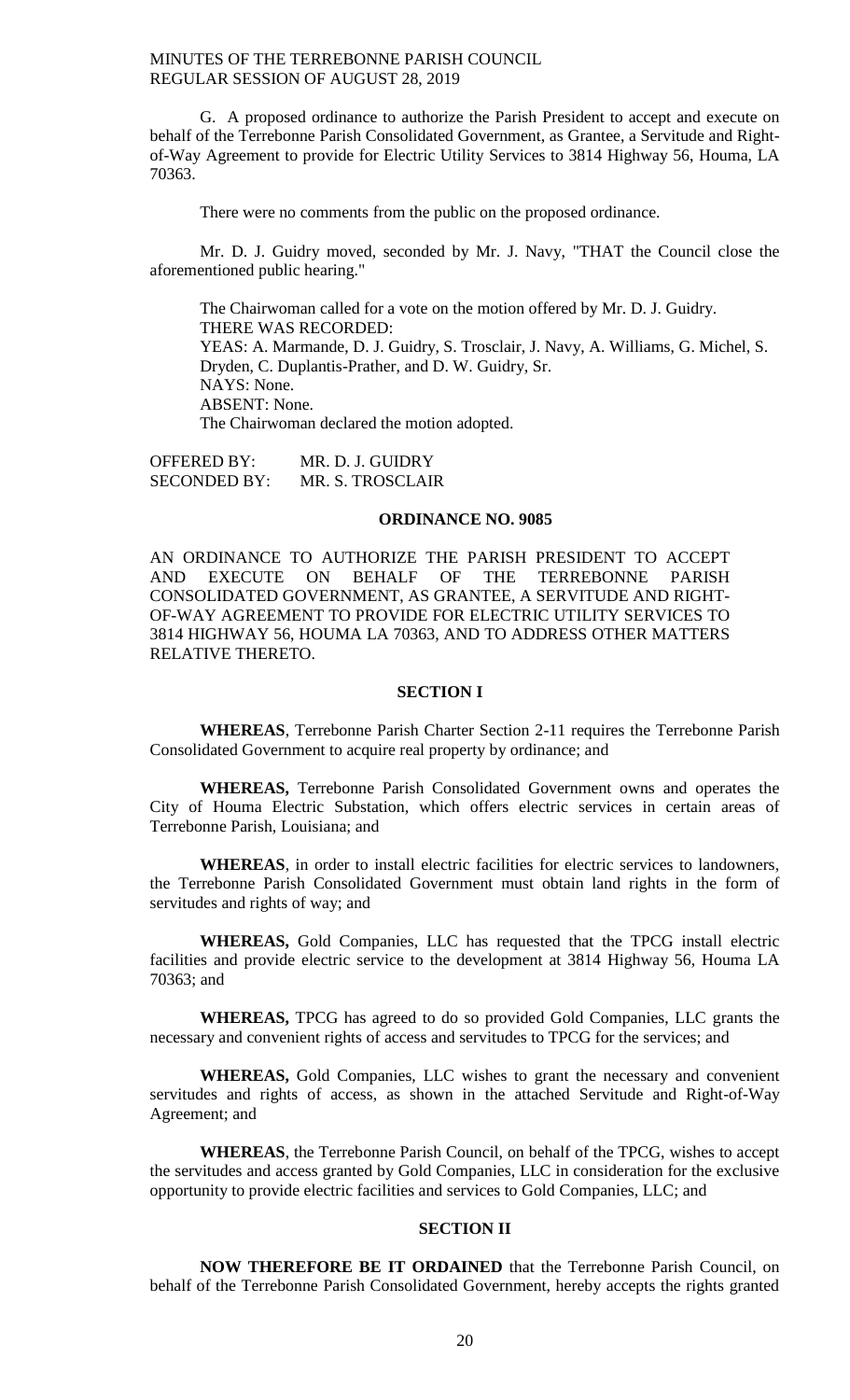to TPCG over, under, across, and above the property at 3814 Highway 56, Houma LA 70363 owned by Gold Companies, LLC, as more fully depicted in the attached Agreement; and

**BE IT FURTHER ORDAINED** that the Parish President is hereby authorized to execute a Servitude and Right-of-Way Agreement on behalf of the Terrebonne Parish Consolidated Government containing terms and conditions not materially different than those in the attached agreement, and any other document necessary in order to provide electric services to the said location by the City of Houma, all subject to final approval by the Legal Department.

## **SECTION III**

If any word, clause, phrase, section or other portion of this ordinance shall be declared null, void, invalid, illegal, or unconstitutional, the remaining words, clauses, phrases, sections and other portions of this ordinance shall remain in force and effect, the provisions of this ordinance hereby being declared to be severable.

#### **SECTION IV**

This ordinance shall become effective upon approval by the Parish President or as otherwise provided in Section 2-13 (b) of the Home Rule Charter for a Consolidated Government for Terrebonne Parish, whichever occurs sooner.

This ordinance, having been introduced and laid on the table for two weeks, was voted upon as follows:

### THERE WAS RECORDED:

YEAS: A. Marmande, D.J. Guidry, S. Trosclair, J. Navy, A. Williams, G. Michel, S. Dryden, C. Duplantis-Prather and D. W. Guidry, Sr. NAYS: None. NOT VOTING: None. ABSTAINING: None. ABSENT: None.

The Chairwoman declared the ordinance adopted on this, the 28th day of August 2019.

The Chairwoman recognized the public for comments on the following:

H. A proposed ordinance to amend the Parish Code of Terrebonne Parish by amending Chapter 18: Motor Vehicles and Traffic, Article V, Section 18- 247, in order to establish "No Parking Anytime" on both sides of St. Andrew Street from Guidry Street to Julius Street and to provide for the installation of the appropriate signs.

There were no comments from the public on the proposed ordinance.

Mr. S. Trosclair moved, seconded by Mr. D. J. Guidry, "THAT the Council close the aforementioned public hearing."

The Chairwoman called for a vote on the motion offered by Mr. S. Trosclair. THERE WAS RECORDED: YEAS: A. Marmande, D. J. Guidry, S. Trosclair, J. Navy, A. Williams, G. Michel, S. Dryden, C. Duplantis-Prather, and D. W. Guidry, Sr. NAYS: None. ABSENT: None. The Chairwoman declared the motion adopted.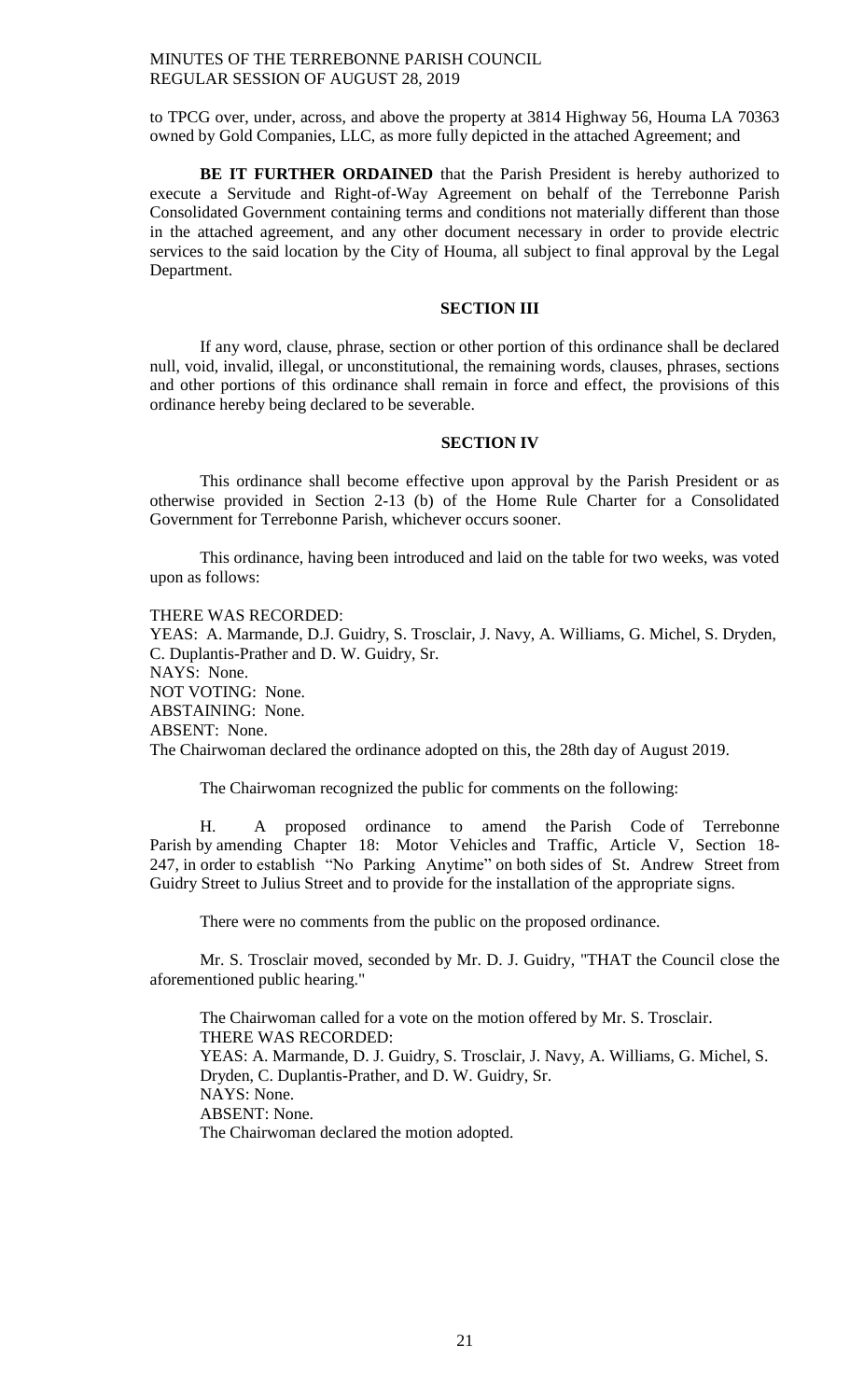OFFERED BY: MR. S. TROSCLAIR SECONDED BY: MR. D. J. GUIDRY

### **ORDINANCE NO. 9086**

AN ORDINANCE TO AMEND THE PARISH CODE OF TERREBONNE PARISH BY AMENDING CHAPTER 18: MOTOR VEHICLES AND TRAFFIC, ARTICLE V, SECTION 18-247, IN ORDER TO ESTABLISH "NO PARKING ANYTIME" ON BOTH SIDES OF ST. ANDREW STREET FROM GUIDRY STREET TO JULIUS STREET TO PROVIDE FOR THE INSTALLATION OF THE APPROPRIATE SIGNS; AND TO PROVIDE FOR OTHER MATTERS RELATIVE THERETO.

## **SECTION I**

**BE IT ORDAINED** by the Terrebonne Parish Council, in regular session convened, acting pursuant to the authority invested in it by the Constitution and laws of the State of Louisiana, the Home Rule Charter for a Consolidated Government for Terrebonne Parish, and including, but not limited to, LSA R.S. 33:1368 and other statutes of the State of Louisiana, to amend the Parish Code of Terrebonne Parish, Chapter 18, Article V, Division 3, Section 18- 244, in order to establish "No Parking Anytime" on both sides of St. Andrew Street from Guidry Street to Julius Street for the length of 730 feet and for the installation of said signs.

## **SECTION II**

If any word, clause, phrase, section or other portion of this ordinance shall be declared null, void, invalid, illegal, or unconstitutional, the remaining words, clauses, phrases, sections and other portions of this ordinance shall remain in full force and effect, the provisions of this ordinance hereby being declared to be severable.

#### **SECTION III**

This ordinance shall become effective upon approval by the Parish President or as otherwise provided in Section 2-13(b) of the Home Rule Charter for a Consolidated Government for Terrebonne Parish, whichever occurs sooner.

This ordinance, having been introduced and laid on the table for at least two weeks, was voted upon as follows:

THERE WAS RECORDED: YEAS: A. Marmande, D.J. Guidry, S. Trosclair, J. Navy, A. Williams, G. Michel, S. Dryden, C. Duplantis-Prather and D. W. Guidry, Sr. NAYS: None. NOT VOTING: None. ABSTAINING: None. ABSENT: None.

The Chairwoman declared the ordinance adopted on this, the 28th day of August 2019.

The Chairwoman recognized the public for comments on the following:

I. A proposed ordinance to establish a "3-Way Stop" at the intersection of Dr. Beatrous Road and St. Eloi Road in Theriot, LA.

There were no comments from the public on the proposed ordinance.

Mr. A. Marmande moved, seconded by Mr. D. W. Guidry, Sr., "THAT the Council close the aforementioned public hearing."

The Chairwoman called for a vote on the motion offered by Mr. A. Marmande. THERE WAS RECORDED: YEAS: A. Marmande, D. J. Guidry, S. Trosclair, J. Navy, A. Williams, G. Michel, S. Dryden, C. Duplantis-Prather, and D. W. Guidry, Sr. NAYS: None.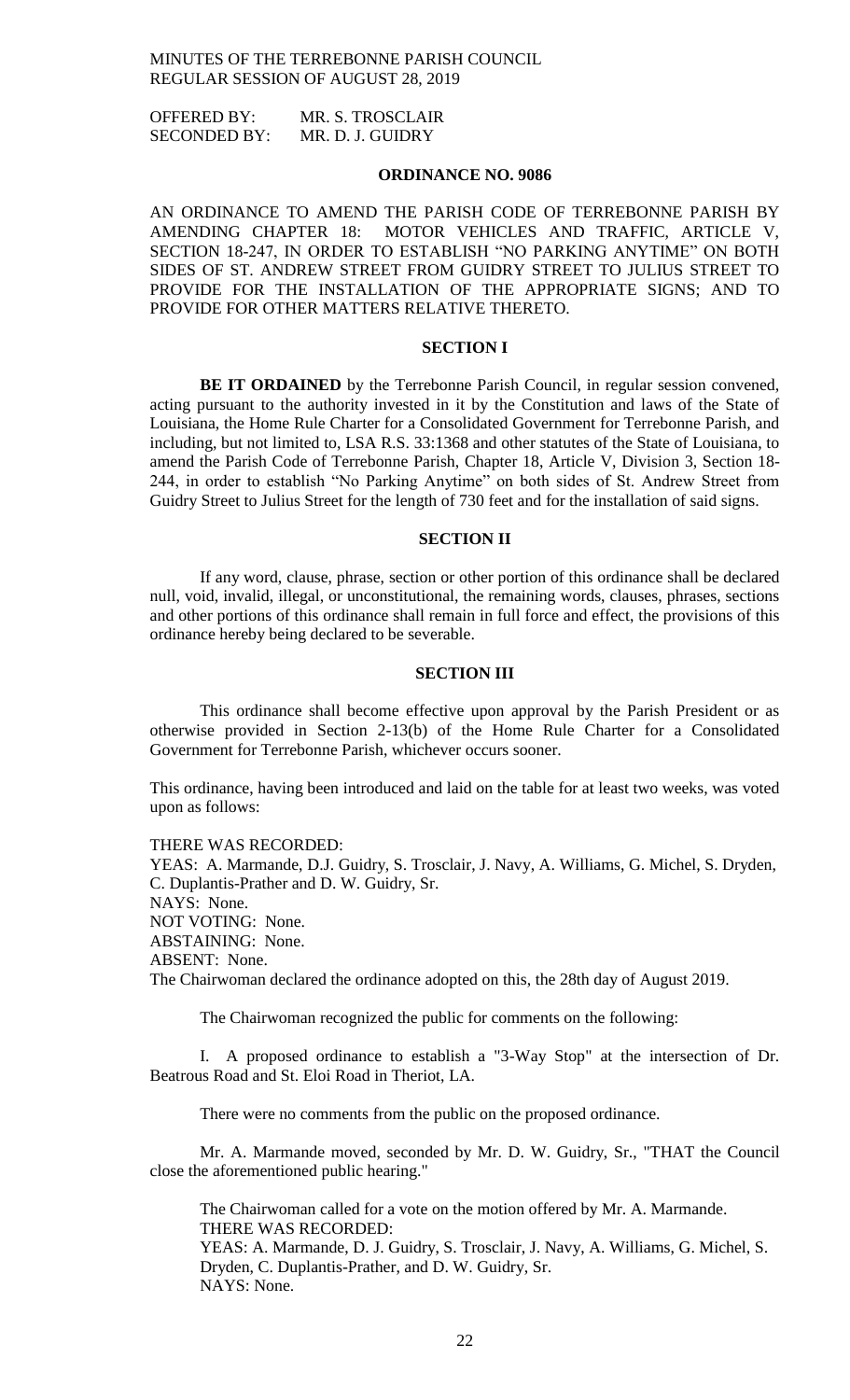> ABSENT: None. The Chairwoman declared the motion adopted.

OFFERED BY: MR. A. MARMANDE SECONDED BY: MR. D. W. GUIDRY, SR.

#### **ORDINANCE NO. 9087**

AN ORDINANCE AMENDING THE PARISH CODE OF TERREBONNE PARISH, CHAPTER 18, ARTICLE IV. OPERATION OF VEHICLES, DIVISION 2. PARISH, SECTION 18-88 TO ESTABLISH A "3-WAY STOP" AT THE INTERSECTION OF DR. BEATROUS ROAD AND ST. ELOI ROAD IN THERIOT, LA AND TO AUTHORIZE THE INSTALLATION OF THE APPROPRIATE SIGNS; AND TO ADDRESS OTHER MATTERS RELATIVE THERETO.

## **SECTION I**

**BE IT ORDAINED** by the Terrebonne Parish Council, in regular session convened, acting pursuant to the authority invested in it by the Constitution and laws of the State of Louisiana, the Home Rule Charter for a Consolidated Government for Terrebonne Parish, and including, but not limited to, LSA R.S. 33:1368 and other statutes of the State of Louisiana, to amend the Parish Code of Terrebonne Parish, Chapter 18, Article IV, Section 18-88 to create a "3 Way Stop" at the intersection of Dr. Beatrous Road and St. Eloi Road, in Theriot, LA, as follows:

CHAPTER 18, Motor Vehicles and Traffic ARTICLE IV, Operation of Vehicles DIVISION 2. Parish SECTION 18-88. Three-way stop intersections.

(ADD TO LIST) Dr. Beatrous Road and St. Eloi Road in Theriot, LA

The intersection of Dr. Beatrous Road and St. Eloi Road shall be declared as a "3 Way Stop" intersection, and appropriate "3 Way Stop" signs shall be erected and maintained along said roadways. Any vehicle traveling on Dr. Beatrous Road and St. Eloi Road shall adhere to the provisions of this ordinance.

## **SECTION II**

If any word, clause, phrase, section or other portion of this ordinance shall be declared null, void, invalid, illegal, or unconstitutional, the remaining words, clauses, phrases, sections or other portions of this ordinance shall remain in full force and effect, the provisions of this section hereby being declared to be severable.

#### **SECTION III**

Any ordinance or part thereof in conflict herewith is hereby repealed.

#### **SECTION IV**

This ordinance shall become effective upon approval by the Parish President or as otherwise provided in Section 2-13 (b) of the Home Rule Charter for Consolidated Government for Terrebonne Parish, whichever occurs sooner.

This ordinance, having been introduced and laid on the table for at least two weeks, was voted upon as follows:

THERE WAS RECORDED: YEAS: A. Marmande, D.J. Guidry, S. Trosclair, J. Navy, A. Williams, G. Michel, S. Dryden, C. Duplantis-Prather and D. W. Guidry, Sr. NAYS: None. NOT VOTING: None.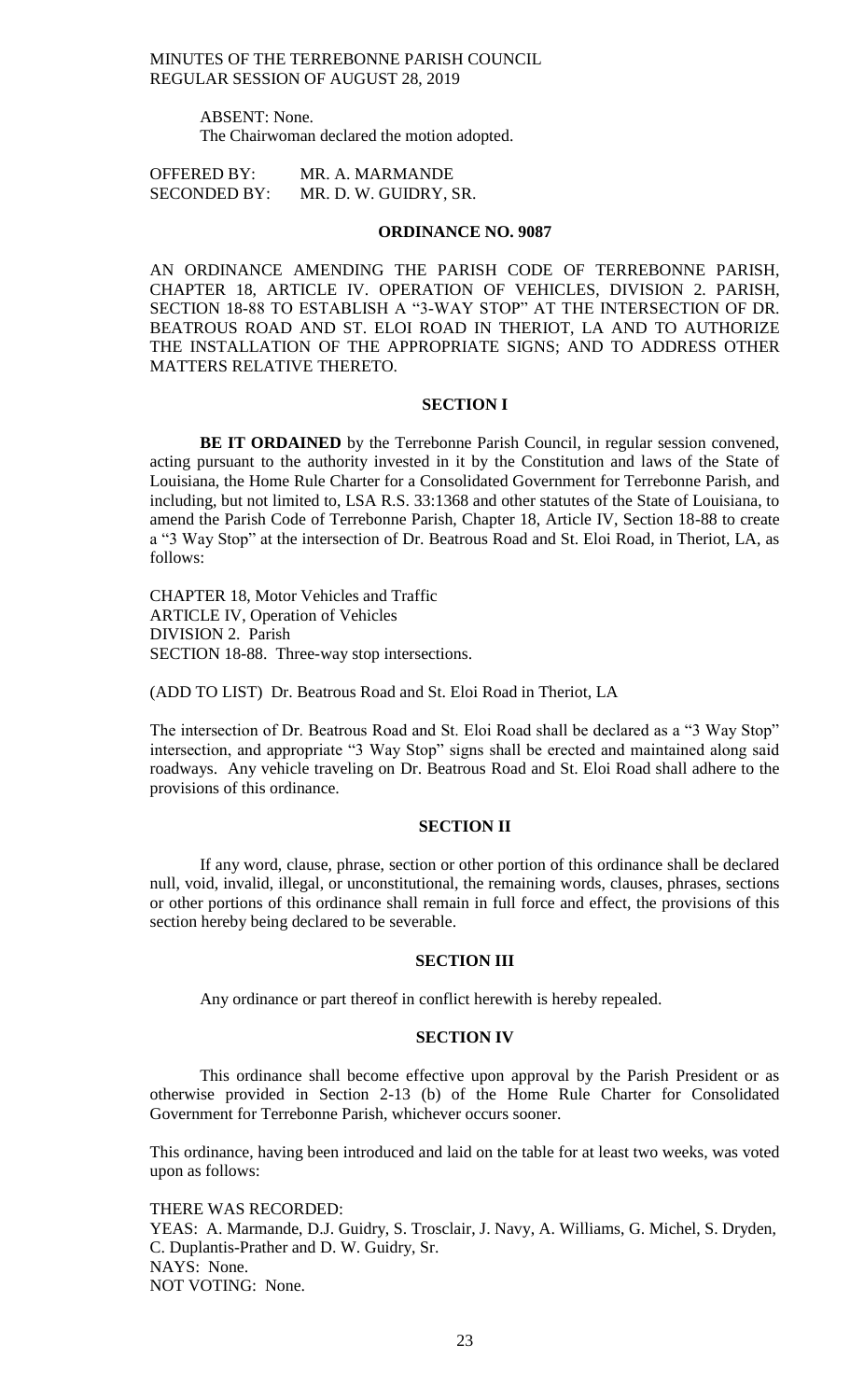ABSTAINING: None. ABSENT: None. The Chairwoman declared the ordinance adopted on this, the 28th day of August 2019.

The Chairwoman recognized the public for comments on the following:

J. A proposed ordinance to establish a "4-Way Stop" at the intersection of Acadian Drive and Merrill Drive and to authorize the installation of the appropriate signage.

There were no comments from the public on the proposed ordinance.

Mr. D. J. Guidry moved, seconded by Mr. S. Trosclair, "THAT the Council close the aforementioned public hearing."

The Chairwoman called for a vote on the motion offered by Mr. D. J. Guidry. THERE WAS RECORDED: YEAS: A. Marmande, D. J. Guidry, S. Trosclair, J. Navy, A. Williams, G. Michel, S. Dryden, C. Duplantis-Prather, and D. W. Guidry, Sr. NAYS: None. ABSENT: None. The Chairwoman declared the motion adopted.

OFFERED BY: MR. A. MARMANDE SECONDED BY: MR. D. W. GUIDRY, SR.

#### **ORDINANCE NO. 9087**

AN ORDINANCE AMENDING THE PARISH CODE OF TERREBONNE PARISH, CHAPTER 18, ARTICLE IV. OPERATION OF VEHICLES, DIVISION 2. PARISH, SECTION 18-88 TO ESTABLISH A "3-WAY STOP" AT THE INTERSECTION OF DR. BEATROUS ROAD AND ST. ELOI ROAD IN THERIOT, LA AND TO AUTHORIZE THE INSTALLATION OF THE APPROPRIATE SIGNS; AND TO ADDRESS OTHER MATTERS RELATIVE THERETO.

#### **SECTION I**

**BE IT ORDAINED** by the Terrebonne Parish Council, in regular session convened, acting pursuant to the authority invested in it by the Constitution and laws of the State of Louisiana, the Home Rule Charter for a Consolidated Government for Terrebonne Parish, and including, but not limited to, LSA R.S. 33:1368 and other statutes of the State of Louisiana, to amend the Parish Code of Terrebonne Parish, Chapter 18, Article IV, Section 18-88 to create a "3 Way Stop" at the intersection of Dr. Beatrous Road and St. Eloi Road, in Theriot, LA, as follows:

**CHAPTER 18, Motor Vehicles and Traffic ARTICLE IV, Operation of Vehicles DIVISION 2. Parish SECTION 18-88. Three-way stop intersections.**

(ADD TO LIST) Dr. Beatrous Road and St. Eloi Road in Theriot, LA

The intersection of Dr. Beatrous Road and St. Eloi Road shall be declared as a "3 Way Stop" intersection, and appropriate "3 Way Stop" signs shall be erected and maintained along said roadways. Any vehicle traveling on Dr. Beatrous Road and St. Eloi Road shall adhere to the provisions of this ordinance.

#### **SECTION II**

If any word, clause, phrase, section or other portion of this ordinance shall be declared null, void, invalid, illegal, or unconstitutional, the remaining words, clauses, phrases, sections or other portions of this ordinance shall remain in full force and effect, the provisions of this section hereby being declared to be severable.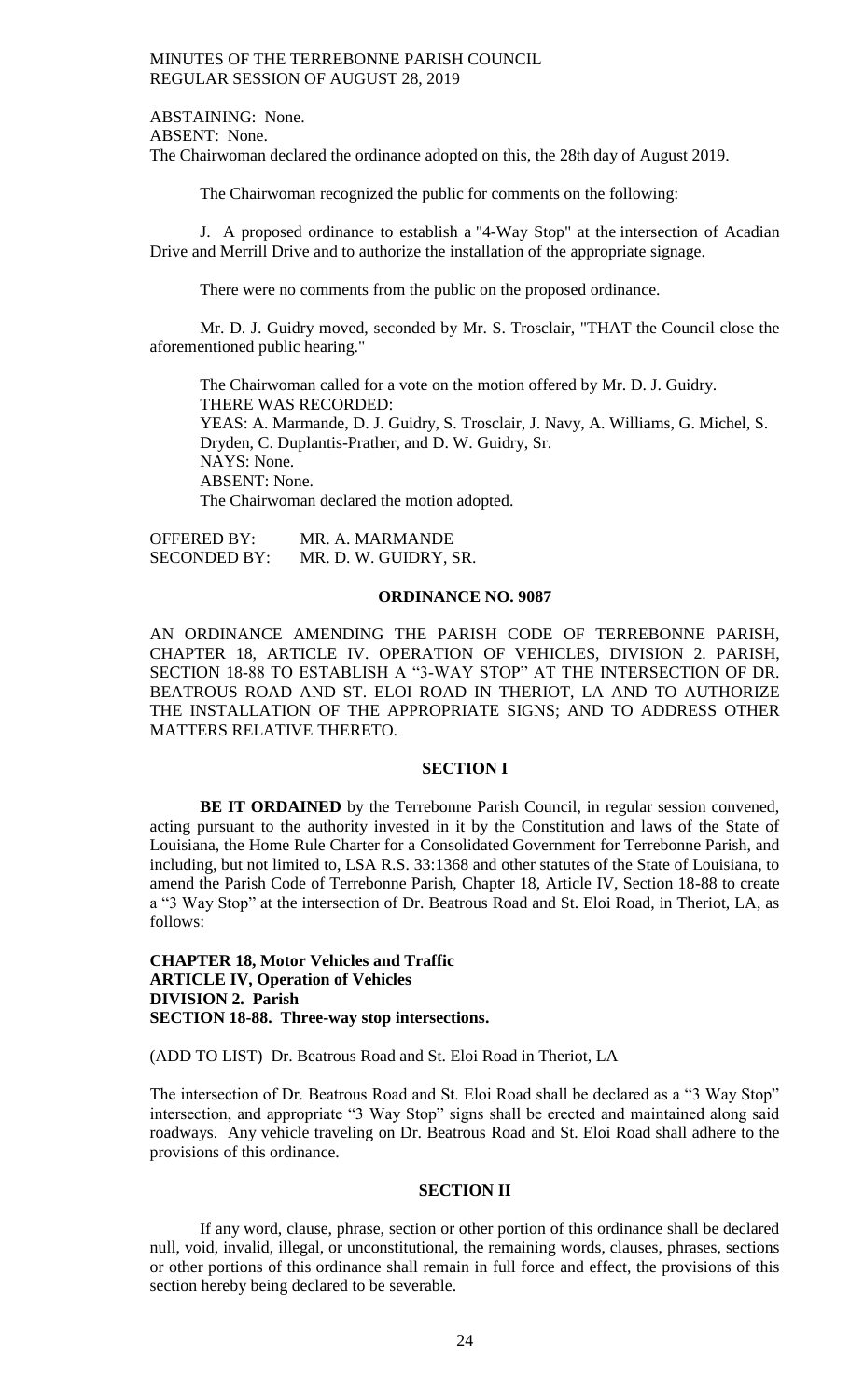### **SECTION III**

Any ordinance or part thereof in conflict herewith is hereby repealed.

#### **SECTION IV**

This ordinance shall become effective upon approval by the Parish President or as otherwise provided in Section 2-13 (b) of the Home Rule Charter for Consolidated Government for Terrebonne Parish, whichever occurs sooner.

This ordinance, having been introduced and laid on the table for at least two weeks, was voted upon as follows:

THERE WAS RECORDED: YEAS: A. Marmande, D.J. Guidry, S. Trosclair, J. Navy, A. Williams, G. Michel, S. Dryden, C. Duplantis-Prather and D. W. Guidry, Sr. NAYS: None. NOT VOTING: None. ABSTAINING: None. ABSENT: None. The Chairwoman declared the ordinance adopted on this, the 28th day of August 2019.

The Chairwoman recognized the public for comments on the following:

K. A proposed ordinance to dedicate and accept the maintenance/operation of the street(s), drainage servitudes, sewer, and rights-of-way for "Evangeline Estates, Phase A;" energize and accept the street lights and to incorporate "Adele Drive", "Henri Drive", and the extension of "Rue des Affaires" into the Enhanced 911 Emergency Response System for the purpose of providing a better means of locating addresses.

There were no comments from the public on the proposed ordinance.

Mr. G. Michel moved, seconded by Mr. S. Trosclair, "THAT the Council close the aforementioned public hearing."

The Chairwoman called for a vote on the motion offered by Mr. G. Michel. THERE WAS RECORDED: YEAS: A. Marmande, D. J. Guidry, S. Trosclair, A. Williams, G. Michel, S. Dryden, C. Duplantis-Prather, and D. W. Guidry, Sr. NAYS: None. ABSENT: J. Navy. The Chairwoman declared the motion adopted.

OFFERED BY: MR. G. MICHEL SECONDED BY: MR. S. TROSCLAIR

#### **ORDINANCE NO. 9089**

AN ORDINANCE DEDICATING AND ACCEPTING THE MAINTENANCE/OPERATION OF THE STREET(S), DRAINAGE SERVITUDES, SEWER, AND RIGHTS-OF-WAY FOR "EVANGELINE ESTATES, PHASE A;" ENERGIZE AND ACCEPT THE STREET LIGHTS; AND TO INCORPORATE "ADELE DRIVE", "HENRI DRIVE", AND THE EXTENSION OF "RUE DES AFFAIRES" INTO THE ENHANCED 911 EMERGENCY RESPONSE SYSTEM FOR THE PURPOSE OF PROVIDING A BETTER MEANS OF LOCATING ADDRESSES; AND TO SET FORTH AN EFFECTIVE DATE FOR THE INCORPORATION OF STREET NAME(S), TO INFORM THE PROPER AGENCIES OF THE STREET NAME(S), AND TO AUTHORIZE THE INSTALLATION OF THE APPROPRIATE STREET SIGN(S), AND TO ADDRESS OTHER MATTERS RELATIVE THERETO.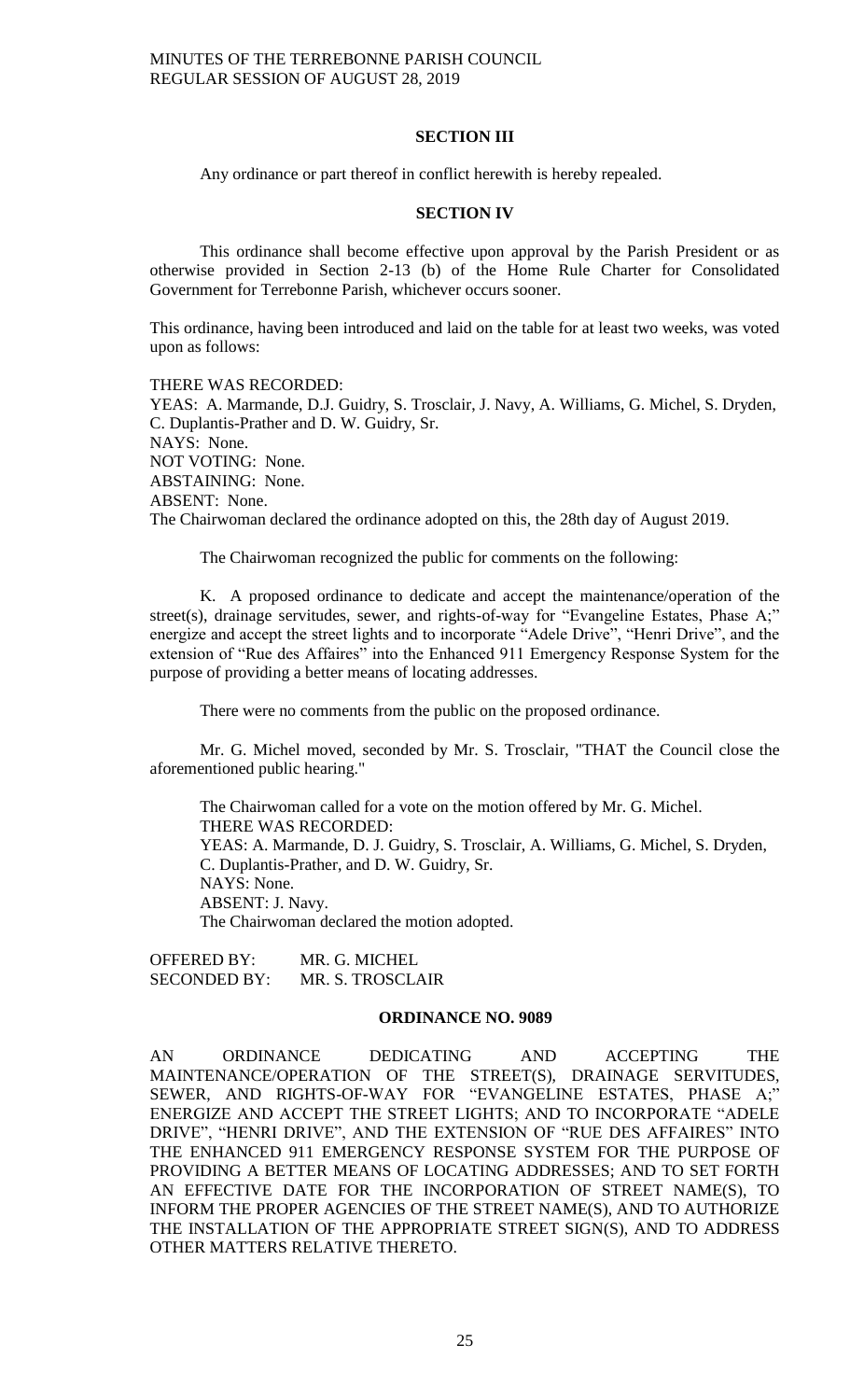## **SECTION I**

**BE IT ORDAINED** that the Terrebonne Parish Council, on behalf of Terrebonne Parish Consolidated Government, dedicates and accepts the maintenance/operation of the street(s), drainage servitudes, sewer, and rights-of-way; and energize and accept the street lights as depicted as depicted on a plat, prepared on April 29, 2019, by David A. Waitz Engineering and Surveying, Inc. titled "Evangeline Estates, Phase A", a copy of which is attached hereto and made a part hereof;

**BE IT FURTHER ORDAINED** effective on the 18th day of September, 2019, that "Adele Drive", "Henri Drive", and the extension of "Rue des Affaires" be incorporated into the Enhanced 911 Emergency Response System;

BE IT FURTHER ORDAINED that a copy of this ordinance be submitted to the Terrebonne Parish Communications Board, local U.S. Postal Services, fire districts, Acadian Ambulance, Terrebonne Parish Sheriff's Office, and any other appropriate agency; and

**BE IT FURTHER ORDAINED** that the Parish Forces be directed to install the proper street sign on the appropriate street, and that any other actions relative thereto be addressed.

## **SECTION II**

If any word, clause, phrase, section or other portion of this ordinance shall be declared null, void, invalid, illegal, or unconstitutional, the remaining words, clauses, phrases, sections or other portions of this ordinance shall remain in full force and effect, the provisions of this section hereby being declared to be severable.

This ordinance, having been introduced and laid on the table for at least two weeks, was voted upon as follows:

THERE WAS RECORDED: YEAS: A. Marmande, D.J. Guidry, S. Trosclair, A. Williams, G. Michel, S. Dryden, C. Duplantis-Prather and D. W. Guidry, Sr. NAYS: None. NOT VOTING: None. ABSTAINING: None. ABSENT: J. Navy. The Chairwoman declared the ordinance adopted on this, the 28th day of August 2019.

The Chairwoman recognized the public for comments on the following:

L. A proposed ordinance to authorize the Parish President to accept on behalf of the Terrebonne Parish Consolidated Government a Grant of Perpetual Right of Access from the Terrebonne Levee & Conservation District for access over the Reach B Access Road to Pump D18 and to execute an Intergovernmental Agreement with Terrebonne Levee & Conservation District to accept funding towards the D18 Pump replacement and to address other matters relative thereto.

There were no comments from the public on the proposed ordinance.

Mr. D. J. Guidry moved, seconded by Mr. G. Michel, "THAT the Council close the aforementioned public hearing."

The Chairwoman called for a vote on the motion offered by Mr. D. J. Guidry. THERE WAS RECORDED: YEAS: A. Marmande, D. J. Guidry, S. Trosclair, , A. Williams, G. Michel, S. Dryden, C. Duplantis-Prather, and D. W. Guidry, Sr. NAYS: None. ABSENT: J. Navy. The Chairwoman declared the motion adopted.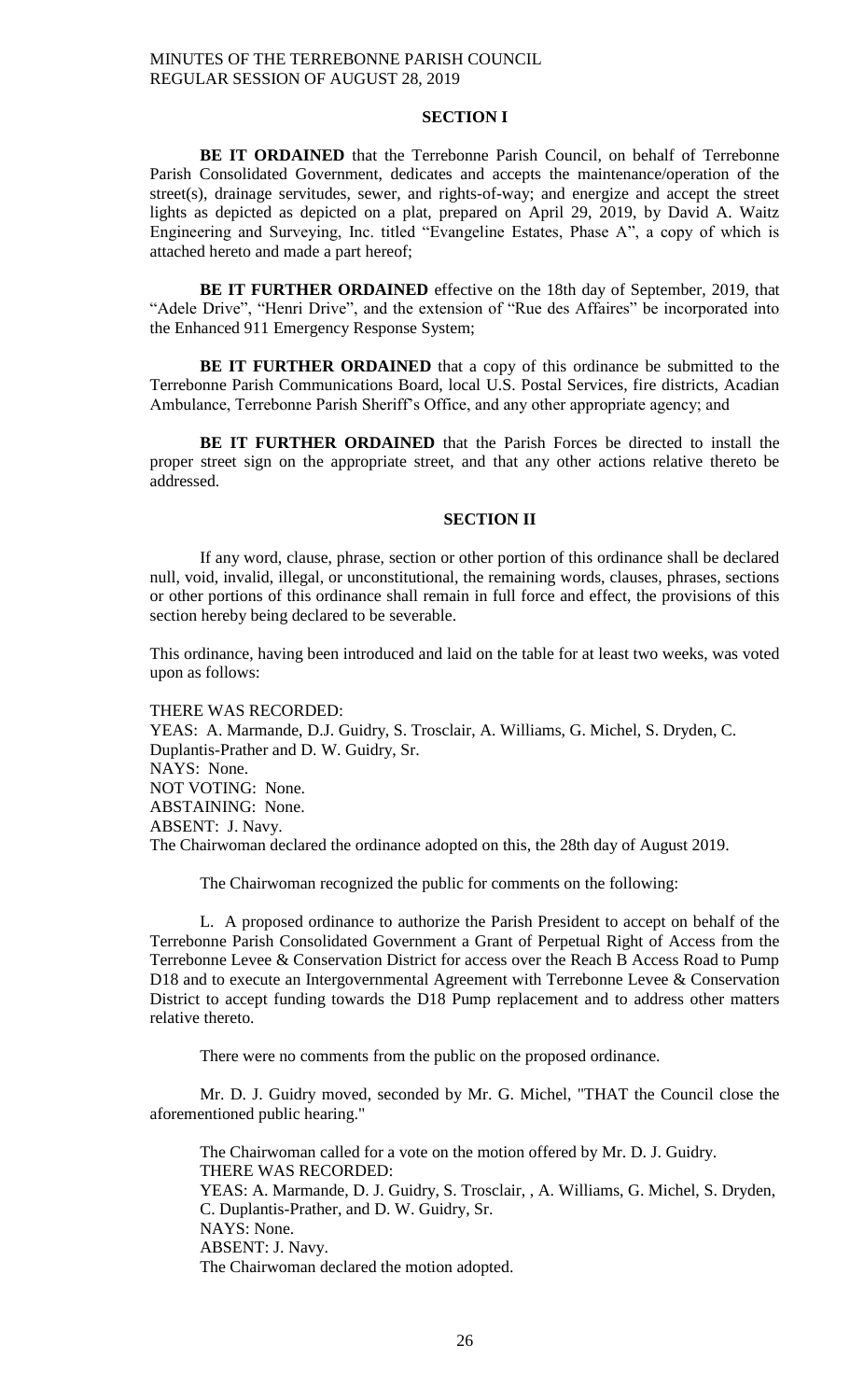OFFERED BY: MR. D. J. GUIDRY SECONDED BY: MR. G. MICHEL

#### **ORDINANCE NO. 9090**

AN ORDINANCE TO AUTHORIZE THE PARISH PRESIDENT TO ACCEPT ON BEHALF OF THE TERREBONNE PARISH CONSOLIDATED GOVERNMENT A GRANT OF PERPETUAL RIGHT OF ACCESS FROM THE TERREBONNE LEVEE AND CONSERVATION DISTRICT FOR ACCESS OVER THE REACH B ACCESS ROAD TO PUMP D18 AND TO EXECUTE AN INTERGOVERNMENTAL AGREEMENT WITH TERREBONNE LEVEE AND CONSERVATION DISTRICT TO ACCEPT FUNDING TOWARDS THE D18 PUMP REPLACEMENT, AND TO ADDRESS OTHER MATTERS RELATIVE THERETO.

**WHEREAS**, LA R.S. 33:1324, also known as the Local Services Act, provides that any parish or political subdivision of the state may make agreements between or among themselves to engage jointly in the acquisition or improvement of any public project or improvement provided that at least one of the participants to the agreement is authorized under a provision of law to perform such activity for completion of the undertaking; and

**WHEREAS**, LA R.S. 38:329 and 33:1236 specifically authorizes TLCD and TPCG to enter into agreements of this nature; and

**WHEREAS**, Terrebonne Parish Charter Section 2-11 requires the Terrebonne Parish Consolidated Government to acquire real property by ordinance; and

**WHEREAS**, TLCD has been granted by the Louisiana Legislature certain rights, powers, and duties, including but not limited to establishing, constructing, operating, or maintaining flood control works, as they relate to hurricane protection, tidewater flooding, saltwater intrusion, and conservation, in addition to the authority to establish flood control, adequate drainage relating to tidal or riverine flooding, and water resources development including but not limited to construction of reservoirs, diversion canals, gravity and pump drainage systems, erosion control measures, and marsh management, and all other rights, powers and duties provided by law; and

**WHEREAS**, TPCG is a Home Rule Charter local government and is granted the liberally construed "right and authority to exercise any power and perform any function necessary, requisite or proper for the management of its affairs" and "to promote, protect, and preserve the general welfare, safety, health, peace and good order of the parish," not denied by the Charter, by general law, or inconsistent with the Constitution, per Louisiana Constitution Articles VI §§ 5-6 and Terrebonne Parish Charter Sections 1-01, 1-05, 1-06, and 8-08; and

**WHEREAS**, the existing Terrebonne Parish D-18 pump station located in Falgout Canal is currently operated and maintained by TPCG in connection with its forced drainage system; and

**WHEREAS**, in order to provide increased flood risk reduction to the people and property of Terrebonne Parish, the TLCD has constructed, is currently constructing, or will be constructing in or around Dularge several flood control works and/or levees of Morganza to the Gulf Hurricane Protection Project, including but not limited to the Falgout Canal Floodgate, North and South Tie-in Levees for the Falgout Canal Floodgate, and the Reach B Levee, along with the Lower Dularge East and West Levees that serve as betterments to the Morganza to the Gulf Hurricane Protection Project;

**WHEREAS,** the current location of the pump discharge pipes, the alignment of levees, and the closure of the Morganza to the Gulf Hurricane Protection System requires relocation of the existing Terrebonne Parish D-18 pump station, which has already reached the end of its designed life expectancy and in its current location will discharge into the protected side of the Morganza to the Gulf Hurricane Protection System; and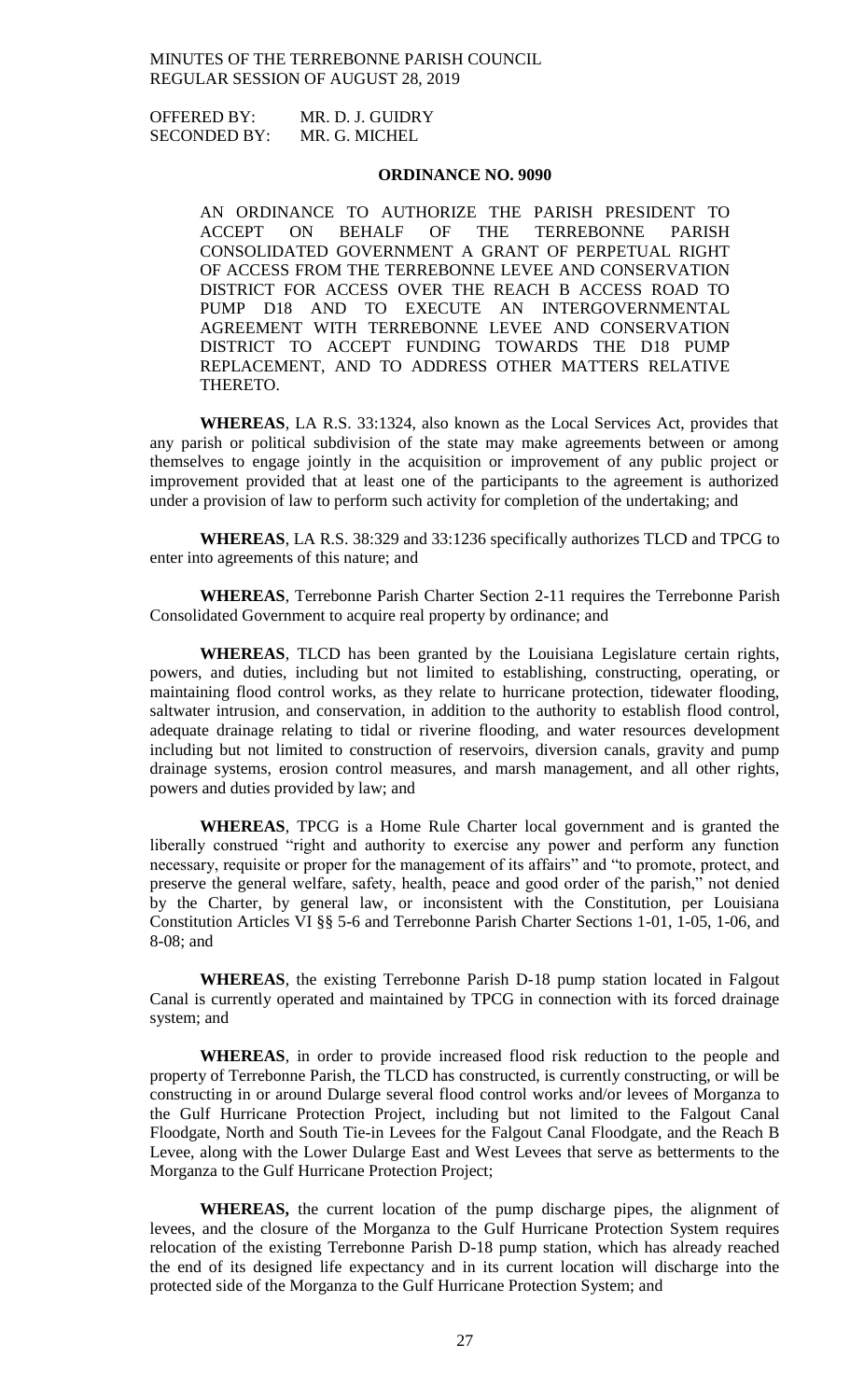**WHEREAS**, in order to assist and facilitate TPCG with the necessary relocation and replacement of the D-18 pump station, TLCD desires to provide up to \$500,000.00 in funds to TPCG for reimbursement of engineering and design costs of the new D-18 pump station (hereinafter referred to as the "Project") and to grant a perpetual right of access to TPCG for access to the pump; and

**WHEREAS,** the Terrebonne Parish Council, on behalf of the TPCG, wishes to accept the funds, servitudes and access granted by TLCD; and

**WHEREAS**, TLCD and TPCG each have a reasonable expectation of receiving a benefit or value that is at least equivalent to or greater than the consideration described in this Agreement;

## **SECTION I**

**NOW THEREFORE BE IT ORDAINED** that the Terrebonne Parish Council, on behalf of the Terrebonne Parish Consolidated Government, hereby accepts the perpetual right of access granted by TLCD to TPCG, as more fully depicted in the attached Intergovernmental Agreement; and

**BE IT FURTHER ORDAINED** that the Parish President is hereby authorized to execute on behalf of Terrebonne Parish Consolidated Government the Intergovernmental Agreement with TLCD containing terms and conditions not materially different than those in the attached agreement.

## **SECTION II**

If any word, clause, phrase, section or other portion of this ordinance shall be declared null, void, invalid, illegal, or unconstitutional, the remaining words, clauses, phrases, sections and other portions of this ordinance shall remain in force and effect, the provisions of this ordinance hereby being declared to be severable.

### **SECTION III**

This ordinance shall become effective upon approval by the Parish President or as otherwise provided in Section 2-13 (b) of the Home Rule Charter for a Consolidated Government for Terrebonne Parish, whichever occurs sooner.

This ordinance, having been introduced and laid on the table for two weeks, was voted upon as follows:

THERE WAS RECORDED:

YEAS: A. Marmande, D.J. Guidry, S. Trosclair, A. Williams, G. Michel, S. Dryden, C. Duplantis-Prather and D. W. Guidry, Sr. NAYS: None. NOT VOTING: None. ABSTAINING: None. ABSENT: J. Navy. The Chairwoman declared the ordinance adopted on this, the 28th day of August 2019.

The Chairwoman recognized former Council Member Mr. Danny Babin and former Parish President Mr. Barry Bonvillain who were in the audience for the evening's proceedings.

The Chairwoman recognized Mr. Mike Toups, Parish Manager, who reported that the Dulac Pontoon Bridge that was recently damaged was expected to be fully repaired and replaced by the end of the following day.

Mr. D. J. Guidry moved, seconded by Mr. G. Michel, "THAT the Council return to the regular order of business."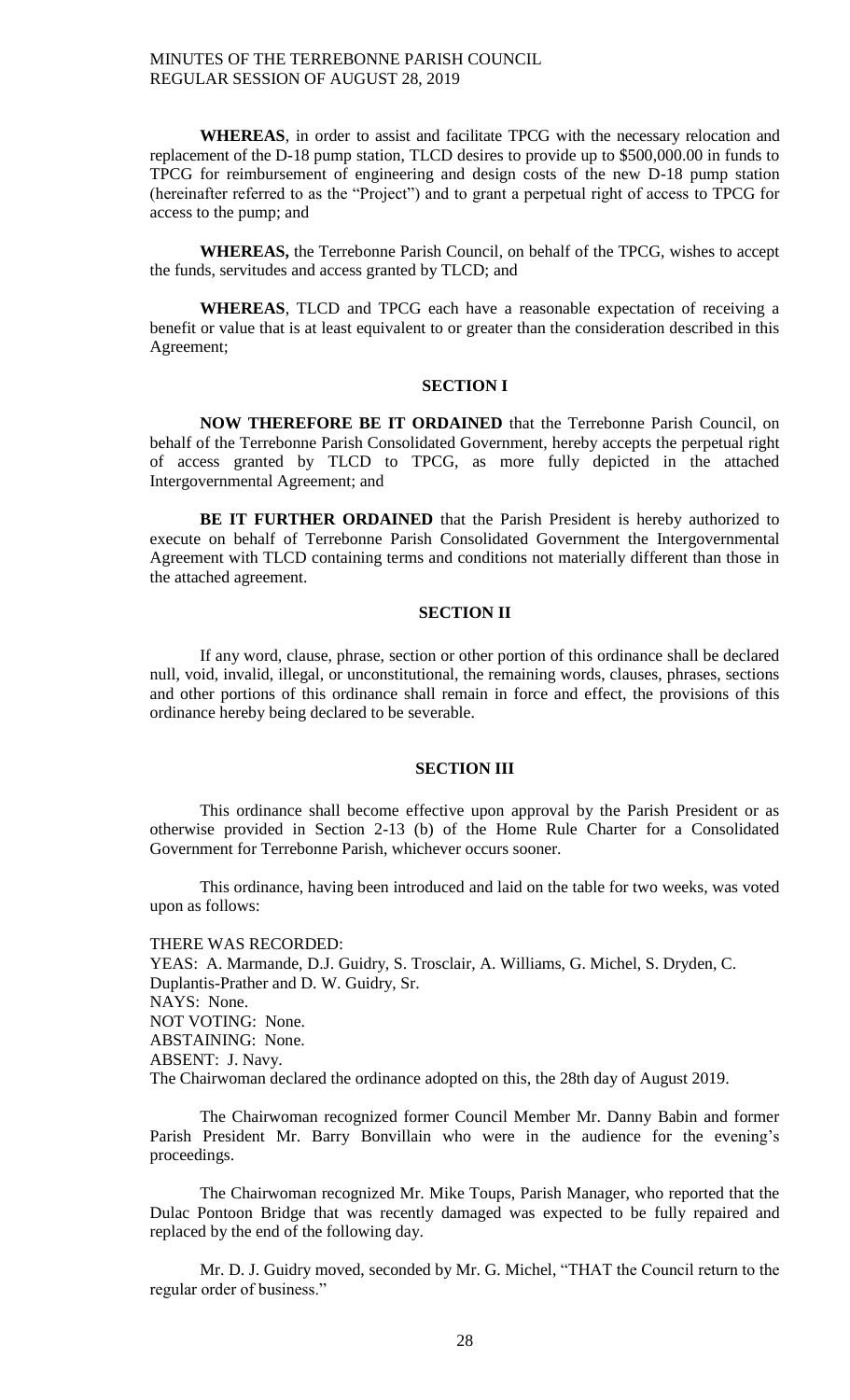The Chairwoman called for a vote on the motion offered by Mr. D. J. Guidry. THERE WAS RECORDED: YEAS: A. Marmande, D. J. Guidry, S. Trosclair, J. Navy, A. Williams, G. Michel, S. Dryden, C. Duplantis-Prather, and D. W. Guidry, Sr. NAYS: None. ABSENT: None. The Chairwoman declared the motion adopted.

The Chairwoman recognized Mr. Scott Holmes, Houma resident, who gave a presentation and brief history regarding a persistent water issue creating standing water and rising water levels at his property. He then shared his concerns for the drainage elements in the local area and for potential safety and health issues due to standing water and plant growth.

Ms. C. Duplantis-Prather moved, seconded by Mr. D. J. Guidry, "THAT Mr. Holmes' time to speak be extended by one minute."

The Chairwoman called for a vote on the motion offered by Ms. C. Duplantis-Prather. THERE WAS RECORDED: YEAS: A. Marmande, D. J. Guidry, S. Trosclair, J. Navy, A. Williams, G. Michel, S. Dryden, C. Duplantis-Prather, and D. W. Guidry, Sr. NAYS: None. ABSENT: None. The Chairwoman declared the motion adopted.

Mr. Holmes then gave a brief review of water issues experienced by neighbors in the area with water levels reaching into their structures and other nearby drainage concerns.

Upon Council Member G. Michel's request, the Chairwoman recognized Mr. David Rome, Public Works Director, who gave a brief history of the area as recorded by Public Works and explained that a pond was dug on the property creating a low-lying section of land with a reoccurring ebb and flow of water levels at the property since 1981. He then gave a brief overview of the drainage system for the area and suggested that some manual overpumping of the local water levels may have occurred in the past that the now automated system does not allow. He then shared his concerns for potential safety hazards and property loss that continued overpumping for the area could create.

Upon Council Member G. Michel's request, Mr. Rome clarified that the Parish has no public access or public interest in the area at this time then stated that currently planned drainage system improvements involving the property donated by Shell Oil could address the issue in time.

The Chairwoman recognized Mr. Lionel Lewis, Jr., Houma resident, who shared some of his experiences in working with recreation in Terrebonne Parish then shared his concerns for the effectiveness of the vetting process being used by the Recreation Department for parttime employees and other matters.

The Chairwoman called for a report on the Public Services Committee meeting held on 8/26/19, whereupon the Committee Chairman, noting that ratification of minutes calls public hearings on September 11, 2019 at 6:30 p.m., rendered the following:

## **PUBLIC SERVICES COMMITTEE**

#### **AUGUST 26, 2019**

The Chairman, Dirk J. Guidry, called the Public Services Committee meeting to order at 5:31 p.m. in the Terrebonne Parish Council Meeting Room with an Invocation offered by Committee Member A. Williams and the Pledge of Allegiance led by Committee Member C. Duplantis-Prather. Upon roll call, Committee Members recorded as present were: A. Marmande, D. J. Guidry, S. Trosclair, J. Navy, A. Williams, G. Michel, C. Duplantis-Prather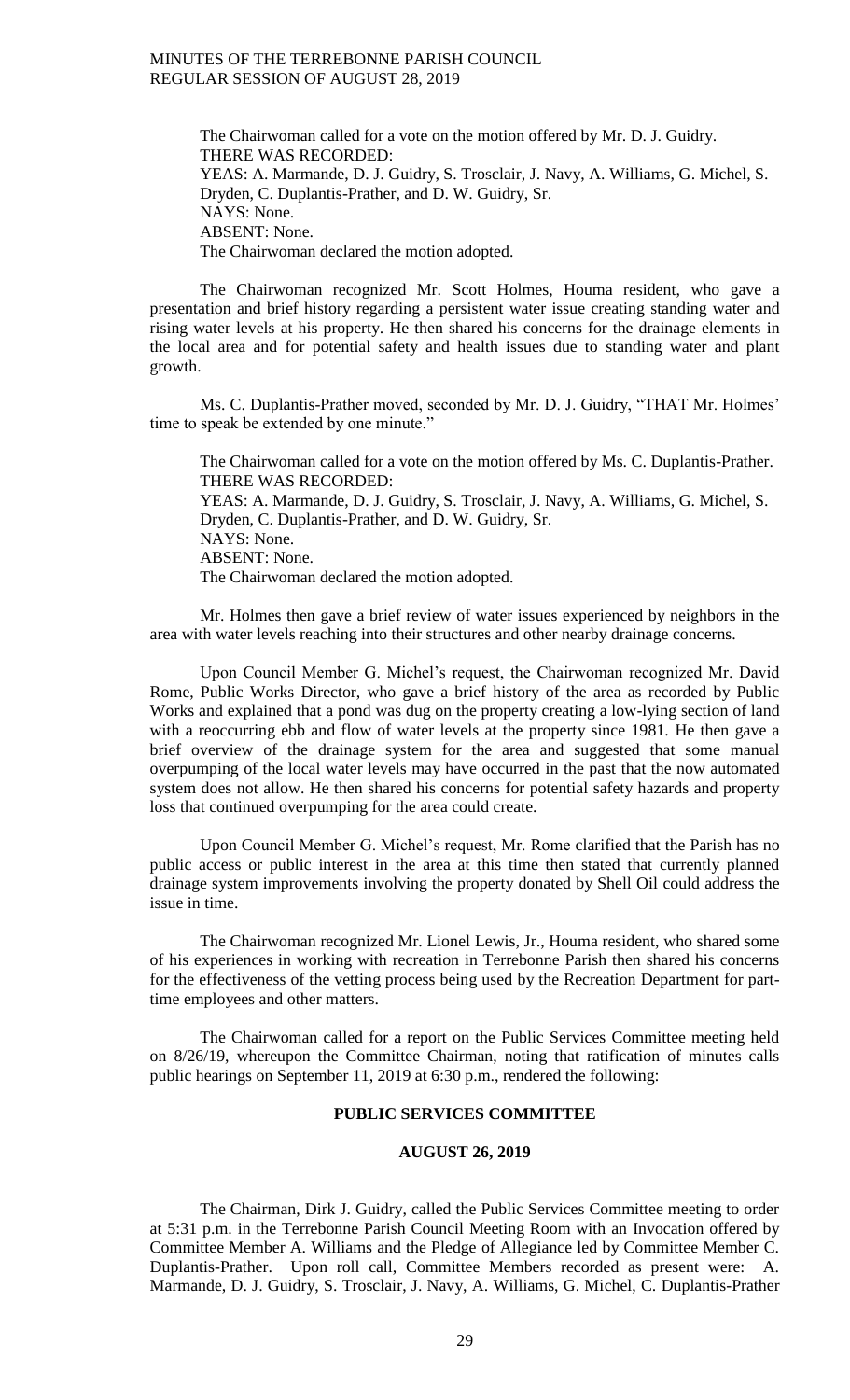and D. W. Guidry, Sr. Committee Member S. Dryden was recorded as absent. A quorum was declared present.

The Chairman read aloud a memo from Committee Member S. Dryden explaining his absence from tonight's proceeding is due to a personal matter.

Mr. G. Michel moved, seconded by Mr. D. W. Guidry, Sr., "THAT, the Public Services Committee accept the minutes of the Broadmoor Tree Advisory Committee Meeting held on July 29, 2019."

The Chairman called for the vote on the motion offered by Mr. G. Michel. THERE WAS RECORDED: YEAS: A. Marmande, D. J. Guidry, S. Trosclair, J. Navy, A. Williams, G. Michel, C. Duplantis-Prather and D. W. Guidry, Sr. NAYS: None. ABSENT: S. Dryden. The Chairman declared the motion adopted.

OFFERED BY: MR. G. MICHEL SECONDED BY: MS. C. DUPLANTIS-PRATHE

#### **RESOLUTION NO. 19-290**

A RESOLUTION AUTHORIZING THE EXECUTION OF CHANGE ORDER NO. 1 TO THE CONSTRUCTION CONTRACT WITH CHAIN ELECTRIC COMPANY FOR THE 115 KV TRANSMISSION LINE IMPROVEMENTS, PROJECT NO. 17-ELT-41.

**WHEREAS,** by contract dated February 28, 2019, Terrebonne Parish Consolidated Government did award a contract to Chain Electric Company for the 115 KV Transmission Line Improvements, Project No. 17-ELT-41, Terrebonne Parish, Louisiana, as will be seen by reference to said contract which is recorded under Entry No. 1576677 of the records of Terrebonne Parish, Louisiana, and

**WHEREAS,** a Change Order No. 1 has been recommended to include a forty-five (45) calendar day extension, and

**NOW THEREFORE BE IT RESOLVED,** by the Terrebonne Parish Council, on behalf of the Terrebonne Parish Consolidated Government, that Change Order No. 1 to the construction contract with Chain Electric Company for the 115 KV Transmission Line Improvements, Project No. 17-ELT-41 be, and is hereby, approved.

**BE IT FURTHER RESOLVED,** that the Parish President, and all appropriate parties be, and they are hereby, authorized to execute Change Order No. 1, for a forty-five (45) calendar day extension.

#### **THERE WAS RECORDED:**

YEAS: A. Marmande, D. J. Guidry, S. Trosclair, J. Navy, A. Williams, G. Michel, C. Duplantis-Prather, and D. W. Guidry, Sr. NAYS: None. ABSTAINING: None. ABSENT: S. Dryden. The Chairman declared the resolution adopted on this the  $26<sup>th</sup>$  day of August 2019.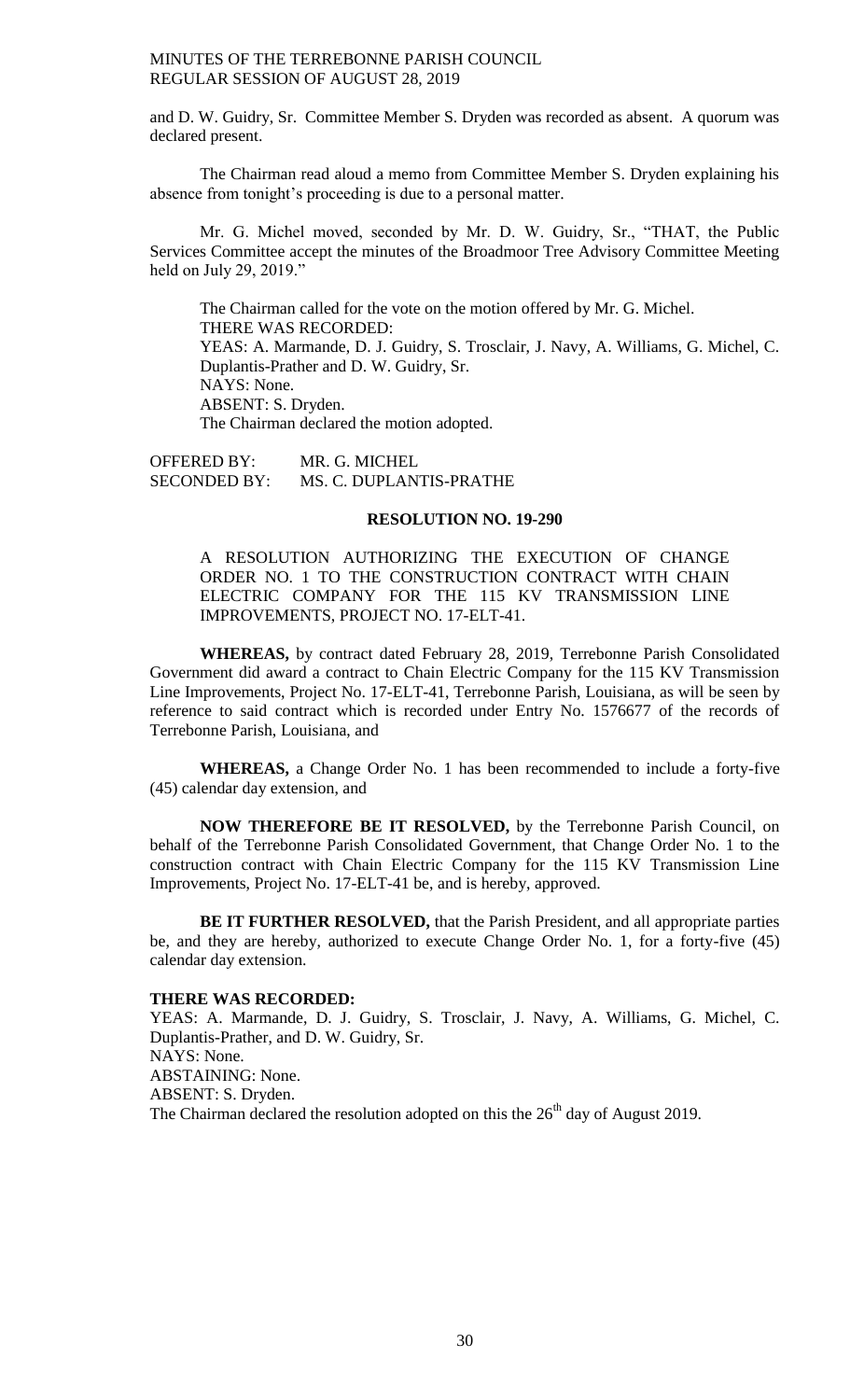OFFERED BY: MS. C. DUPLANTIS-PRATHER SECONDED BY: MR. D. W. GUIDRY, SR.

## **RESOLUTION NO. 19-291**

A RESOLUTION APPROVING PAYMENT PURSUANT TO AN AGREEMENT WITH HEATH CONSULTANTS FOR 2019 GAS DISTRIBUTION SYSTEM LEAK SURVEY, TERREBONNE PARISH, LOUISIANA.

**WHEREAS,** the Terrebonne Consolidated Government did enter into an Agreement with Heath Consultants to perform Gas Distribution System Leak Survey, at a rate of \$640 per day, per consultant, regular time, plus an additional \$80 per day, per consultant, for days exceeding 8 hour or for weekends, dated January 24, 2018 for Natural Gas detection services.

**WHEREAS,** the 2019 leak survey was performed as agreed and completed,

**WHEREAS,** the cost of the leak survey exceeded the \$30,000 threshold for council approval, and

**NOW, THEREFORE BE IT RESOLVED,** by the Terrebonne Parish Council on behalf of the Terrebonne Parish Consolidated Government that Heath Consultants be and is hereby authorized payment for the 2019 Gas Distribution System Leak Survey in an amount of \$31,360.00.

#### **THERE WAS RECORDED:**

YEAS: A. Marmande, D. J. Guidry, S. Trosclair, J. Navy, A. Williams, G. Michel, C. Duplantis-Prather, and D. W. Guidry, Sr. NAYS: None. ABSTAINING: None. ABSENT: S. Dryden. The Chairman declared the resolution adopted on this the  $26<sup>th</sup>$  day of August 2019.

\* \* \* \* \* \* \* \* \*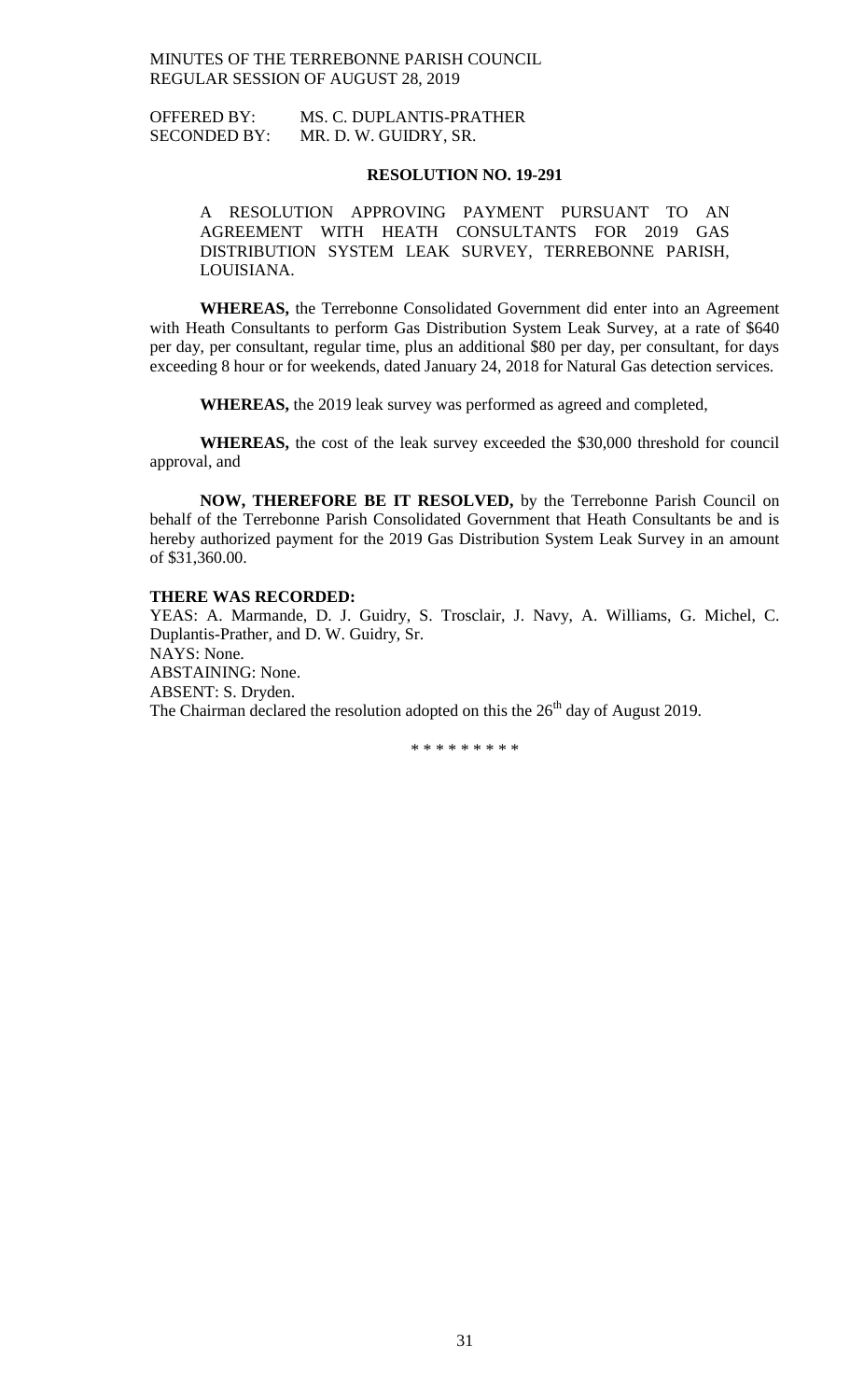## OFFERED BY: MS. C. DUPLANTIS-PRATHER SECONDED BY: MR. G. MICHEL

## **RESOLUTION NO. 19-292**

A RESOLUTION AUTHORIZING THE EXECUTION OF CHANGE ORDER NO. 1 FOR THE CONSTRUCTION AGREEMENT FOR PARISH PROJECT NO. 17-DRA-04, SYLVIA STREET DRAINAGE IMPROVEMENTS PROJECT PHASE 3A, TERREBONNE PARISH, LOUISIANA.

**WHEREAS**, the Terrebonne Parish Consolidated Government entered into a contract dated May 23, 2019 with Command Construction, LLC, for Parish Project No. 17-DRA-04, Sylvia Street Drainage Improvements Project Phase 3A, Terrebonne Parish, Louisiana, and

**WHEREAS**, it is necessary to cover costs associated with the construction and installation of two (2) conflict boxes required due to unforeseen utility conflicts, and

**WHEREAS**, this change order will increase the overall contract price by Eleven Thousand, Five Hundred Dollars and No Cents (\$11,500.00), and

**WHEREAS**, additional time of seven (7) days are needed additional work for construction of conflict boxes for a total increase of seven (7) days in contract time, and

**WHEREAS**, this Change Order No. 1 has been recommended by the Engineer, All South Consulting Engineers, LLC, for this project, and

**NOW, THEREFORE BE IT RESOLVED** that the Terrebonne Parish Council on behalf of the Terrebonne Parish Consolidated Government, does hereby approve and authorize the execution by Terrebonne Parish President Gordon E. Dove of Change Order No. 1 to the construction agreement with Command Construction, LLC for Parish Project No. 17- DRA-04, Sylvia Street Drainage Improvements Project Phase 3A, Terrebonne Parish, Louisiana, for an increase to the contract amount in the amount of Eleven Thousand, Five Hundred Dollars and No Cents (\$11,500.00) with an increase of seven (7) days in construction time.

**BE IT FURTHER RESOLVED** that a certified copy of the resolution be forwarded to Engineer, All South Consulting Engineers, LLC.

#### **THERE WAS RECORDED:**

YEAS: A. Marmande, D. J. Guidry, S. Trosclair, J. Navy, A. Williams, G. Michel, C. Duplantis-Prather, and D. W. Guidry, Sr. NAYS: None. ABSTAINING: None. ABSENT: S. Dryden. The Chairman declared the resolution adopted on this the  $26<sup>th</sup>$  day of August 2019

\* \* \* \* \* \* \* \* \*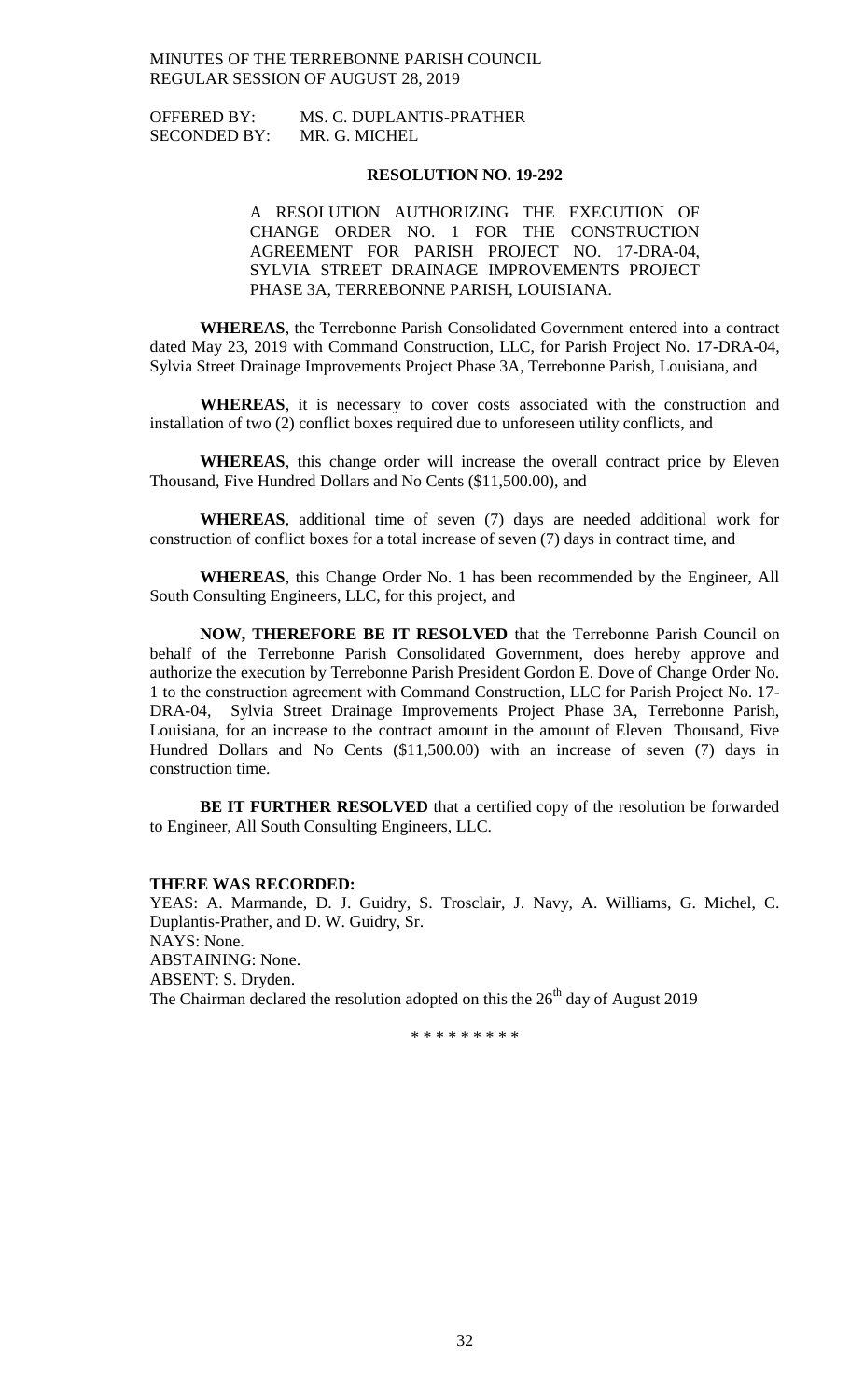| <b>OFFERED BY:</b>  | MR. S. TROSCLAIR |
|---------------------|------------------|
| <b>SECONDED BY:</b> | MR. G. MICHEL    |

#### **RESOLUTION NO. 19-293**

A RESOLUTION AUTHORIZING THE EXECUTION OF CHANGE ORDER NO. 1 FOR THE CONSTRUCTION AGREEMENT FOR PARISH PROJECT NO. 19-RDS-01; 2019 ASPHALT STREET PROJECT, TERREBONNE PARISH, LOUISIANA.

**WHEREAS**, the Terrebonne Parish Consolidated Government entered into a contract dated April 8, 2017, as seen by Entry No. 1578691, with Huey P. Stockstill, LLC, for the 2019 Asphalt Street Project, Parish Project No. 19-RDS-01, Terrebonne Parish, Louisiana, and

**WHEREAS**, it is necessary to adjust and balance contract quantities with installed quantities, and work left to be done, and

**WHEREAS**, this change order will increase the contract by \$ 70,364.54, and add 20 days, and

**WHEREAS**, this Change Order No. 1 has been recommended by the Owner for this project,

**NOW, THEREFORE BE IT RESOLVED** that the Terrebonne Parish Council, on behalf of the Terrebonne Parish Consolidated Government, does hereby approve and authorize the execution by Terrebonne Parish President Gordon Dove of Change Order No. 1 to the construction agreement with, Huey P. Stockstill, LLC, for the 2019 Asphalt Street Project for an increase of Seventy Thousand Three Hundred Sixty Four Dollars and Fifty Four Cents (\$70,364.54) to the original contract amount and increase the contract time by twenty (20) days.

#### **THERE WAS RECORDED:**

YEAS: A. Marmande, D. J. Guidry, S. Trosclair, J. Navy, A. Williams, G. Michel, C. Duplantis-Prather, and D. W. Guidry, Sr. NAYS: None. ABSTAINING: None. ABSENT: S. Dryden. The Chairman declared the resolution adopted on this the  $26<sup>th</sup>$  day of August 2019.

\* \* \* \* \* \* \* \* \*

Mr. S. Trosclair moved, seconded by Mr. J. Navy, "THAT, the Public Service Committee deviate from tonight's written agenda."

The Chairman called for the vote on the motion offered by Mr. S. Trosclair. THERE WAS RECORDED: YEAS: A. Marmande, D. J. Guidry, S. Trosclair, J. Navy, A. Williams, G. Michel, C. Duplantis-Prather and D. W. Guidry, Sr. NAYS: None. ABSENT: S. Dryden. The Chairman declared the motion adopted.

Parish Manager M. Toups announced that the Polk Street Bridge Replacement Project construction will begin Thursday (August  $29<sup>th</sup>$ ) and Friday (August  $30<sup>th</sup>$ ) with the bridge being closed and reopening on Saturday (August  $31<sup>st</sup>$ ), Sunday (September  $1<sup>st</sup>$ ) and Monday – Labor Day (September  $2^{nd}$ ); closing again on Tuesday (September  $3^{rd}$ ) through Thursday (September 5<sup>th</sup>). He further explained that the utilities in this area will not be disturbed due to the construction and stated that residents in this area will be notified prior to the actual change over.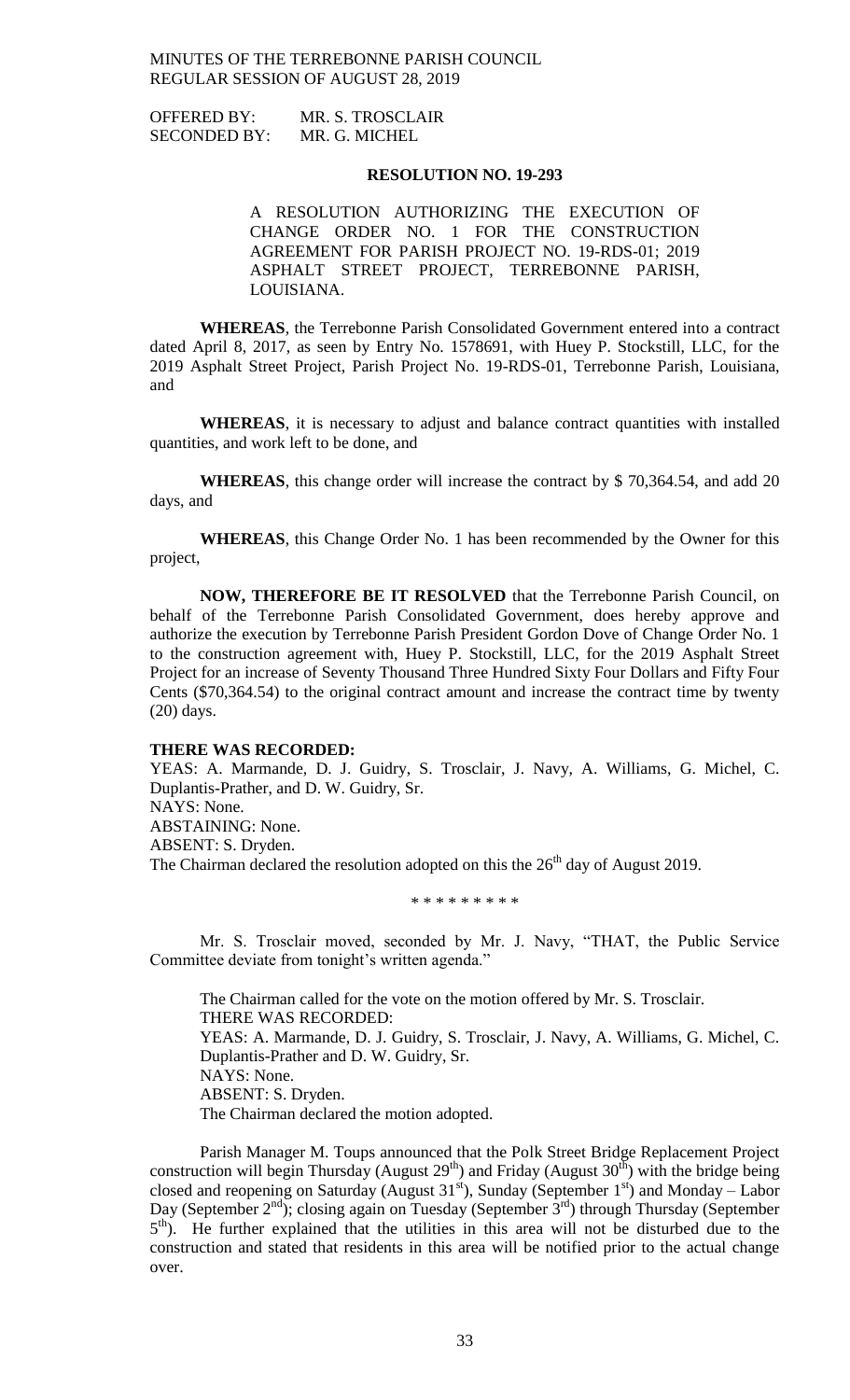Parish President G. Dove stated that the Polk Street Bridge Replacement Project was necessary and reiterated that the down time for construction will be minimized due to the high volume of traffic that rely on this bridge and/or roadway.

Committee Chairman D. J. Guidry recognized Nicholls State University Nursing students who were in attendance for tonight's proceedings and thanked them for coming to learn about local government.

OFFERED BY: MR. S. TROSCLAIR SECONDED BY: MR. A. MARMANDE

## **RESOLUTION NO. 19-294**

A RESOLUTION GIVING NOTICE OF INTENT TO ADOPT AN ORDINANCE TO DEDICATE AND ACCEPT THE MAINTENANCE/OPERATION OF THE STREET(S), DRAINAGE SERVITUDES, GAS, AND RIGHTS-OF-WAY FOR "HIGH LAND DEVELOPMENT, ADDENDUM NO. 1;" ENERGIZE AND ACCEPT THE STREET LIGHTS AND TO INCORPORATE "GULF OF MEXICO AVENUE" INTO THE ENHANCED 911 EMERGENCY RESPONSE SYSTEM FOR THE PURPOSE OF PROVIDING A BETTER MEANS OF LOCATING ADDRESSES.

**THEREFORE, BE IT RESOLVED** by the Terrebonne Parish Council (Community Development and Planning Committee), on behalf of the Terrebonne Parish Consolidated Government, that Notice of Intent is given for adopting an ordinance to dedicate and accept the maintenance/operation of the street(s), drainage servitudes, gas, and rights-of-way for "High Land Development, Addendum No. 1;" energize and accept the street lights; and to incorporate "Gulf of Mexico Avenue" into the Enhanced 911 Emergency Response System for the purpose of providing a better means of locating addresses.

**BE IT FURTHER RESOLVED** that a public hearing on said ordinance be called for Wednesday, September 11, 2019 at 6:30 p.m.

## **THERE WAS RECORDED:**

YEAS: A. Marmande, D. J. Guidry, S. Trosclair, J. Navy, A. Williams, G. Michel, C. Duplantis-Prather, and D. W. Guidry, Sr. NAYS: None. ABSTAINING: None. ABSENT: S. Dryden. The Chairman declared the resolution adopted on this the  $26<sup>th</sup>$  day of August 2019.

\* \* \* \* \* \* \* \* \*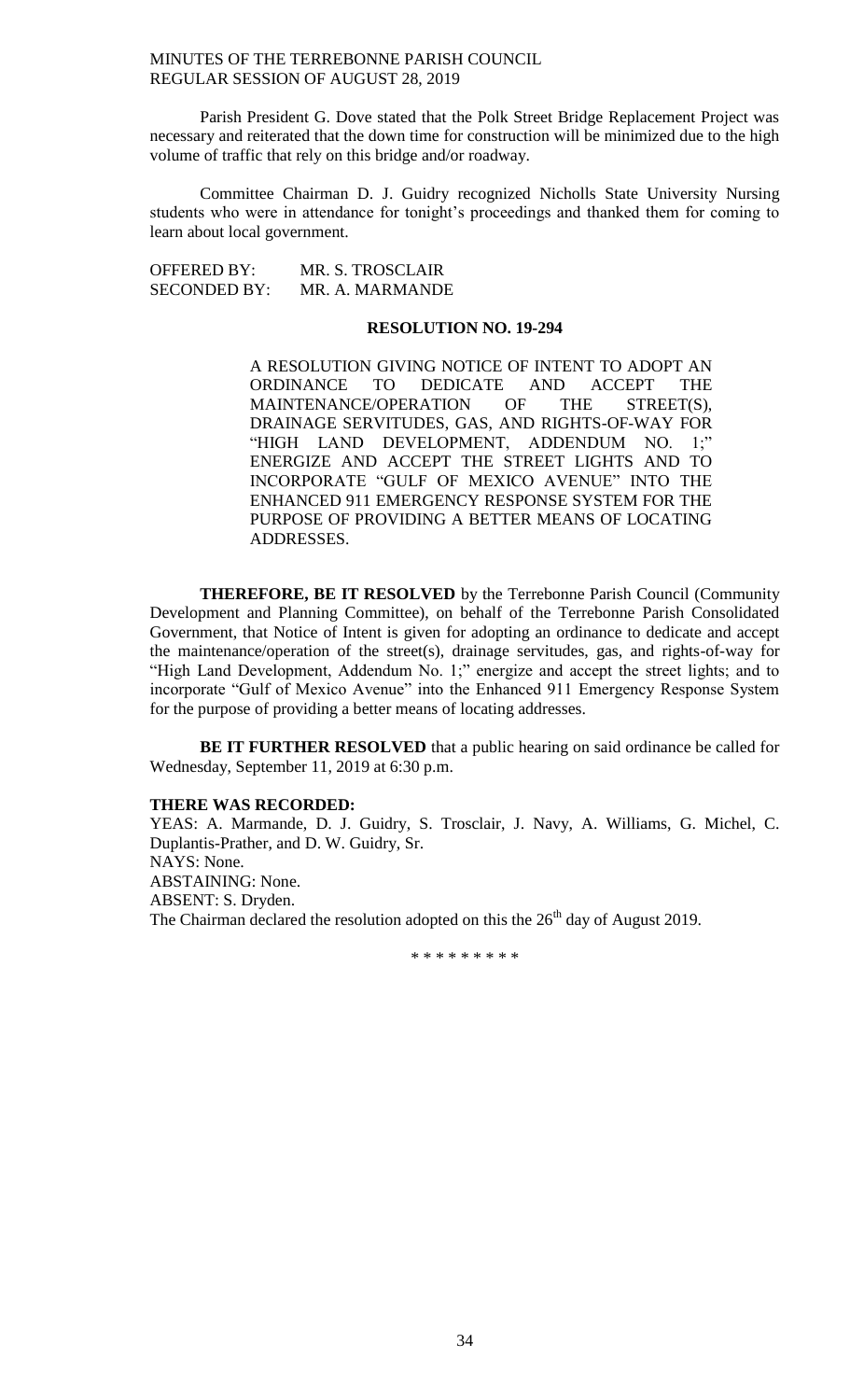| <b>OFFERED BY:</b>  | MR. S. TROSCLAIR |
|---------------------|------------------|
| <b>SECONDED BY:</b> | MR. J. NAVY      |

#### **RESOLUTION NO. 19-295**

A RESOLUTION AWARDING AND AUTHORIZING THE SIGNING OF THE CONSTRUCTION CONTRACT FOR PARISH PROJECT NO. 16-DRA-25, PETIT CAILLOU DRAINAGE PROJECT, TERREBONNE PARISH CONSOLIDATED GOVERNMENT, TERREBONNE PARISH, LOUISIANA, AND AUTHORIZING THE ISSUANCE OF THE NOTICE TO PROCEED.

**WHEREAS**, the Terrebonne Parish Consolidated Government did receive construction bids on Parish Project No. 16-DRA-25, Petit Caillou Drainage Project, Terrebonne Parish, Louisiana, and,

**WHEREAS**, the lowest and best bid was that submitted by Sealevel Construction, Inc., in the amount of \$7,529,090.20, and

**NOW, THEREFORE, BE IT RESOLVED** that the Terrebonne Parish Consolidated Government award the construction contract to Sealevel Construction, Inc., in the total amount of \$7,529,090.20, and

**BE IT FURTHER RESOLVED,** that the President of Terrebonne Parish Consolidated Government, be and he is hereby authorized and empowered to sign a construction contract for and on behalf of the Terrebonne Parish Consolidated Government with Sealevel Construction, Inc., upon receipt of the performance bond in the amount of the contract price, and

BE IT FURTHER RESOLVED, that upon receipt of required certificates of insurance evidencing coverage as provided in the project specifications and upon execution and recordation of all contract documents, that the Engineer is hereby authorized to issue the Notice to Proceed to the Contractor to commence construction of the project.

#### **THERE WAS RECORDED:**

YEAS: A. Marmande, D. J. Guidry, S. Trosclair, J. Navy, A. Williams, G. Michel, C. Duplantis-Prather, and D. W. Guidry, Sr. NAYS: None. ABSTAINING: None. ABSENT: S. Dryden. The Chairman declared the resolution adopted on this the  $26<sup>th</sup>$  day of August 2019.

\* \* \* \* \* \* \* \* \*

Parish President G. Dove presented a brief power-point presentation and explained that the Petit Caillou Drainage Project is a fully funded project that will begin construction soon. He continued that this project will provide a level of protection for the residents in the Petit Caillou (Chauvin) area against flooding and high tides during a rain and/or storm event.

Committee Chairman D. J. Guidry thanked Parish President G. Dove and his Administration for all of their hard work in helping to protect the residents in the low-lying areas of Terrebonne Parish against flooding and storm surges.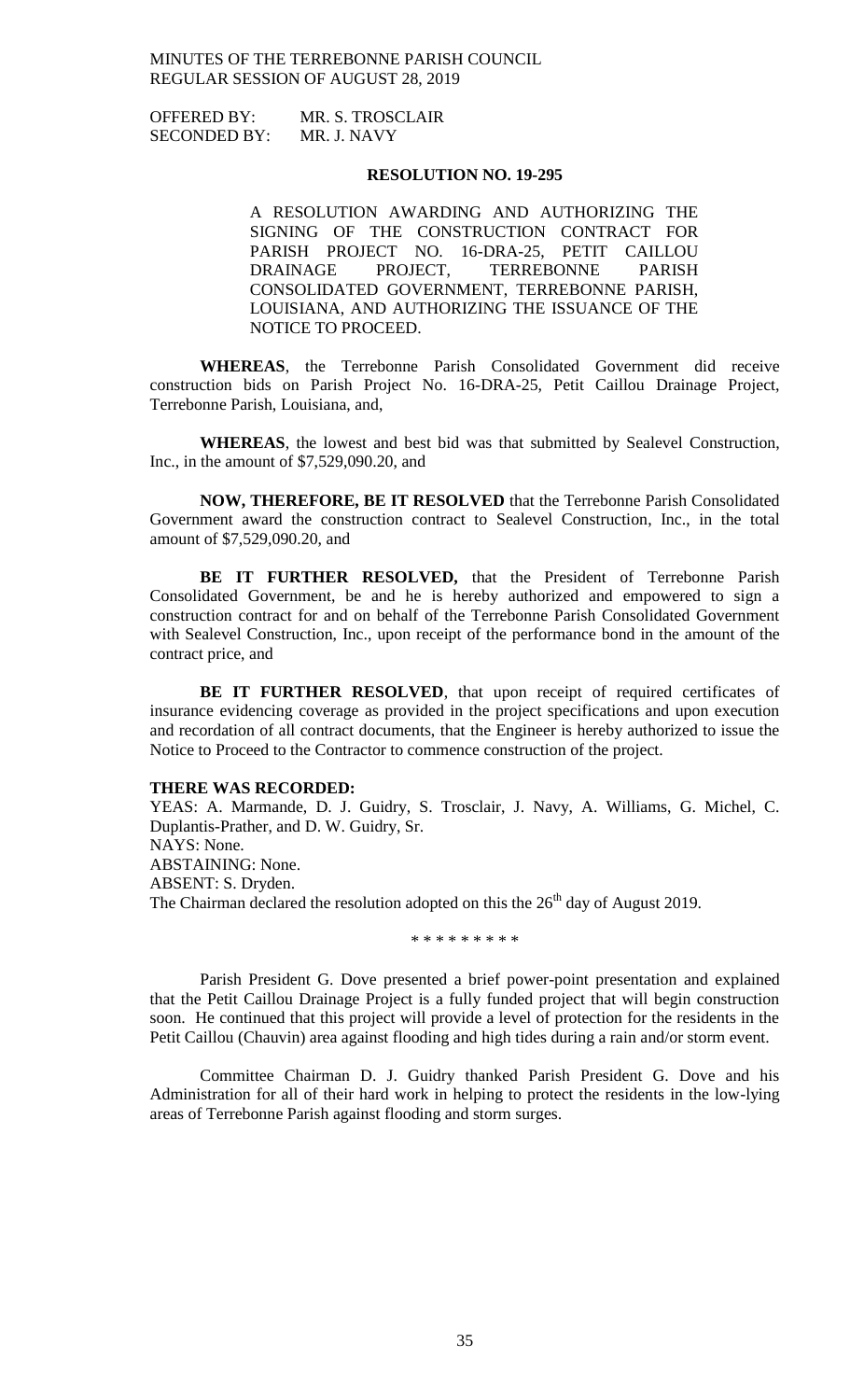| <b>OFFERED BY:</b>  | MR. A. MARMANDE  |
|---------------------|------------------|
| <b>SECONDED BY:</b> | MR. S. TROSCLAIR |

#### **RESOLUTION NO. 19-296**

## A RESOLUTION PROVIDING APPROVAL OF AMENDMENT NO. 4 TO THE ENGINEERING AGREEMENT FOR PARISH PROJECT NO. **13-DRA-22**, **UPPER LITTLE CAILLOU PUMP STATION (HMGP)**, TERREBONNE PARISH, LOUISIANA.

**WHEREAS**, the Terrebonne Parish Consolidated Government did enter into an original engineering agreement with Providence Engineering & Design, LLC dated June 17, 2013, recordation number 1429434, for the Upper Little Caillou Pump Station Project identified as Parish Project 13-DRA-22, and

**WHEREAS**, the Engineering Agreement between OWNER and ENGINEER provides for certain limitations for Basic Services and specific Additional Services, and

**WHEREAS,** the Contractor has exceeded the allowable contract time, and

**WHEREAS,** the Parish will assess liquidated damages to cover additional expenses during the extended time period, and

**WHEREAS**, the Engineer incurred additional costs in project representation and reimbursable expenses, and

**WHEREAS,** TPCG is desirous of having these services continued so that there is a need for additional funds to be added to the contract, and

**WHEREAS,** this above work will increase the basic services task in the engineering agreement by \$46,795.00, and

**NOW, THEREFORE BE IT RESOLVED** that the Terrebonne Parish Council, on behalf of the Terrebonne Parish Consolidated Government, does hereby approve Amendment No. 4 to the Engineering Agreement for an increase of \$46,795.00 in Basic Services and authorizes Parish President Gordon E. Dove to execute Amendment No. 4 to the Engineering Agreement for the Upper Little Caillou Drainage Improvements Project Parish Project No. 13-DRA-22, with Providence Engineering & Design, LLC; and

**BE IT FURTHER RESOLVED** that a certified copy of the resolution be forwarded to the Engineer, Providence Engineering & Design, LLC.

#### **THERE WAS RECORDED:**

YEAS: A. Marmande, D. J. Guidry, S. Trosclair, J. Navy, A. Williams, G. Michel, C. Duplantis-Prather, and D. W. Guidry, Sr. NAYS: None. ABSTAINING: None. ABSENT: S. Dryden. The Chairman declared the resolution adopted on this the  $26<sup>th</sup>$  day of August 2019.

\* \* \* \* \* \* \* \* \*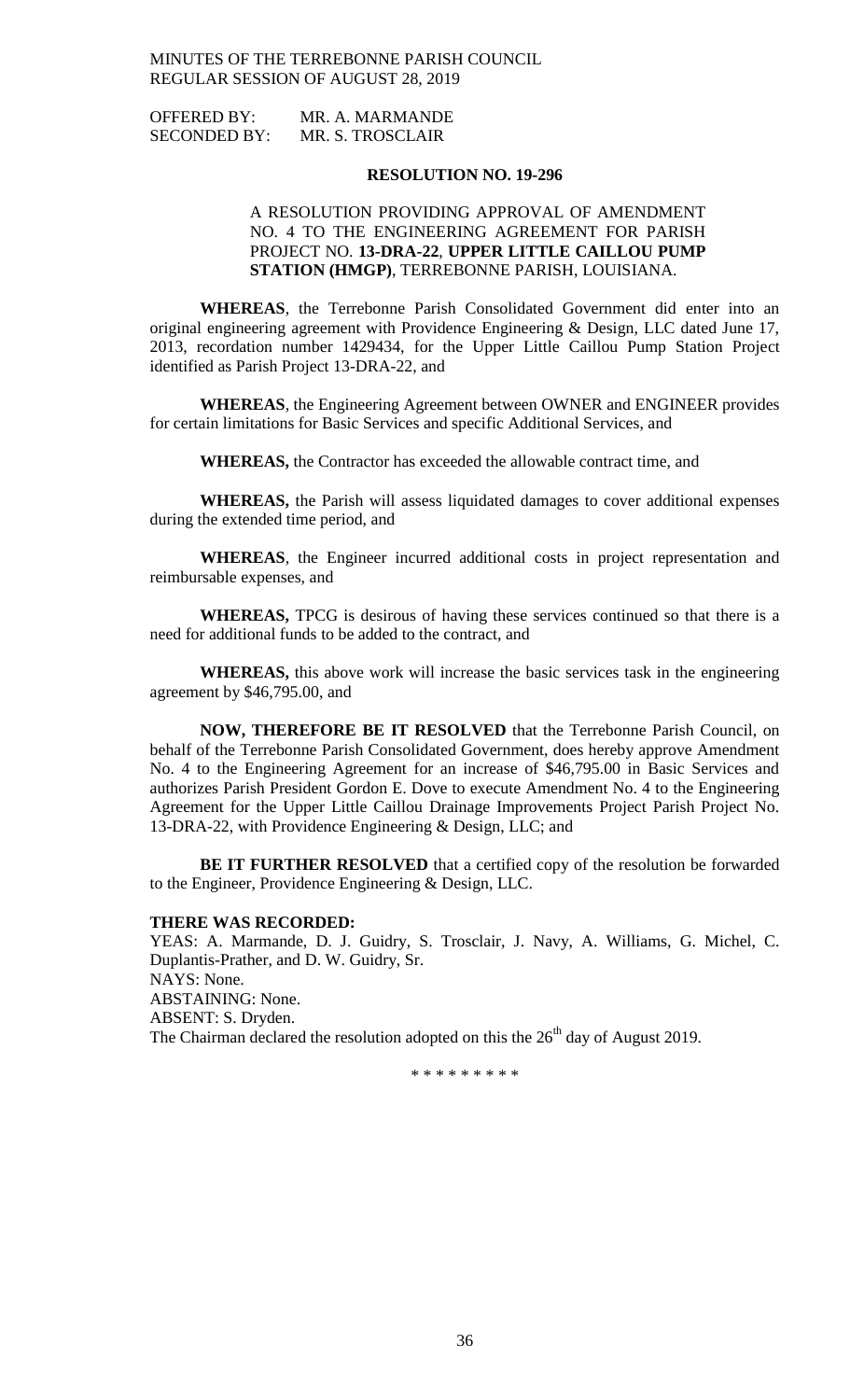| <b>OFFERED BY:</b>  | MS. A. WILLIAMS          |
|---------------------|--------------------------|
| <b>SECONDED BY:</b> | MS. C. DUPLANTIS-PRATHER |

#### **RESOLUTION NO. 19-297**

A RESOLUTION PROVIDING APPROVAL OF AMENDMENT NO. 4 TO THE ENGINEERING AGREEMENT FOR PARISH PROJECT NO. **16-DRA-26**, **CHACAHOULA/GIBSON DRAINAGE PROJECT**, TERREBONNE PARISH, LOUISIANA.

**WHEREAS**, the Terrebonne Parish Consolidated Government did enter into an original engineering agreement with GIS Engineering, LLC dated May 31, 2016, recordation number 1508194, for the Chacahoula/Gibson Drainage Project identified as Parish Project 16- DRA-26, and

**WHEREAS**, the Engineering Agreement between OWNER and ENGINEER provides for certain limitations for Basic Services and specific Additional Services, and

**WHEREAS,** the Parish is desirous of completing the construction of the Chacahoula/Gibson Drainage project, and

**WHEREAS,** the Engineer coordinated with utility providers for producing a revised electrical design package based on the selected utility provider (Entergy), and

**WHEREAS,** the Engineer was tasked to monitor equipment that was purchased to collect tide, flow, and salinity in Minors Canal and Elliot Jones, and

**WHEREAS,** the amendment covers project representation through project completion based on a new construction end date, balances out all other remaining tasks that are under/over budget, and incorporates other tasks completed by the Engineer, and

**WHEREAS**, the TPCG is desirous of having these services continued so that there is a need for additional funds to be added to the contract, and

**WHEREAS**, this above work will increase the basic services section of the contract by \$50,000.00 and the additional services section by \$164,931.02.

**NOW, THEREFORE BE IT RESOLVED** that the Terrebonne Parish Council, on behalf of the Terrebonne Parish Consolidated Government, does hereby approve this Amendment No. 4 to the Engineering Agreement for an increase of \$50,000.00 in Basic Services and \$164,931.02 in Additional Services, and authorizes Parish President Gordon E. Dove to execute this Amendment No. 4 to the Engineering Agreement for the Chacahoula/Gibson Drainage Project Parish Project No. 16-DRA-26, with GIS Engineering, LLC, and

**BE IT FURTHER RESOLVED** that a certified copy of the resolution be forwarded to the Engineer, GIS Engineering, LLC.

#### **THERE WAS RECORDED:**

YEAS: A. Marmande, D. J. Guidry, S. Trosclair, J. Navy, A. Williams, G. Michel, C. Duplantis-Prather, and D. W. Guidry, Sr. NAYS: None. ABSTAINING: None. ABSENT: S. Dryden. The Chairman declared the resolution adopted on this the  $26<sup>th</sup>$  day of August 2019.

\* \* \* \* \* \* \* \* \*

Committee Member D. W. Guidry, Sr. stated that Agenda Item No. 10 - Discussion and possible action concerning the traffic light at Valhi Boulevard and Hollywood Road was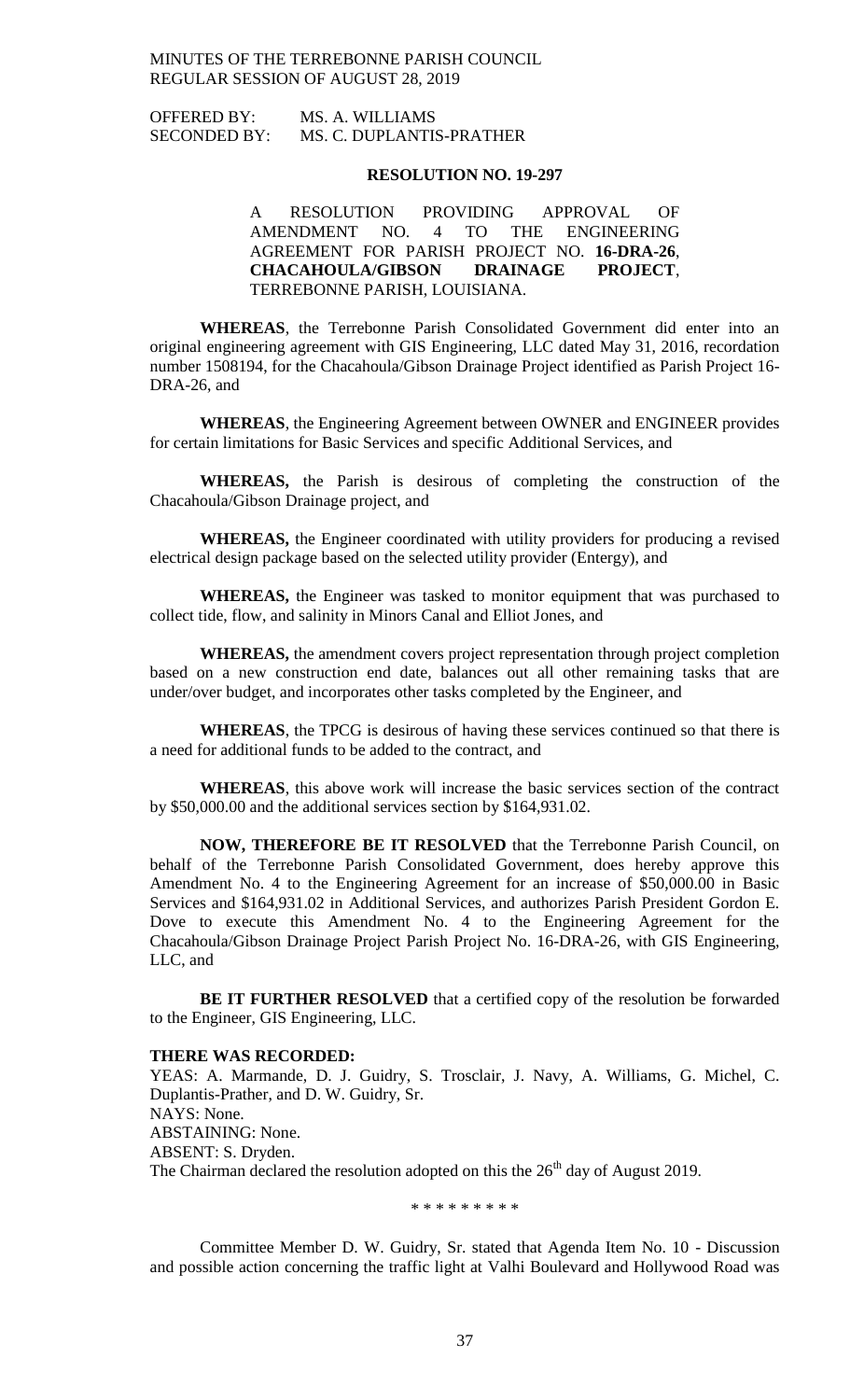placed on the agenda because he has received numerous calls concerning the traffic light in this area.

Upon questioning, Parish Manager M. Toups explained that when the Hollywood Road Extension was constructed, the Parish was not aware of the amount of traffic that would be using this roadway and further explained that a "best guess" effort was made to have the traffic light installed on Valhi Boulevard to help with the flow of traffic. He explained that since the installation of the traffic light, the Public Works Department has been "fine" tuning the timing of the traffic light to get the best results for correct and consistent traffic flow.

Ms. Jeanne Bray, Capital Projects Administrator, explained that the construction of a roundabout was too costly and a traffic signal was the best alternative to help with the flow of traffic in the aforementioned area. She stated "no" traffic counts were performed at the time of construction to determine the number of vehicles that would be using this particular roadway. Ms. Bray continued and stated that since the construction and the completion of analytical roadway studies, a traffic engineer will be in the area on September  $3<sup>rd</sup>$  to place two more traffic light "heads" on Hollywood Road that will allow for left turn arrow movements and on green that will help with the flow of traffic in this area.

Committee Member D. W. Guidry, Sr. also expressed his concerns about the school traffic patterns in this area and the fact that now vehicles are speeding along neighborhood streets that are being used as an alternative route to access Savanne Road.

Upon questioning, Ms. Bray stated that once the traffic is alleviated on Hollywood Road, the parish can then look into other traffic patterns in this area to help with the flow of traffic.

OFFERED BY: MS. A. WILLIAMS SECONDED BY: MS. J. NAVY

## **RESOLUTION NO. 19-298**

A RESOLUTION GIVING NOTICE OF INTENT TO ADOPT AN ORDINANCE TO CREATE A "HANDICAPPED PARKING ONLY" ZONE ON THE EAST SIDE OF GRINAGE STREET NEAR THE INTERSECTION WITH VERRET STREET, ADJACENT TO 303 VERRET STREET AND REMOVE THE FIRST PARKING METER FROM ITS INTERSECTION WITH VERRET STREET AND REPLACE WITH THE APPROPRIATE SIGNAGE AND CURB MARKINGS, AND TO ADDRESS OTHER MATTERS RELATIVE THERETO.

**THEREFORE, BE IT RESOLVED** by the Terrebonne Parish Council (Public Service Committee), on behalf of the Terrebonne Parish Consolidated Government, that Notice of Intent is given for adopting an Ordinance to create a "Handicapped Parking Only" zone on the east side of Grinage Street near the intersection with Verret Street, adjacent to 303 Verret Street and remove the first parking meter from its intersection with Verret Street and replace with the appropriate signage and curb markings and,

**BE IT FURTHER RESOLVED** that a public hearing on said ordinance be called for Wednesday, September 11, 2019 at 6:30 p.m.

#### **THERE WAS RECORDED:**

YEAS: A. Marmande, D. J. Guidry, S. Trosclair, J. Navy, A. Williams, G. Michel, C. Duplantis-Prather, and D. W. Guidry, Sr. NAYS: None. ABSTAINING: None. ABSENT: S. Dryden. The Chairman declared the resolution adopted on this the  $26<sup>th</sup>$  day of August 2019.

\* \* \* \* \* \* \* \* \*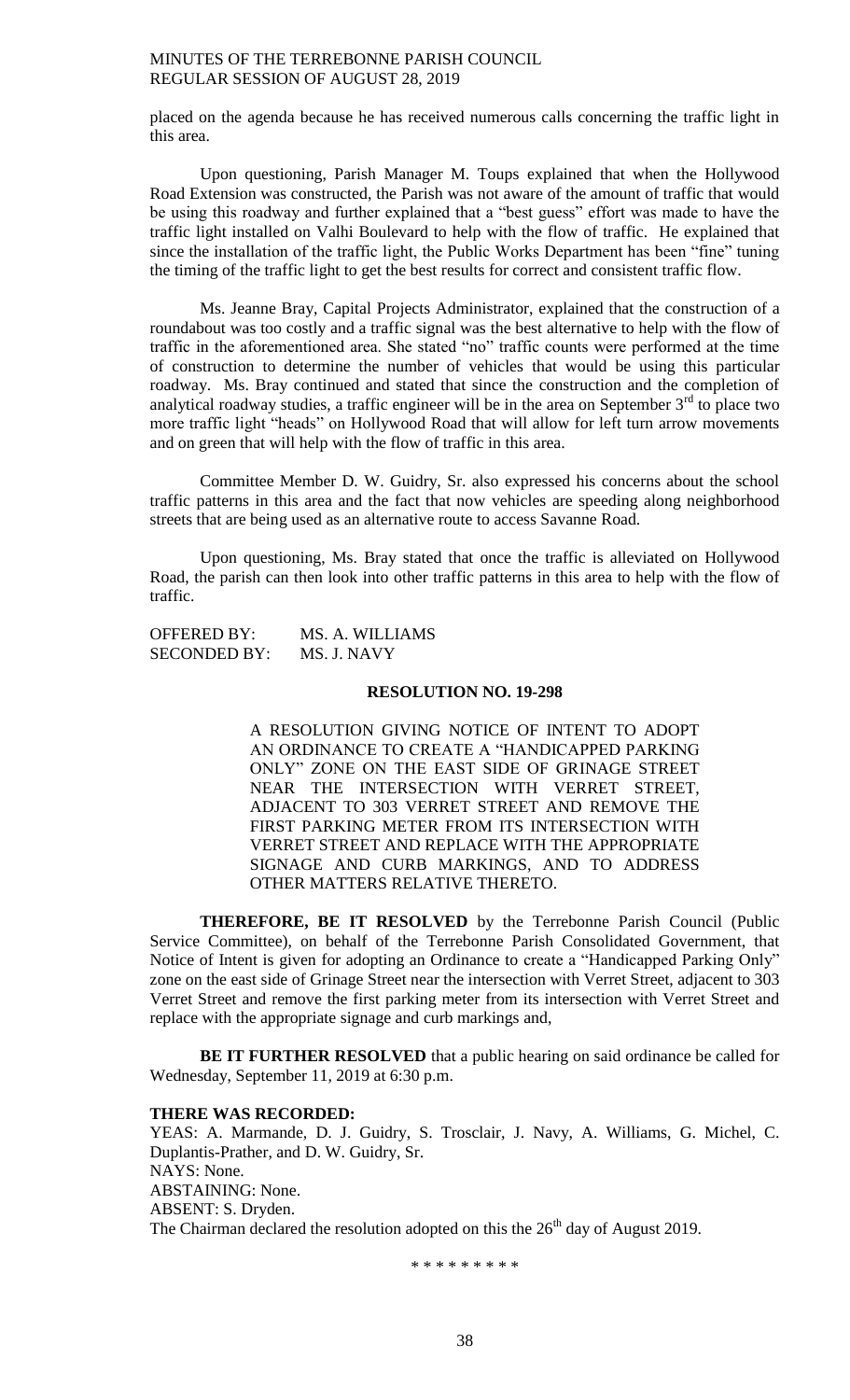OFFERED BY: MS. A. WILLIAMS SECONDED BY: MS. C. DUPLANTIS-PRATHER

## **RESOLUTION NO. 19-299**

Resolution authorizing the filing of an application with the Louisiana Department of Transportation and Development for a grant under any of the following FTA programs managed through Louisiana Department of Transportation and Development.

- 49 CFR 5311, Formula Grant for Rural Areas
- 49 CFR 5339, Grants for Bus and Bus Facility Program

**WHEREAS**, the Secretary of Transportation and Development is authorized to make grants for mass transportation projects;

**WHEREAS**, the contract for financial assistance will impose certain obligations upon the applicant, including the provisions by it of the local share of project costs; and

**WHEREAS**, it is required by the Louisiana Department of Transportation and Development in accord with the provisions of Title VI of the Civil Rights Act of 1964, that in connection with the filing of an application for assistance that it will comply with Title VI of the Civil Rights Act of 1964 and the U.S. Department of Transportation requirements thereunder; and

**WHEREAS**, it is the goal of the Applicant that minority business enterprise be utilized to the fullest extent possible in connection with this project, and that definitive procedures shall be established and administered to ensure that minority businesses shall have the maximum feasible opportunity to compete for contracts when procuring construction contracts, supplies, equipment, or consultant and other services:

**NOW, THEREFORE, BE IT RESOLVED** by Terrebonne Parish Council (Public Services Committee):

1. That the Terrebonne Parish Consolidated Government is authorized to execute and file an application on behalf of Terrebonne Council on Aging, Inc. with the Louisiana Department of Transportation and Development, to aid in the financing of operating and/or capital assistance projects pursuant to FTA transit programs.

2. That the Terrebonne Council on Aging, Inc. is authorized to execute and file with such applications an assurance or any other document required by the Louisiana Department of Transportation and Development effectuating the purposes of Title VI of the Civil Rights Act of 1964, as amended.

3. That the Terrebonne Council on Aging, Inc. is authorized to furnish such additional information as the Louisiana Department of Transportation and Development may require in connection with the application or the project.

4. That the Terrebonne Council on Aging, Inc. is authorized to set and execute affirmative minority business policies in connection with the project's procurement needs.

5. That the Terrebonne Parish President is authorized to execute grant contract agreements on behalf of Terrebonne Parish Consolidated Government with the Louisiana Department of Transportation and Development for aid in the financing of the operating or capital assistance projects.

6. This resolution is applicable for a period of one year unless revoked by the governing body and copy of such revocation shall be furnished to the DOTD.

#### **THERE WAS RECORDED:**

YEAS: A. Marmande, D. J. Guidry, S. Trosclair, J. Navy, A. Williams, G. Michel, C. Duplantis-Prather, and D. W. Guidry, Sr.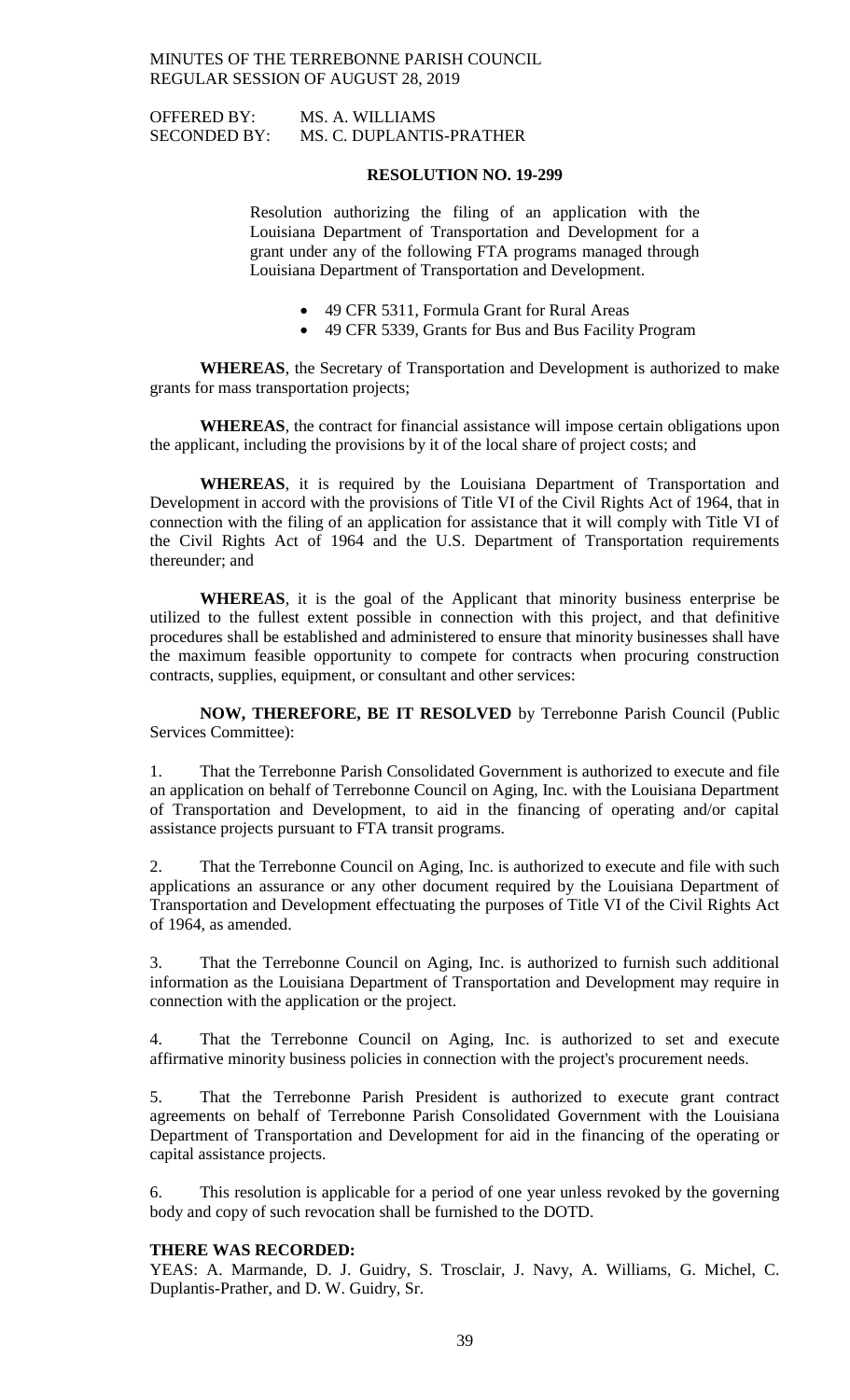NAYS: None. ABSTAINING: None. ABSENT: S. Dryden. The Chairman declared the resolution adopted on this the  $26<sup>th</sup>$  day of August 2019.

\* \* \* \* \* \* \* \* \*

Mr. A. Marmande moved, seconded by Ms. C. Duplantis-Prather, "THAT, there being no further business to come before the Public Services Committee, the meeting be adjourned."

The Chairman called for the vote on the motion offered by Mr. A. Marmande. THERE WAS RECORDED: YEAS: A. Marmande, D. J. Guidry, S. Trosclair, J. Navy, A. Williams, G. Michel, C.

Duplantis-Prather and D. W. Guidry, Sr.

NAYS: None.

ABSENT: S. Dryden.

The Chairman declared the motion adopted and the meeting was adjourned at 5:53 p.m.

Dirk J. Guidry, Chairman

Tammy E. Triggs, Minute Clerk

Mr. D. J. Guidry moved, seconded by Mr. S. Trosclair, "THAT the Council accept and ratify the minutes of the Public Services Committee meeting held on 8/26/19."

The Chairwoman called for a vote on the motion offered by Mr. D. J. Guidry. THERE WAS RECORDED: YEAS: A. Marmande, D. J. Guidry, S. Trosclair, J. Navy, A. Williams, S. Dryden, C. Duplantis-Prather, and D. W. Guidry, Sr. NAYS: None. ABSENT: G. Michel. The Chairwoman declared the motion adopted.

The Chairwoman called for a report on the Budget and Finance Committee meeting held on  $8/26/19$ , whereupon the Committee Chairman, noting that ratification of minutes calls a public hearing on September 11, 2019 at 6:30 p.m., rendered the following:

## **BUDGET & FINANCE COMMITTEE**

#### **AUGUST 26, 2019**

The Chairman, John Navy, called the Budget & Finance Committee meeting to order at 5:54 p.m. in the Terrebonne Parish Council Meeting Room with an Invocation offered by Committee Member A. Williams and the Pledge of Allegiance led by Chief Financial Officer K. Mauldin. Upon roll call, Committee Members recorded as present were: A. Marmande, D. J. Guidry, S. Trosclair, J. Navy A. Williams, G. Michel, C. Duplantis-Prather and D. W. Guidry, Sr. Committee Member S. Dryden was recorded as absent. A quorum was declared present.

The Chairman read aloud a memo from Committee Member S. Dryden explaining that his absence from tonight's proceeding is due to a personal matter.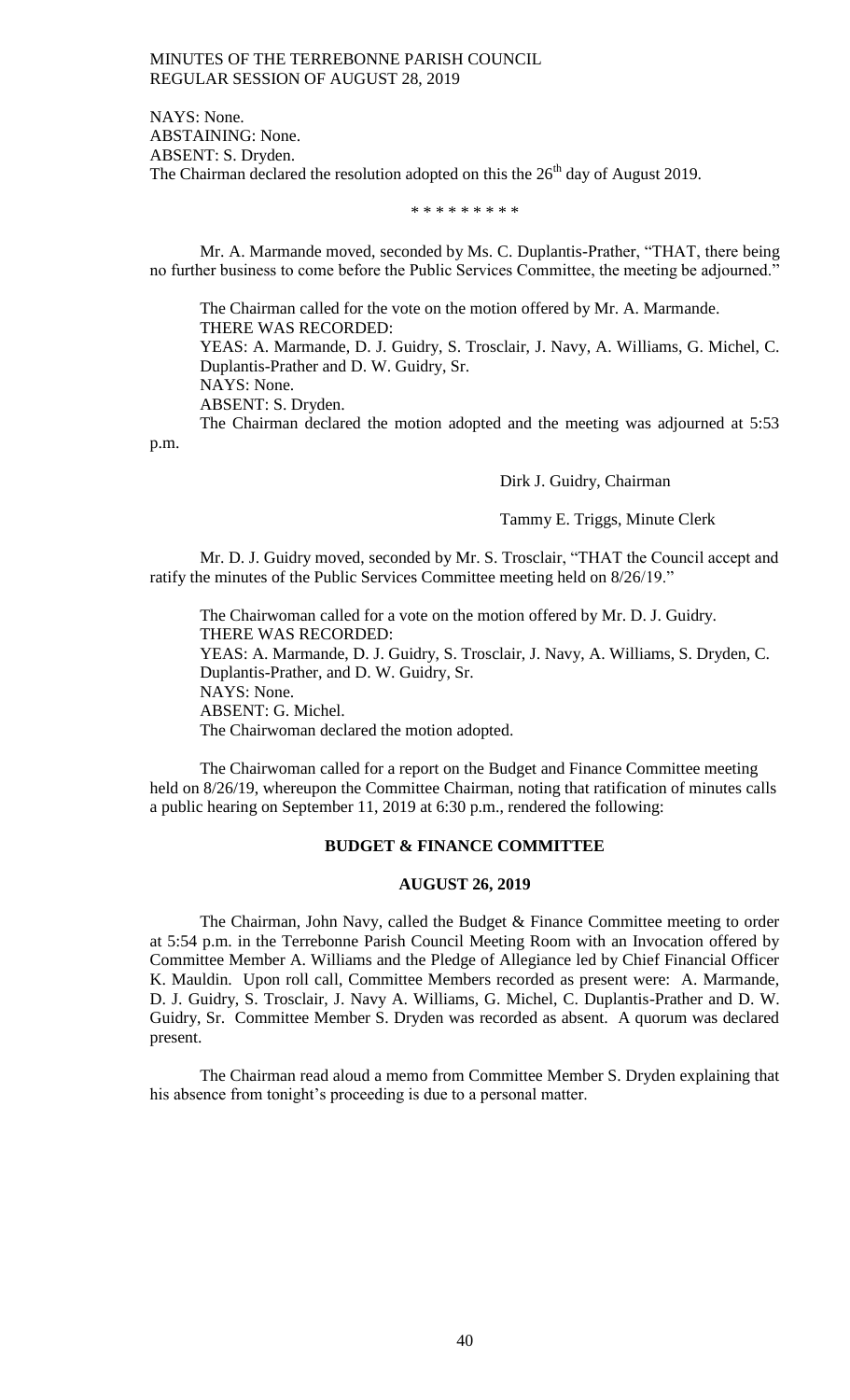OFFERED BY: MR. D. J. GUIDRY SECONDED BY: MR. S. TROSCLAIR

## **RESOLUTION NO. 19-300**

**WHEREAS,** prices were obtained by the Terrebonne Parish Consolidated Government, Pollution Control (Sewer Treatment) Division for the sole source/proprietary purchase of parts for the repair / rehabilitation of the Sewer Treatment Conveyor System, and

**WHEREAS**, after careful review by Brian Boquet, Superintendent, and Gregory Bush, Pollution Administrator, it has been determined that the quoted price of One Hundred Twenty Seven Thousand, Eight Hundred Fifty-two Dollars and Zero Cents (\$127,852.00) (price includes freight \$2,750.00) from Serpentix Corp., for the sole /proprietary purchase of parts for the repair / rehabilitation of the Serpentix Conveyor System should be accepted under the sole source/proprietary provisions set forth in the Louisiana Revised Statutes Titles 39:1597 and 39:1551 et seq., and

**WHEREAS,** the Parish Administration has recommended the acceptance of the price for the repair / rehabilitation of the conveyor system at the cost of One Hundred Twenty-Seven Thousand Eight Hundred Fifty-Two Dollars and Zero Cents (\$127,852.00).

**NOW, THEREFORE BE IT RESOLVED** by the Terrebonne Parish Council (Budget & Finance Committee), on behalf of the Terrebonne Parish Consolidated Government, that the recommendation of the Parish Administration be approved and the sole source/proprietary of the aforementioned conveyor system repair / rehabilitation be accepted.

### **THERE WAS RECORDED:**

YEAS: A. Marmande, D. J. Guidry, S. Trosclair, J. Navy, A. Williams, G. Michel, C. Duplantis-Prather, and D. W. Guidry, Sr. NAYS: None. ABSTAINING: None. ABSENT S. Dryden. The Chairman declared the resolution adopted on this the  $26<sup>TH</sup>$  day of August 2019.

\* \* \* \* \* \* \* \* \*

OFFERED BY: MS. C. DUPLANTIS-PRATHER SECONDED BY: MR. D. W. GUIDRY, SR.

#### **RESOLUTION NO. 19-301**

**WHEREAS,** Louisiana Statutory Law provides for the disposal of surplus movable property having a value of \$5,000.00 or less, in addition to other legally permissible means, at private sale which is, in the opinion of the governing authority, not needed for public purposes; and

**WHEREAS**, the movable property listed in the attached Exhibit A each have a valued of \$5,000.00 or less, as indicated by the values set out next to each item on the attached Exhibit A; and

**WHEREAS**, the parish administration has recommended that the movable property listed in the attached Exhibit A be declared surplus as the items are no longer useful, nor do they serve a public purpose and authorizes immediate award to the highest bidder for all items, including those where the highest bid exceeds \$5,000.00; and

**NOW THEREFORE, BE IT RESOLOVED** by the Terrebonne Parish Council that the movable property listed in the attached Exhibit A be declared surplus and grants authorization to dispose of said items by private sale or by any other legally approved method to the highest bidder pursuant to statutory law, including those where the highest bid exceeds \$5,000.00.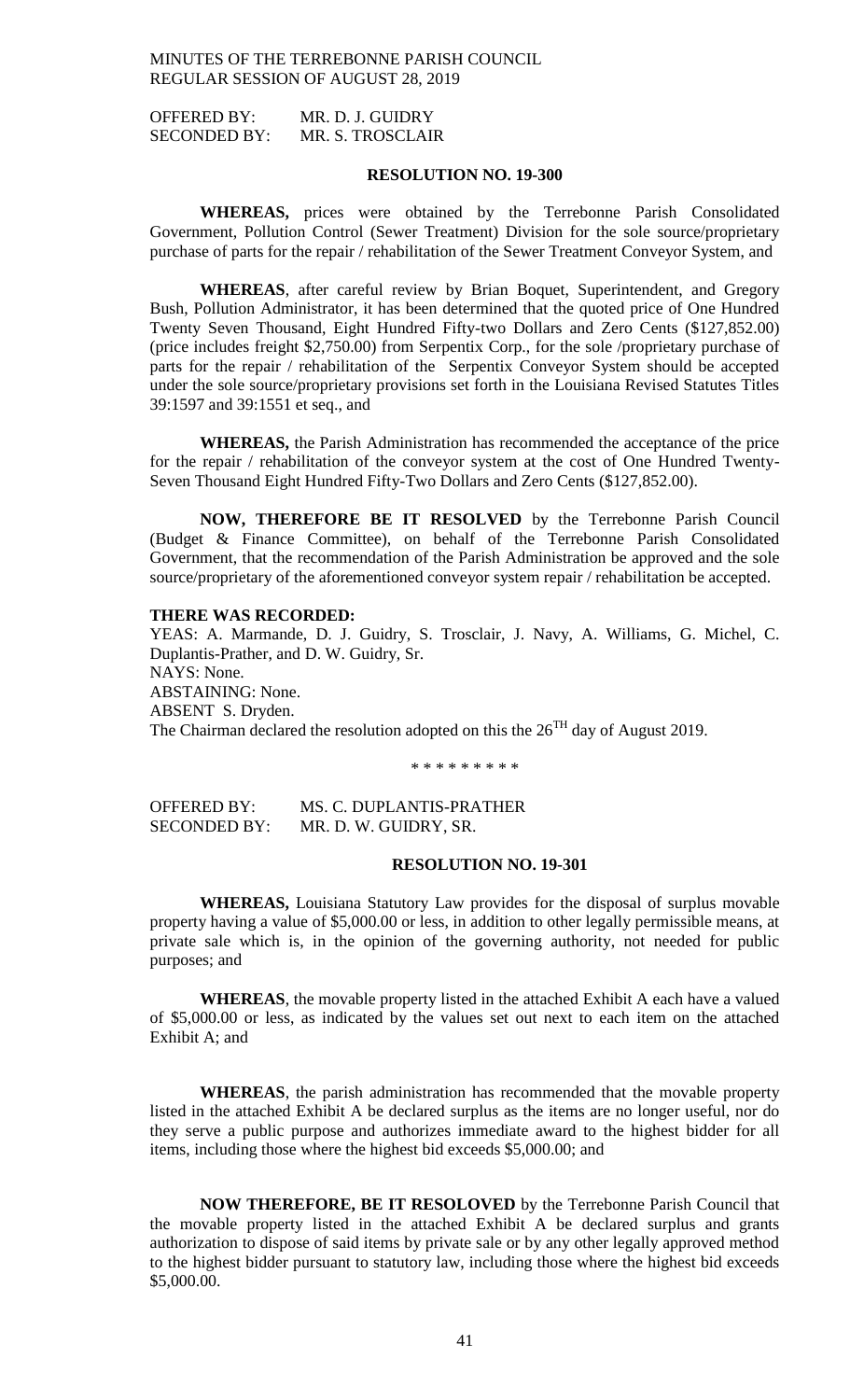## **THERE WAS RECORDED:**

YEAS: A. Marmande, D. J. Guidry, S. Trosclair, J. Navy, A. Williams, G. Michel, S. Dryden, C. Duplantis-Prather, and D. W. Guidry, Sr. NAYS: None. ABSTAINING: None. ABSENT: None. The Chairman declared the resolution adopted on this the  $26<sup>TH</sup>$  day of August 2019.

## **Exhibit "A" August, 2019 Surplus List**

## **Civic Center:**

29 – Ink Cartridges/\$1 3 – \*Battery Back Ups/\$0 1 - \*Printer/\$0

\*Broken/Damaged, to be disposed of

## **Fire:**

 $1 - *Printer/\$0$ 

\*Leaking, disposed of

## **Head Start:**

3 – desk chairs/\$0 1 –\* 2-Door storage cabinet/\$0

\*Damaged, rusted, disposed of

## **Drainage:**

 $1 - CPU/\$0$ 

## **Housing & Human Services:**

 $1 - CPU/S0$ 1 – Procurve Switch/\$0

#### **Human Resources:**

 $1 - *UPS/S0$  $1 - *Printer/S0$ 

\*Broken, disposed of

**Museum:**

# $10 - \text{bulbs}/\$0$

## **Sales & Use Tax:**

- 1 Postage Machine & Scale/\$0
- 1 Folding Machine/\$0
- 1 CPU/\$0
- 1 Laptop/\$0

**Utilities:**  $1 - \text{Tablet}/\$0$ 

\* \* \* \* \* \* \* \* \*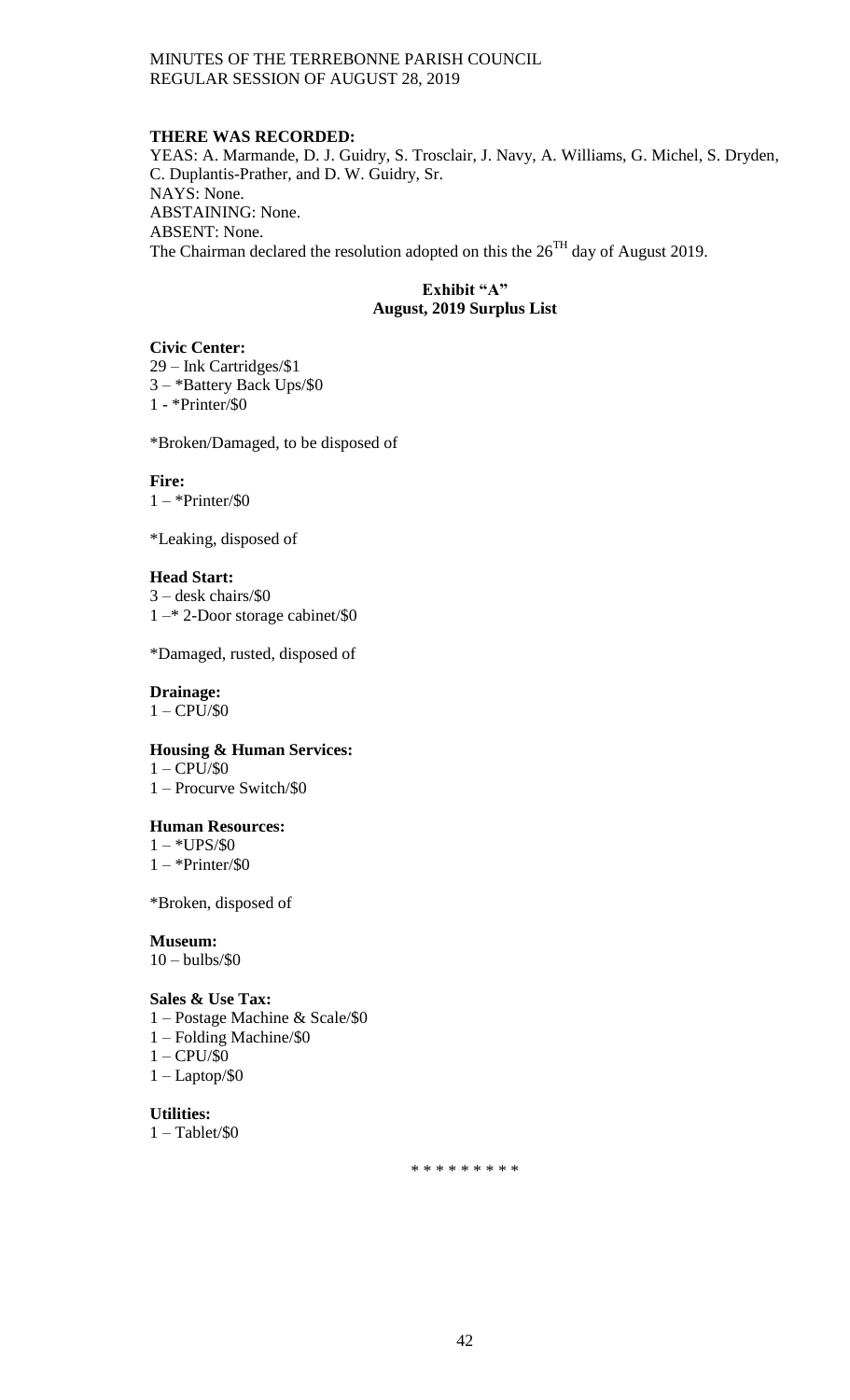OFFERED BY: MR. D. W. GUIDRY, SR. SECONDED BY: MS. C. DUPLANTIS-PRATHER

### **RESOLUTION NO. 19-302**

## A RESOLUTION AUTHORIZING THE PARISH PRESIDENT TO EXECUTE AN INTERGOVERNMENTAL AGREEMENT BETWEEN THE TERREBONNE LEVEE AND CONSERVATION DISTRICT AND THE TERREBONNE PARISH CONSOLIDATED GOVERNMENT

**WHEREAS,** LA R.S. 33:1324 also known as the Local Services Act, provides that any parish or political subdivision of the state may make agreements between or among themselves to engage jointly in the acquisition or improvement of any public project or improvement provided that at least one of the participants to the agreement is authorized under a provision of law to perform such activity for completion of the undertaking; and

**WHEREAS,** LA R.S. 38:329 and 33: 1236 specifically authorizes TLCD and TPCG to enter into agreements of this nature; and

**WHEREAS,** TLCD has been granted by the Louisiana Legislature certain rights, powers, and duties, including but not limited to establishing, constructing, operating, or maintaining flood control works, as they relate to hurricane protection, tidewater flooding, saltwater intrusion, and conservation, in addition to all other rights, powers and duties provided by law; and

**WHEREAS,** the TPCG has been granted by the Louisiana Legislature certain, rights, powers, and duties to establish, construct, improve, operate, and maintain flood control works,

**WHEREAS**, on certain levee, drainage and flood protection projects TPCG works directly and cooperatively with the TLCD on projects that are of mutual benefit and overlap each agency's authority in an effort to provide additional flood protection to the residents of Terrebonne Parish, said projects are generally hereinafter referred to as "PROJECTS" and include but are not limited to the projects known as Houma Navigational Canal Lock Complex Project, Permit Numbers USACE-MVN 2015-01590-CO and LA DNR P20170692, and the Reach F Mitigation Project; and

**WHEREAS,** in furtherance of these mutual goals, certain levee, drainage and flood protection projects initiated by either TPCG or TLCD, require the procurement and maintenance of conservation servitudes pursuant to the Louisiana Conservation Servitude Act, LARS 9:1271 its seq. ( the "Act"); and

**WHEREAS,** for designated projects necessitating conservation servitudes in accordance with the Act, TPCG and TLCD may request that the other entity act as the "Holder" of the conservation servitudes as defined by and in accordance with the Act; and

**WHEREAS,** as TLCD and TPCG desire to assist each other in these flood protection efforts, it is necessary for TLCD and TPCG to outline standard terms for these potential joint ventures; and

**WHEREAS,** TLCD and TPCG desire to enter into this intergovernmental agreement in order to expeditiously assist in their shared mission of establishing additional flood protection for the residents of Terrebonne Parish; and

**NOW THEREFORE BE IT RESOLVED** that the Terrebonne Parish Council (Budget and Finance Committee), on behalf of the Terrebonne Parish Consolidated Government, hereby authorizes the Terrebonne Parish President to execute an Intergovernmental Agreement with the Terrebonne Levee and Conservation District containing substantially the same terms as those contained within the aforementioned agreement.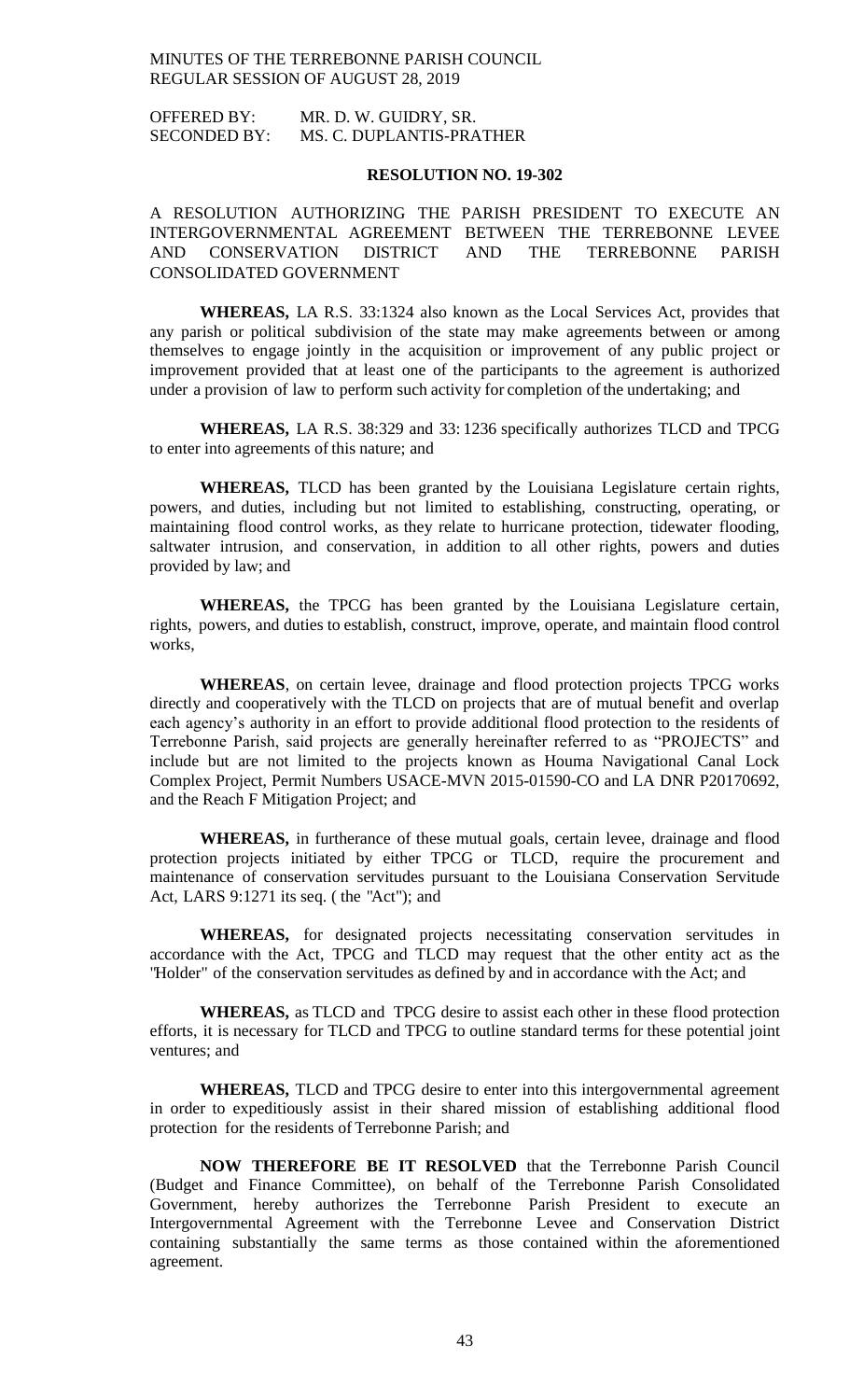#### **THERE WAS RECORDED:**

YEAS: A. Marmande, D. J. Guidry, S. Trosclair, J. Navy, A. Williams, G. Michel, C. Duplantis-Prather, and D. W. Guidry, Sr. NAYS: None. ABSTAINING: None. ABSENT: S. Dryden. The Chairman declared the resolution adopted on this the  $26<sup>TH</sup>$  day of August 2019.

## **INTERGOVERNMENTAL AGREEMENT BETWEEN THE TERREBONNE LEVEE AND CONSERVATION DISTRICT AND THE TERREBONNE PARISH CONSOLIDATED GOVERNMENT**

## **JOINT PARTICIPATION IN CERTAIN LEVEE MITIGATION PROJECTS VIA RECIPROCAL PARTICIPATION AS THE HOLDER OF CONSERVATION SERVITUDES**

**THIS INTERGOVERNMENTAL AGREEMENT** made and entered into this \_\_\_\_\_\_day of \_\_\_\_\_\_\_\_\_\_\_\_\_\_\_\_\_\_, 2019 between the Terrebonne Levee and Conservation District, hereinafter referred to as the "TLCD", and the Terrebonne Parish Consolidated Government, hereinafter referred to as the "TPCG".

#### **W I T N E S S E T H :**

**WHEREAS**, LA R.S. 33:1324 also known as the Local Services Act, provides that any parish or political subdivision of the state may make agreements between or among themselves to engage jointly in the acquisition or improvement of any public project or improvement provided that at least one of the participants to the agreement is authorized under a provision of law to perform such activity for completion of the undertaking; and

**WHEREAS**, LA R.S. 38:329 and 33:1236 specifically authorizes TLCD and TPCG to enter into agreements of this nature; and

**WHEREAS**, TLCD has been granted by the Louisiana Legislature certain rights, powers, and duties, including but not limited to establishing, constructing, operating, or maintaining flood control works, as they relate to hurricane protection, tidewater flooding, saltwater intrusion, and conservation, in addition to all other rights, powers and duties provided by law; and

**WHEREAS**, the TPCG has been granted by the Louisiana Legislature certain, rights, powers, and duties to establish, construct, improve, operate, and maintain flood control works,

**WHEREAS**, on certain levee, drainage and flood protection projects TPCG works directly and cooperatively with the TLCD on projects that are of mutual benefit, and overlap each agency's authority in an effort to provide additional flood protection to the residents of Terrebonne Parish, said projects are generally hereinafter referred to as " PROJECTS"; and

**WHEREAS**, in furtherance of these mutual goals, certain levee, drainage and flood protection projects initiated by either TPCG or TLCD, require the procurement and maintenance of conservation servitudes pursuant to the Louisiana Conservation Servitude Act, LARS 9:1271 its seq. (the "Act"); and

**WHEREAS**, for designated projects necessitating conservation servitudes in accordance with the Act, TPCG and TLCD may request that the other entity act as the "Holder" of the conservation servitudes as defined by and in accordance with the Act; and

**WHEREAS,** as TLCD and TPCG desire to assist each other in these flood protection efforts, it is necessary for TLCD and TPCG to outline standard terms for these potential joint ventures; and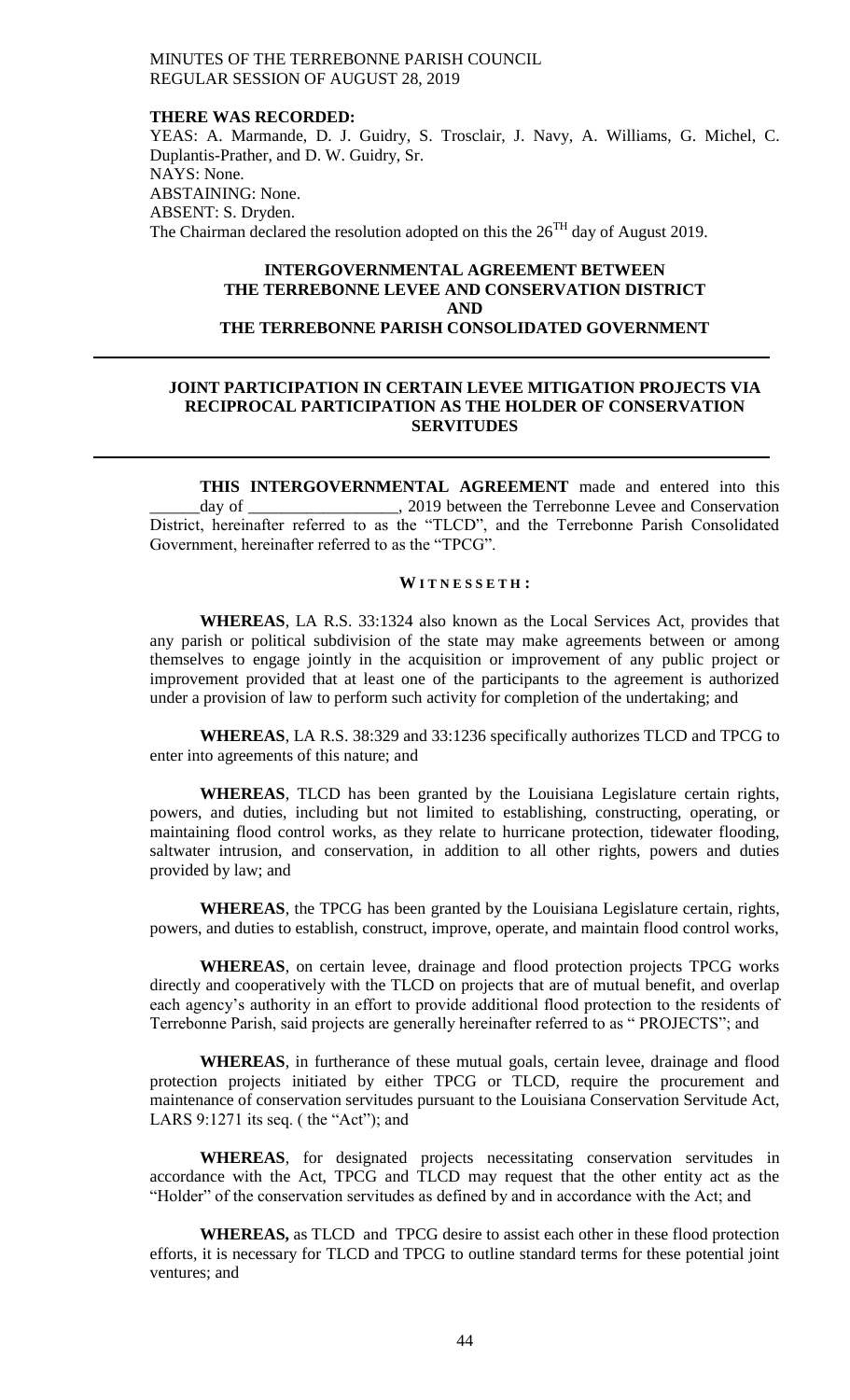**WHEREAS,** TLCD and TPCG desire to enter into this intergovernmental agreement in order to expeditiously assist in their shared mission of establishing additional flood protection for the residents of Terrebonne Parish; and

**NOW THEREFORE**, in consideration of the mutual covenants of both parties, the additional flood protection and the mutual benefits to be derived by both parties and the residents of Terrebonne Parish, the parties hereto agree as follows:

#### **A. PROJECT IDENTITY**

1.

This intergovernmental agreement shall outline standard terms, concepts and requirements, associated with TPCG or TLCD serving as the "Holder" in conservation servitudes as defined by the Act for those Project's conservation servitudes which necessitate compliance with the Act, provided that mutual written agreement between the parties is necessary to add any project, not listed below to be governed by this agreement.

2.

Subject to future amendments to this Agreement, the following entities shall be designated as the HOLDER for the following PROJECTS:

|    | <b>Requesting Entity</b> | <b>PROJECT</b>                                          | <b>HOLDER</b> |
|----|--------------------------|---------------------------------------------------------|---------------|
|    | TLCD                     | Houma Navigational Canal<br><b>Lock Complex Project</b> | TPCG          |
|    |                          | <b>USACE - MVN 2015-01590-CO</b><br>LA DNR - P20170692  |               |
| 2. | TLCD                     | <b>Reach F Mitigation Project</b><br>$USACE -$          | <b>TPCG</b>   |
|    |                          |                                                         |               |

#### **B. TERMS AND CONDITIONS**

1.

It is agreed that as designated herein, TLCD or TPCG will make an appearance in and act as the Holder of conservation servitudes on behalf of the requesting entity and shall undertake the obligations required by law and set out in the conservation servitude for each of the PROJECTs governed by this agreement.

Any costs or expenses incurred by TLCD or TPCG associated with fulfilling obligations or services as Holder of conservation servitudes shall promptly be fully reimbursed by the requesting entity.

 $\mathcal{D}$ 

The participation by TLCD or TPCG as Holder of conservation servitudes shall in no way be construed to make TLCD or TPCG a party to any contract or permit between the requesting entity and its contractors or subcontractors or between the requesting entity and any third party.

#### **C. INDEMNIFICATION**

TPCG agrees to fully protect, defend, indemnify, save, and hold harmless the TLCD, its officers, agents, servants, contractors, attorneys, and volunteers from and against any liability, responsibility, cost, expenses, and damages, including attorneys fees, incurred, and from all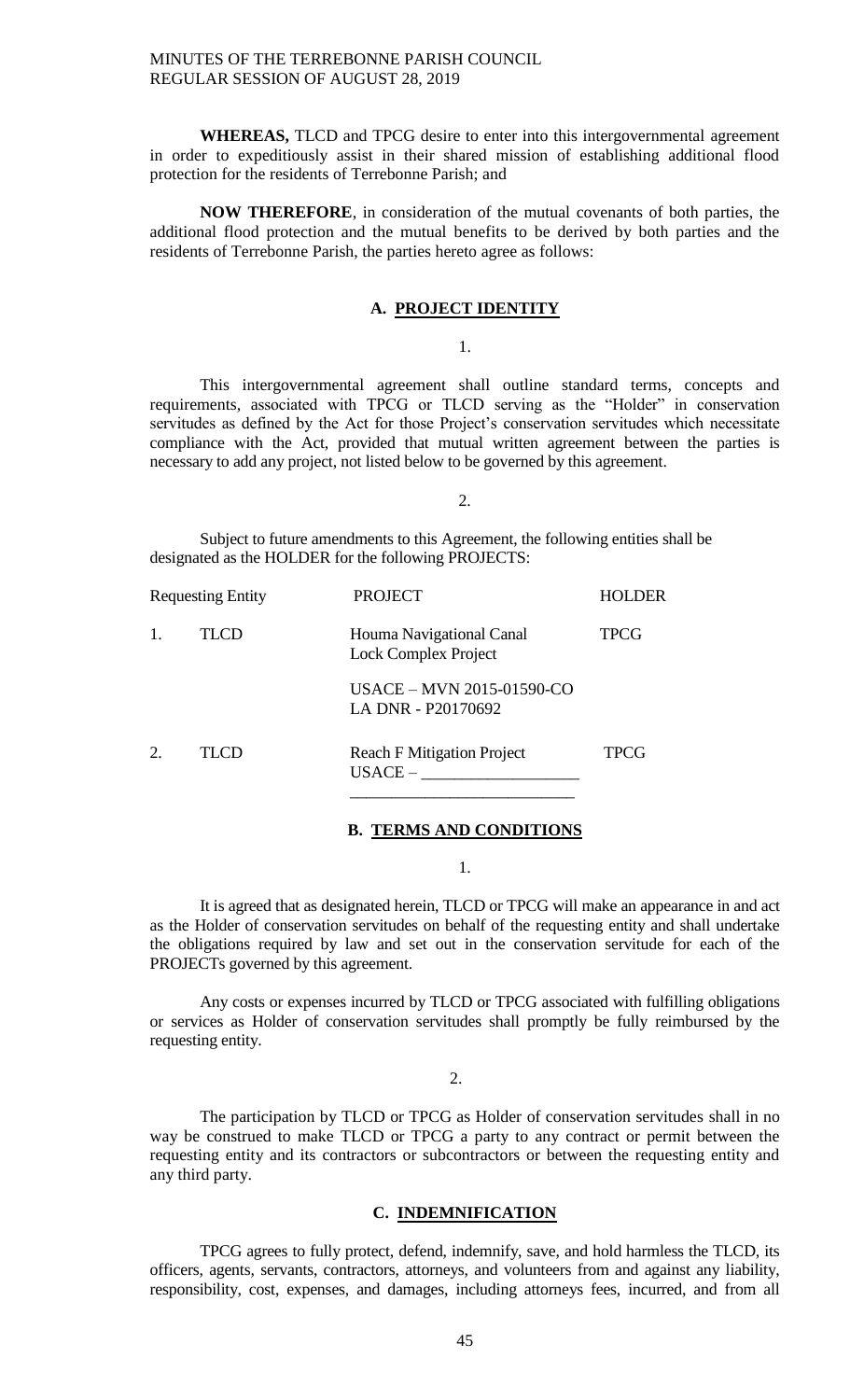obligations assumed or incurred by TLCD in connection with or in anyway related to the PROJECT, including but not limited to those arising out of or resulting from the joint, sole, or concurrent negligence of TLCD, its officers, agents, servants, contractors, attorneys, employees, and volunteers.

TLCD agrees to fully protect, defend, indemnify, save, and hold harmless the TPCG, its officers, agents, servants, contractors, attorneys, and volunteers from and against any liability, responsibility, cost, expenses, and damages, including attorneys fees, incurred, and from all obligations assumed or incurred by TPCG in connection with or in anyway related to the PROJECT, including but not limited to those arising out of or resulting from the joint, sole, or concurrent negligence of TPCG, its officers, agents, servants, contractors, attorneys, employees, and volunteers.

## **D. INSURANCE**

Each party shall procure and maintain, for the duration of this agreement, insurance against claims for injuries to persons or damages to property which may arise from or in connection with the obligations as set forth in this agreement.

## **E. COMPLIANCE WITH LAWS**

The parties hereto and their employees, contractors and agents shall comply with all applicable federal, state and local laws and ordinances in carrying out the provisions of this agreement.

### **F. CHOICE OF LAW AND VENUE**

This agreement shall be governed by Louisiana law and the provisions of this agreement shall be enforced and brought in the Thirty-second Judicial District Court, Terrebonne Parish, Louisiana.

## **G. LEGAL CONSTRUCTION**

In case any one or more of the provisions contained in this agreement shall for any reason be held to be invalid, illegal, or unenforceable in any respect, such invalidity, illegality, or unenforceability shall not affect any other provisions thereof and this agreement shall be considered as if such invalid, illegal, or unenforceable provision had never been contained in this agreement.

## **H. AMENDMENT**

It is anticipated that this agreement shall be amended to incorporate additional PROJECTS and associated HOLDER requests; however, no amendment to this agreement shall be effective unless it is in writing, signed by the duly authorized representatives of all parties.

## **I. NO WAIVER**

The failure of TPCG or TLCD to enforce any of the terms of this Agreement or to provide any of the supporting documentation in any particular instance shall not constitute a waiver of, or preclude the subsequent enforcement of, any or all of the terms or conditions of this Agreement.

## **J. CAPTIONS**

The captions to the various clauses of this agreement are for informational purposes only and shall not alter the substance of the terms and conditions of this agreement.

## **K. SUCCESSORS**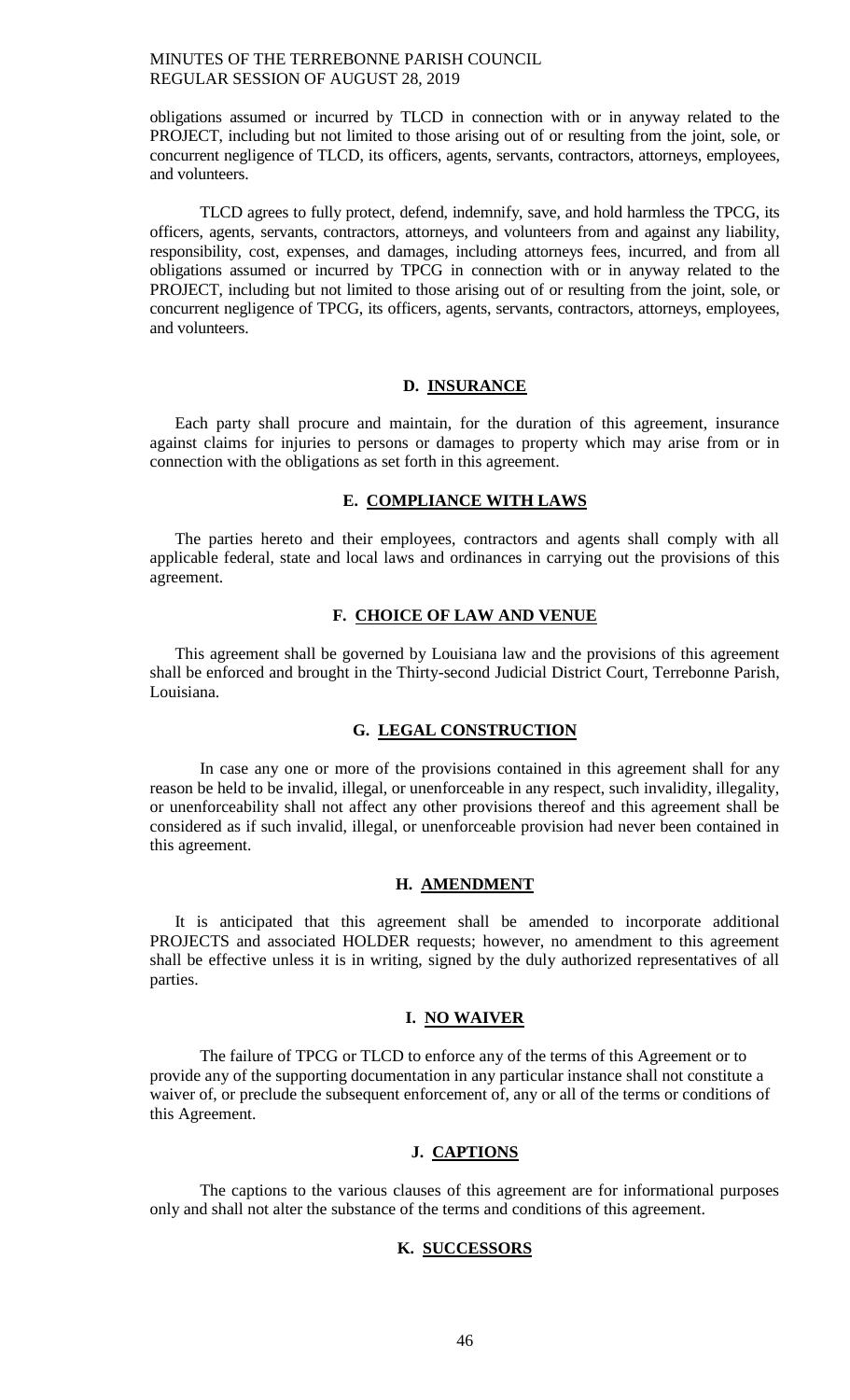| MINUTES OF THE TERREBONNE PARISH COUNCIL |
|------------------------------------------|
| REGULAR SESSION OF AUGUST 28, 2019       |

This Agreement shall be binding upon and inure to the benefit of the respective parties hereto, their successors and assigns.

| <b>WITNESS:</b> | <b>TERREBONNE PARISH</b>                                                               |
|-----------------|----------------------------------------------------------------------------------------|
|                 | <b>CONSOLIDATED GOVERNMENT</b>                                                         |
|                 | BY: GORDON E. DOVE, President                                                          |
|                 |                                                                                        |
|                 |                                                                                        |
|                 |                                                                                        |
|                 |                                                                                        |
|                 |                                                                                        |
|                 | <b>IN WITNESS WHEREOF</b> , the parties here to have affixed legal hands on the ______ |
| <b>WITNESS:</b> | <b>TERREBONNE LEVEE AND</b>                                                            |
|                 | <b>CONSERVATION DISTRICT</b>                                                           |

Mr. Daniel "Dan" Toepfer, Director of the Accounting and Auditing Service, Houma Division, presented the 2018 Audited Comprehensive Annual Financial Report from Bourgeois Bennett, LLC. He explained that there were no "findings" and/or question costs or internal control issues as it relates to the audit and noted that there was nothing to report to the state or federal government as it pertains to compliance issues. Mr. Toepfer stated that Terrebonne Parish is in a healthy financial position.

Discussion ensued with several Committee Members expressing their concerns regarding the Utilities Fund distributions as it relates to LEPA and the Fire and Police Departments, respectively. Some members suggested that there needs to be an alternative way to fund the Fire and Police Departments and added that educating the public and possibly reallocating millages from other funds, such as the Sanitation Fund, would help to alleviate distributions from the Utilities Fund to the provide an increase to the General Fund to further fund the Fire and Police Departments.

Parish President G. Dove explained that Terrebonne Parish has a healthy fund balance and has to find a healthy medium to move the Fire and Police Departments allocations back to the General Fund.

Several Committee Members, along with Parish President G. Dove, thanked Mr. Toepfer and his staff for an informative presentation and for a job well done.

Mr. Daniel "Dan" Toepfer thanked the Council and Administration for their confidence in thr firm of Bourgeois, Bennett, LLC and then introduced staff who were present with him at this evening's proceedings; Ms. Tamela "Tammy" Shearer, Director of Tax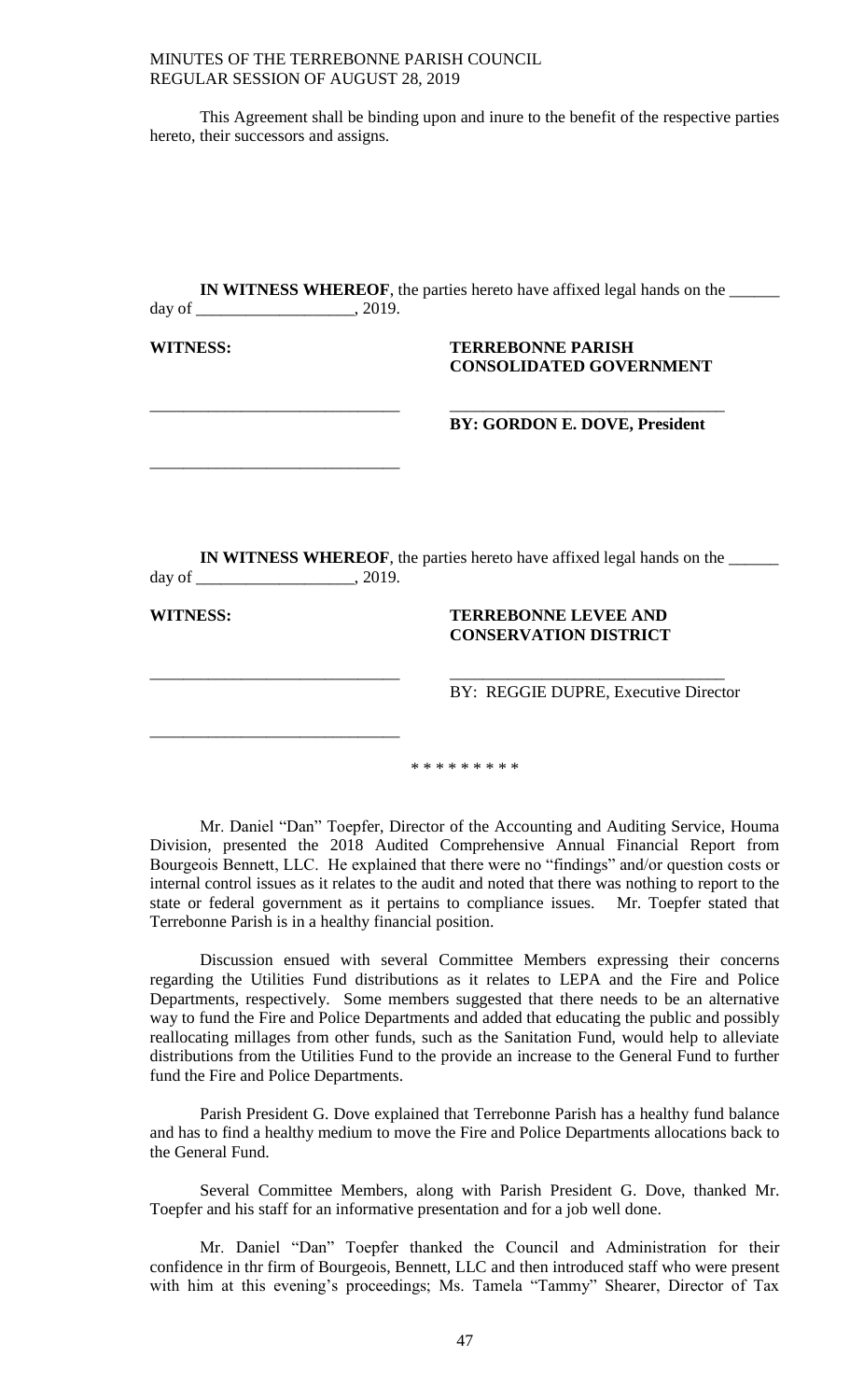Services, Mr. Paul Pechon, Director of Accounting and Auditing Services, Ms. Amy Zeringue, Auditing CPA, and Mr. Bobbie L. Howard, Accountant.

Mr. S. Trosclair moved, seconded by Mr. A. Marmande, "THAT, the Budget & Finance Committee introduce an ordinance to amend the 2019 Adopted Operating Budget, 5- Year Capital Outlay Budget, and Budgeted Position of the Terrebonne Parish Consolidated Government for the following items and to provide for related matters:

- I. Houma Downtown Development, \$19,487
- II. Animal Shelter Petco, \$85,000
- III. Animal Shelter-donations, \$8,453
- IV. Administration Building elevator repairs, \$30,585
- V. Road Lighting District #10, \$100,000
- VI. LCLE Victims Assistance, \$100,000
- VII. General Fund-LIHEAP Program, \$4,834

and call a public hearing on said matter on September 11, 2019 at 6:30 p.m."

The Chairman called for the vote on the motion offered by Mr. S. Trosclair. THERE WAS RECORDED: YEAS: A. Marmande, D. J. Guidry, S. Trosclair, J. Navy, A. Williams, G. Michel, C. Duplantis-Prather and D. W. Guidry, Sr. NAYS: None. ABSENT: S. Dryden. The Chairman declared the motion adopted.

Mr. A. Marmande moved, seconded by Mr. S. Trosclair, "THAT, there being no further business to come before the Budget & Finance Committee, the meeting be adjourned."

The Chairman called for the vote on the motion offered by Mr. A. Marmande. THERE WAS RECORDED: YEAS: A. Marmande, D. J. Guidry, S. Trosclair, J. Navy, A. Williams, G. Michel, C. Duplantis-Prather and D. W. Guidry, Sr. NAYS: None. ABSENT: S. Dryden. The Chairman declared the motion adopted and the meeting was adjourned at 6:33

p.m.

John A. Navy, Chairman

Tammy E. Triggs, Minute Clerk

Mr. J. Navy moved, seconded by Mr. D. J. Guidry, "THAT the Council accept and ratify the minutes of the Budget and Finance Committee meeting held on 8/26/19."

The Chairwoman called for a vote on the motion offered by Ms. C. Duplantis-Prather. THERE WAS RECORDED: YEAS: A. Marmande, D. J. Guidry, S. Trosclair, J. Navy, A. Williams, G. Michel, S. Dryden, C. Duplantis-Prather, and D. W. Guidry, Sr. NAYS: None. ABSENT: None. The Chairwoman declared the motion adopted.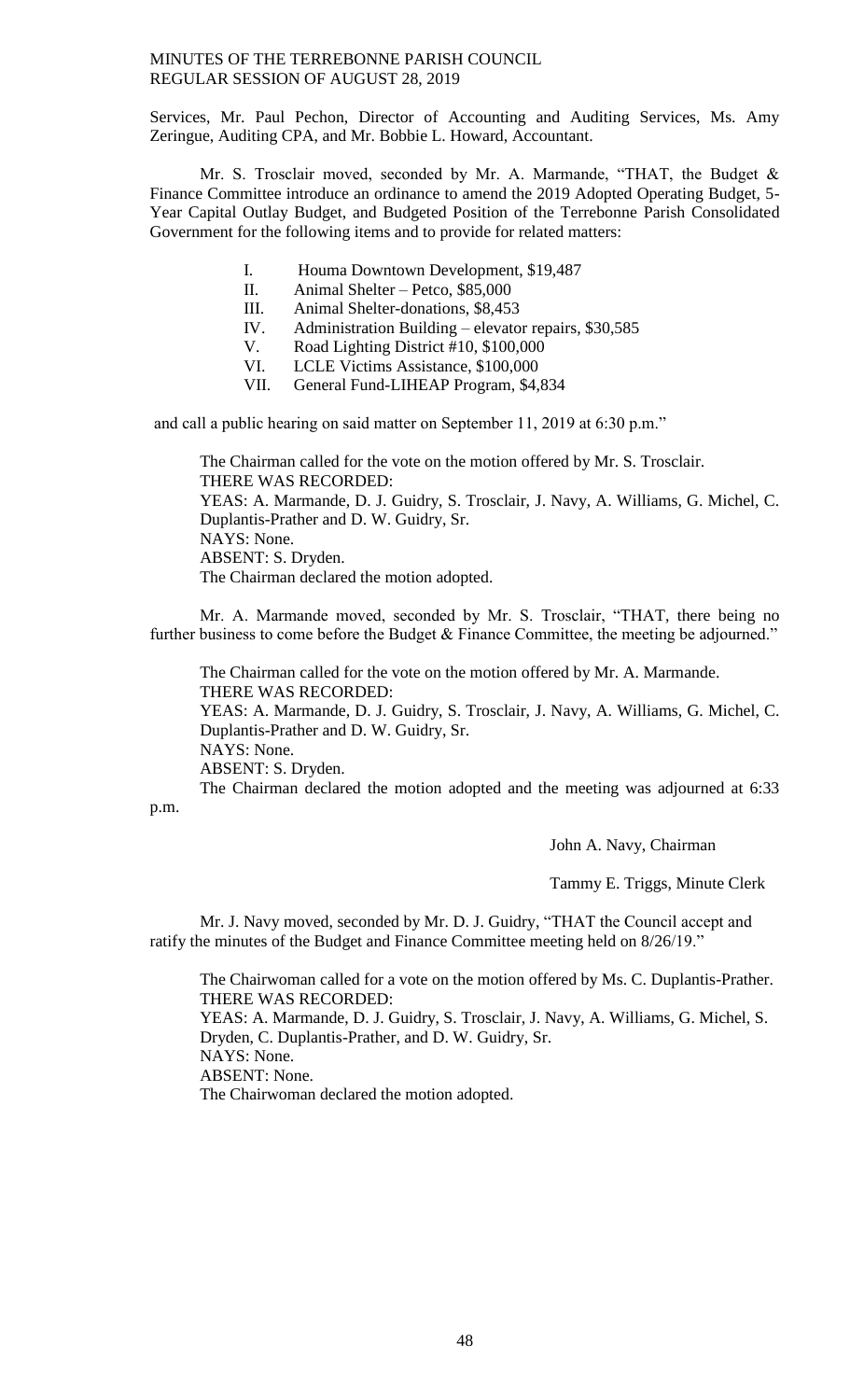The Chairwoman called for a report on the Policy, Procedure, and Legal Committee meeting held on 8/26/19, whereupon the Committee Chairwoman rendered the following:

## **POLICY, PROCEDURE, & LEGAL COMMITTEE**

#### **AUGUST 26, 2019**

The Chairwoman, Christa Duplantis-Prather, called the Policy, Procedure, & Legal Committee meeting to order at 6:35 p.m. in the Terrebonne Parish Council Meeting Room with an Invocation offered by Committee Member D. W. Guidry, Sr. and the Pledge of Allegiance led by Committee Member D. J. Guidry. Upon roll call, Committee Members recorded as present were: A. Marmande, D. J. Guidry, S. Trosclair, J. Navy, A. Williams, C. Michel, C. Duplantis-Prather and D. W. Guidry, Sr. Committee Member S. Dryden was recorded as absent. A quorum was declared present.

The Chairwoman read aloud a memo from Committee Member S. Dryden explaining that his absence from tonight's proceeding is due to a personal matter.

#### **(RESOLUTION EXTRACTED FROM MINUTES PRIOR TO RATIFICATION BY COUNCIL ON 8/28/19, THEREFORE ACTION IS NULL AND VOID)**

RESOLUTION: Authorizing Parish President Gordon E. Dove to execute an Intergovernmental Agreement between the Terrebonne Parish Consolidated Government and the Terrebonne Parish Sheriff's Office to facilitate the dual employment of the Jail Medical Administrator by both parties, and to provide for related matters.

Mr. A. Marmande moved, seconded by Mr. G. Michel. *Mr. S. Dryden was recorded as absent.* The resolution was adopted.

**\_\_\_\_\_\_\_\_\_\_\_\_\_\_\_\_\_\_\_\_\_\_\_\_\_\_\_\_\_\_\_\_\_\_\_\_\_\_\_\_\_\_\_\_**

Mr. D. J. Guidry moved, seconded by Mr. S. Trosclair, "THAT, the Policy, Procedure, & Legal Committee approve the cosponsorship request from the United Houma Nation Annual Tribal Awards Banquet at the Houma Municipal Auditorium on December 14, 2019."

The Chairwoman called for the vote on the motion offered by Mr. D. J. Guidry. THERE WAS RECORDED: YEAS: A. Marmande, D. J. Guidry, S. Trosclair, J. Navy, A. Williams, G. Michel, C. Duplantis-Prather and D. W. Guidry, Sr. NAYS: None. ABSENT: S. Dryden. The Chairwoman declared the motion adopted.

Mr. S. Trosclair moved, seconded by Mr. D. W. Guidry, Sr. and Mr. J. Navy, "THAT, the Policy, Procedure, & Legal Committee approve the co-sponsorship request from the Bayou Beer Society, Inc. for the  $7<sup>th</sup>$  Annual Bayou Beer Festival at Southdown Museum on November 9, 2019."

The Chairwoman called for the vote on the motion offered by Mr. S. Trosclair. THERE WAS RECORDED: YEAS: A. Marmande, D. J. Guidry, S. Trosclair, J. Navy, A. Williams, G. Michel, C. Duplantis-Prather and D. W. Guidry, Sr. NAYS: None. ABSENT: S. Dryden. The Chairwoman declared the motion adopted.

Mr. A. Marmande moved, seconded by Mr. G. Michel, "THAT, the Policy, Procedure, & Legal Committee approve the co-sponsorship request for the Bayou Dularge Knights of Columbus Cajun Fair on October 18, 19, and 20, 2019."

The Chairwoman called for the vote on the motion offered by Mr. A. Marmande.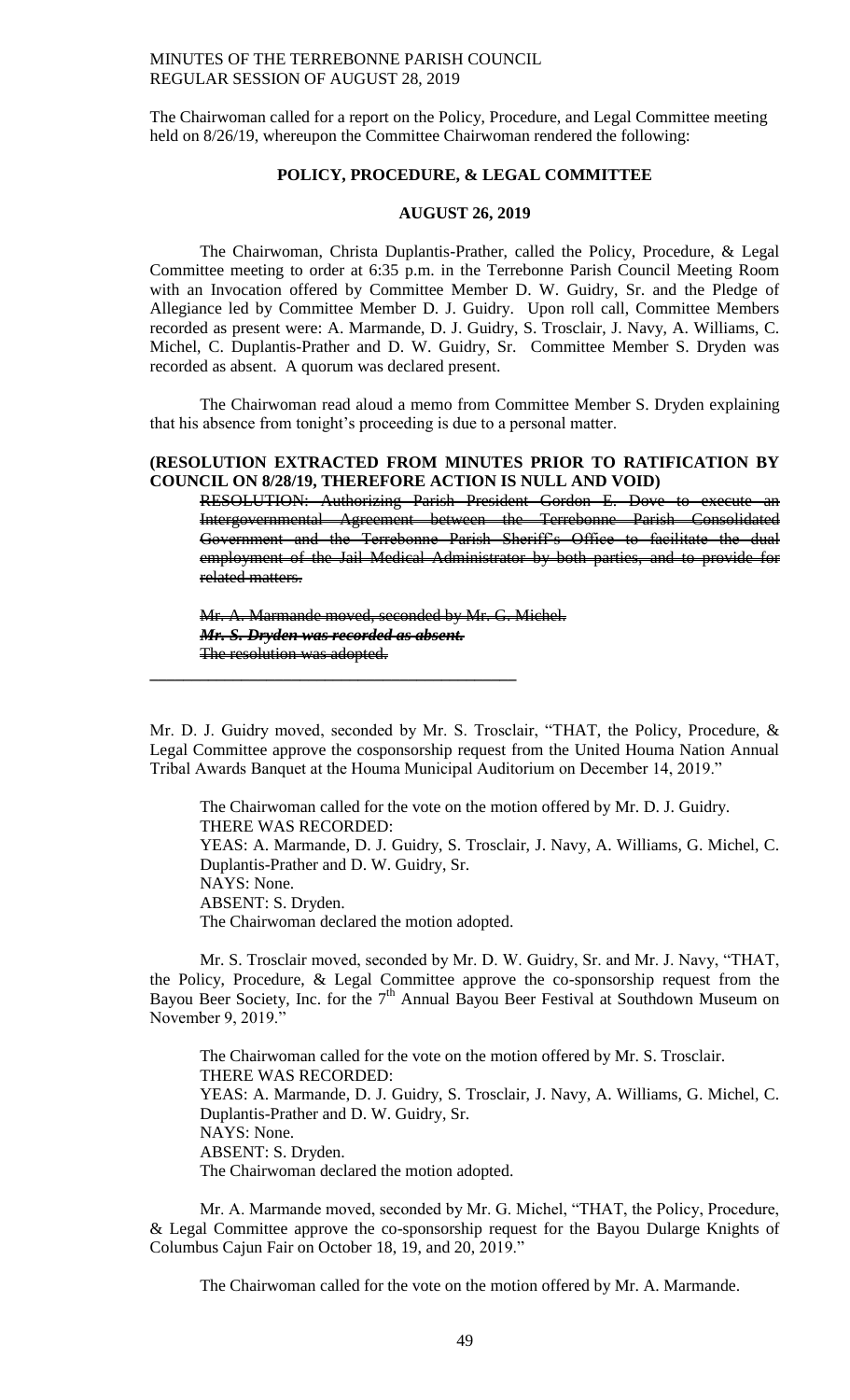THERE WAS RECORDED: YEAS: A. Marmande, D. J. Guidry, S. Trosclair, J. Navy, A. Williams, G. Michel, C. Duplantis-Prather and D. W. Guidry, Sr. NAYS: None. ABSENT: S. Dryden. The Chairwoman declared the motion adopted.

Mr. D. J. Guidry moved, seconded by Mr. S. Trosclair , "THAT, the Policy, Procedure, & Legal Committee approve the co-sponsorship request from the Coast Guard Foundation for the Run to Remember Bayou Region on September 14, 2019 at 5620 Highway 311."

The Chairwoman called for the vote on the motion offered by Mr. D. J. Guidry. THERE WAS RECORDED: YEAS: A. Marmande, D. J. Guidry, S. Trosclair, J. Navy, A. Williams, G. Michel, C. Duplantis-Prather and D. W. Guidry, Sr. NAYS: None. ABSENT: S. Dryden. The Chairwoman declared the motion adopted.

Mr. A. Marmande moved, seconded by Mr. J. Navy, "THAT, there being no further business to come before the Policy, Procedure, & Legal Committee, the meeting be adjourned."

The Chairwoman called for the vote on the motion offered by Mr. A. Marmande. THERE WAS RECORDED: YEAS: A. Marmande, D. J. Guidry, S. Trosclair, J. Navy, A. Williams, G. Michel, C. Duplantis-Prather and D. W. Guidry, Sr.

NAYS: None.

ABSENT: S. Dryden.

The Chairwoman declared the motion adopted and the meeting was adjourned at 6:37 p.m.

Christa Duplantis-Prather, Chairwoman

Tammy E. Triggs, Minute Clerk

Ms. C. Duplantis-Prather moved, seconded by Mr. D. W. Guidry, Sr., "THAT the Council accept and ratify the minutes of the Policy, Procedure, and Legal Committee meeting held on 8/26/19 with a revision to pull the adopted resolution that would authorize an Intergovernmental Agreement between the Terrebonne Parish Consolidated Government and the Terrebonne Parish Sheriff's Office as per Legal counsel."

The Chairwoman called for a vote on the motion offered by Ms. C. Duplantis-Prather. THERE WAS RECORDED: YEAS: A. Marmande, D. J. Guidry, S. Trosclair, J. Navy, A. Williams, G. Michel, S. Dryden, C. Duplantis-Prather, and D. W. Guidry, Sr. NAYS: None. ABSENT: None. The Chairwoman declared the motion adopted.

Mr. D. J. Guidry moved, seconded by Ms. C. Duplantis-Prather, "THAT the Council approve the following street light list:

### **STREET LIGHT LIST 08-28-19**

INSTALL STREET LIGHT ON EXISTING POLE AT 201 LEVE STREET; ENTERGY; RLD #7; DIRK GUIDRY; DISTRICT 8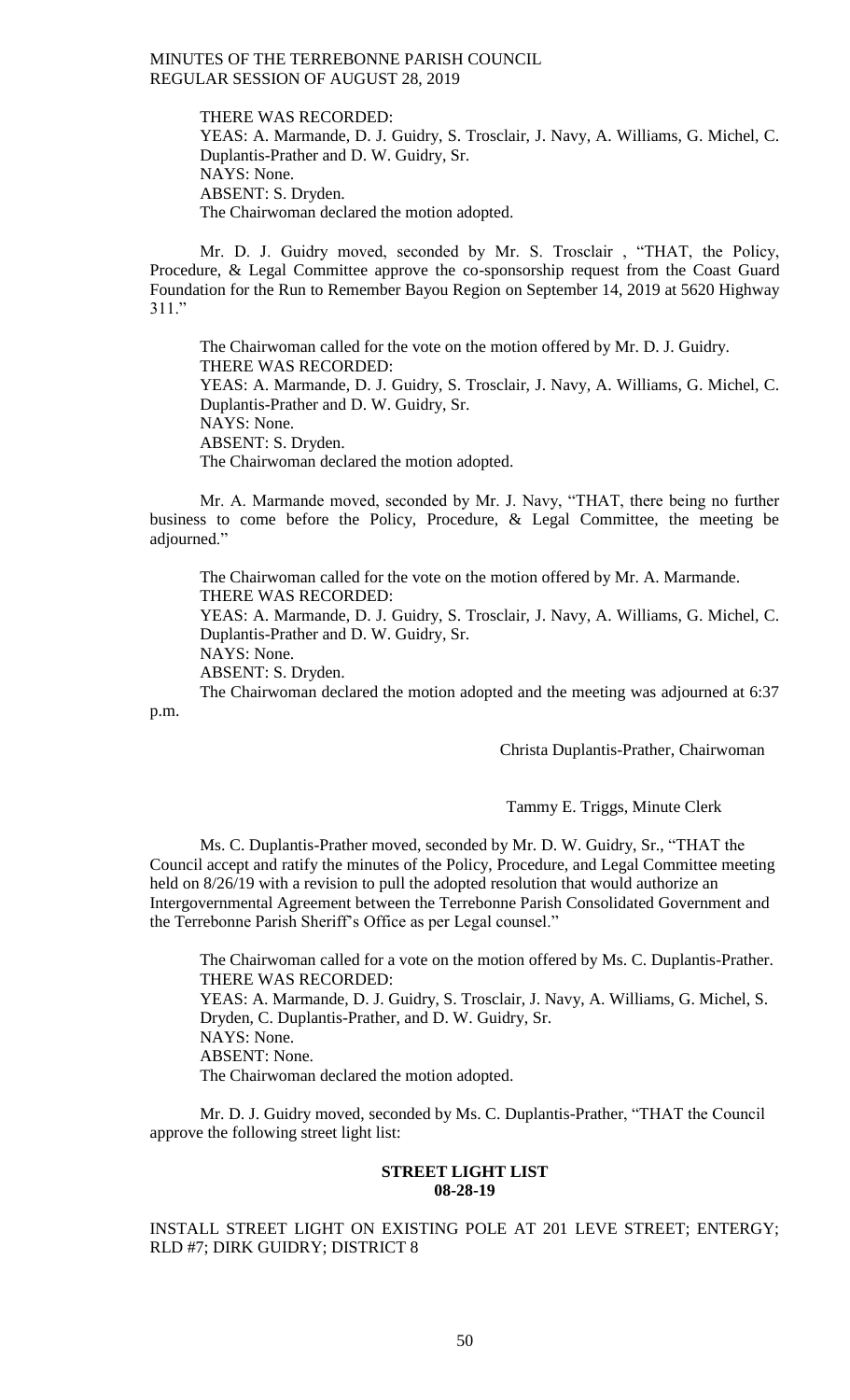INSTALL STREET LIGHT ON EXISTING POLE AT 4659 GRAND CAILLOU ROAD (MS. GERALDINE CARRERE – 688-1468); SLECA; RLD #4; AL MARMANDE; DISTRICT 7

INSTALL 2 STREET LIGHTS IN EVANGELINE ESTATES, PHASE A (IF ORDINANCE ACCEPTING PASSES); ENTERGY; RLD #1; GERALD MICHEL; DISTRICT 3."

The Chairwoman called for a vote on the motion offered by Mr. D. J. Guidry. THERE WAS RECORDED: YEAS: A. Marmande, D. J. Guidry, S. Trosclair, J. Navy, A. Williams, G. Michel, S. Dryden, C. Duplantis-Prather, and D. W. Guidry, Sr. NAYS: None. ABSENT: None. The Chairwoman declared the motion adopted.

Ms. C. Duplantis-Prather moved, seconded by Mr. S. Trosclair, "THAT the Council hold nominations open for the one expired term on the Bayou Blue Fire Protection District Board."

The Chairwoman called for a vote on the motion offered by Ms. C. Duplantis-Prather. THERE WAS RECORDED: YEAS: A. Marmande, D. J. Guidry, S. Trosclair, J. Navy, A. Williams, G. Michel, S. Dryden, C. Duplantis-Prather, and D. W. Guidry, Sr. NAYS: None. ABSENT: None. The Chairwoman declared the motion adopted.

Ms. C. Duplantis-Prather moved, seconded by Mr. G. Michel, "THAT the Council hold nominations open for the one vacancy on the Bayou Cane Fire Protection District Board."

The Chairwoman called for a vote on the motion offered by Ms. C. Duplantis-Prather. THERE WAS RECORDED: YEAS: A. Marmande, D. J. Guidry, S. Trosclair, J. Navy, A. Williams, G. Michel, S. Dryden, C. Duplantis-Prather, and D. W. Guidry, Sr. NAYS: None. ABSENT: None. The Chairwoman declared the motion adopted.

Mr. A. Marmande moved, seconded by Ms. C. Duplantis-Prather, "THAT the Council hold nominations open for the two vacancies on the Terrebonne Parish Tree Board."

The Chairwoman called for a vote on the motion offered by Mr. A. Marmande. THERE WAS RECORDED: YEAS: A. Marmande, D. J. Guidry, S. Trosclair, J. Navy, A. Williams, G. Michel, S. Dryden, C. Duplantis-Prather, and D. W. Guidry, Sr. NAYS: None. ABSENT: None. The Chairwoman declared the motion adopted.

Mr. G. Michel moved, seconded by Mr. A. Marmande, "THAT the Council open nominations for the one expiring term on the Houma Board of Adjustments, nominate Mr. Pete Konos, close nominations, and re-appoint Mr. Konos to serve on the aforementioned board."

The Chairwoman called for a vote on the motion offered by Mr. G. Michel. THERE WAS RECORDED: YEAS: A. Marmande, D. J. Guidry, S. Trosclair, J. Navy, A. Williams, G. Michel, S. Dryden, C. Duplantis-Prather, and D. W. Guidry, Sr. NAYS: None. ABSENT: None. The Chairwoman declared the motion adopted.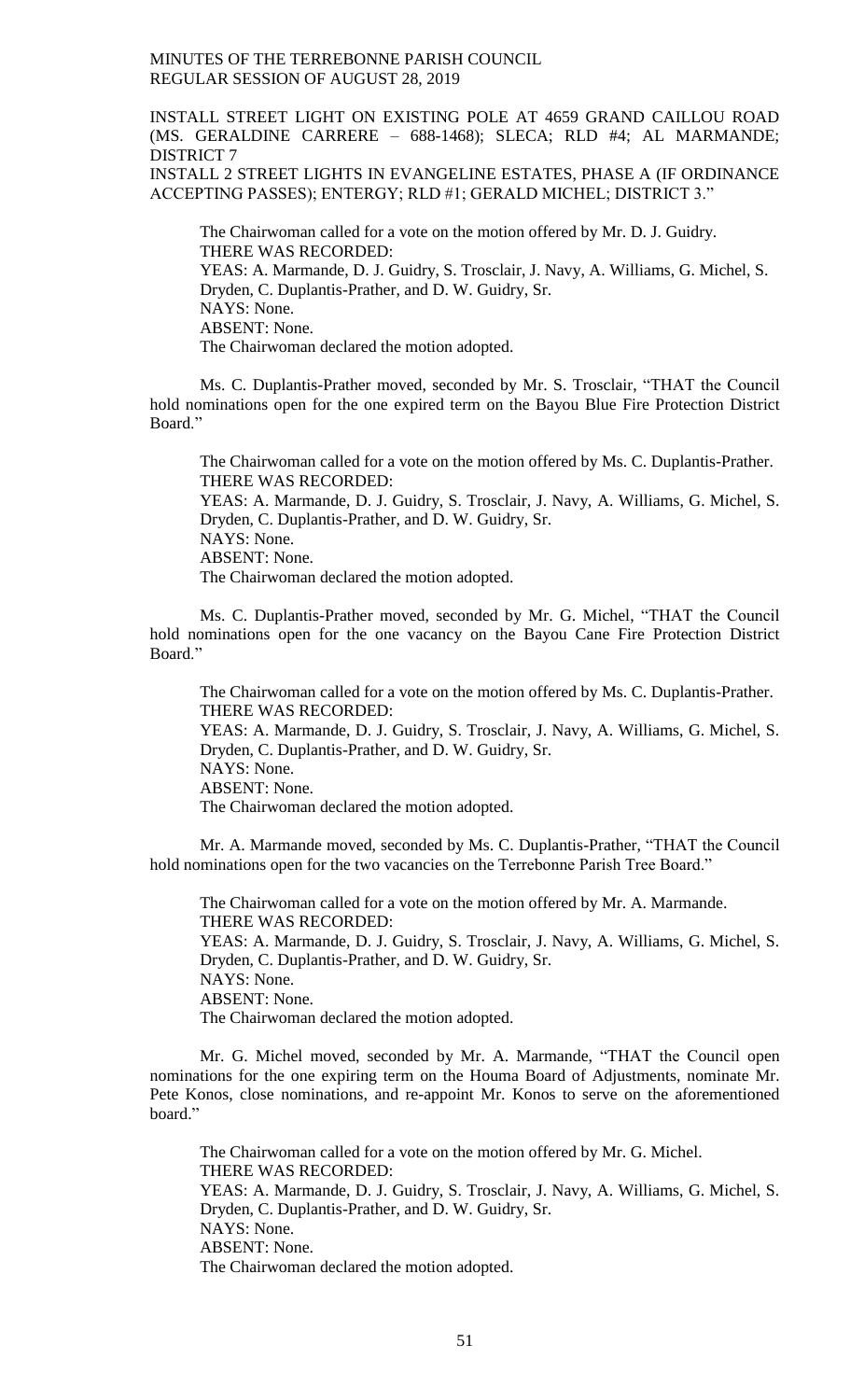Mr. G. Michel moved, seconded by Ms. C. Duplantis-Prather, "THAT the Council open nominations for two expiring terms on the Terrebonne Economic Development Authority Board, nominate Mr. Robert Bartel (nominated by the Parish President) and Dr. Michael Garcia (nominated by the Chamber of Commerce), close nominations, re-appoint Mr. Bartel and Dr. Garcia to serve on the aforementioned board, and to hold nominations open for the one expiring term on the aforementioned board."

The Chairwoman called for a vote on the motion offered by Mr. G. Michel. THERE WAS RECORDED: YEAS: A. Marmande, D. J. Guidry, S. Trosclair, J. Navy, A. Williams, G. Michel, S. Dryden, C. Duplantis-Prather, and D. W. Guidry, Sr. NAYS: None. ABSENT: None. The Chairwoman declared the motion adopted.

Ms. C. Duplantis-Prather moved, seconded by Mr. D. J. Guidry, "THAT the Council open nominations for one expiring term on the Terrebonne Parish Veterans Memorial District Board, nominate Ms. Kayla Duthu (nominated by American Legion Post 31), close nominations, re-appoint Ms. Duthu to serve on the aforementioned board, and to hold nominations open for the one expiring term on the aforementioned board."

The Chairwoman called for a vote on the motion offered by Ms. C. Duplantis-Prather. THERE WAS RECORDED: YEAS: A. Marmande, D. J. Guidry, S. Trosclair, J. Navy, A. Williams, G. Michel, S. Dryden, C. Duplantis-Prather, and D. W. Guidry, Sr. NAYS: None. ABSENT: None.

The Chairwoman declared the motion adopted.

Mr. D. W. Guidry, Sr. moved, seconded by Ms. C. Duplantis-Prather, "THAT the Council open nominations for the one vacancy due to resignation on the Houma-Terrebonne Airport Commission, nominate Mr. Carleton Casey and Mr. Dennis Elfert, close nominations, and that a voice vote of the Council be taken to determine who will fill said Council appointment vacancy." **(\*MOTION VOTED ON AFTER DISCUSSION)**

The Chairwoman recognized Mr. Julius Hebert, Parish Attorney, who advised the Council when voting to consider Mr. Elfert as ineligible to serve on the commission due to a potential dual-office conflict as Mr. Elfert could not take an oath of office to serve on the commission when he had already taken an oath of office with another organization.

The Chairwoman called for a vote on the motion offered by Mr. D. W. Guidry, Sr. THERE WAS RECORDED: YEAS: A. Marmande, D. J. Guidry, S. Trosclair, J. Navy, A. Williams, G. Michel, S. Dryden, C. Duplantis-Prather, and D. W. Guidry, Sr. NAYS: None. ABSENT: None. The Chairwoman declared the motion adopted.

Voting to appoint Mr. Casey A. Marmande D. J. Guidry S. Trosclair J. Navy A. Williams G. Michel S. Dryden C. Duplantis-Prather D. W. Guidry, Sr.

Voting to appoint Mr. Elfert None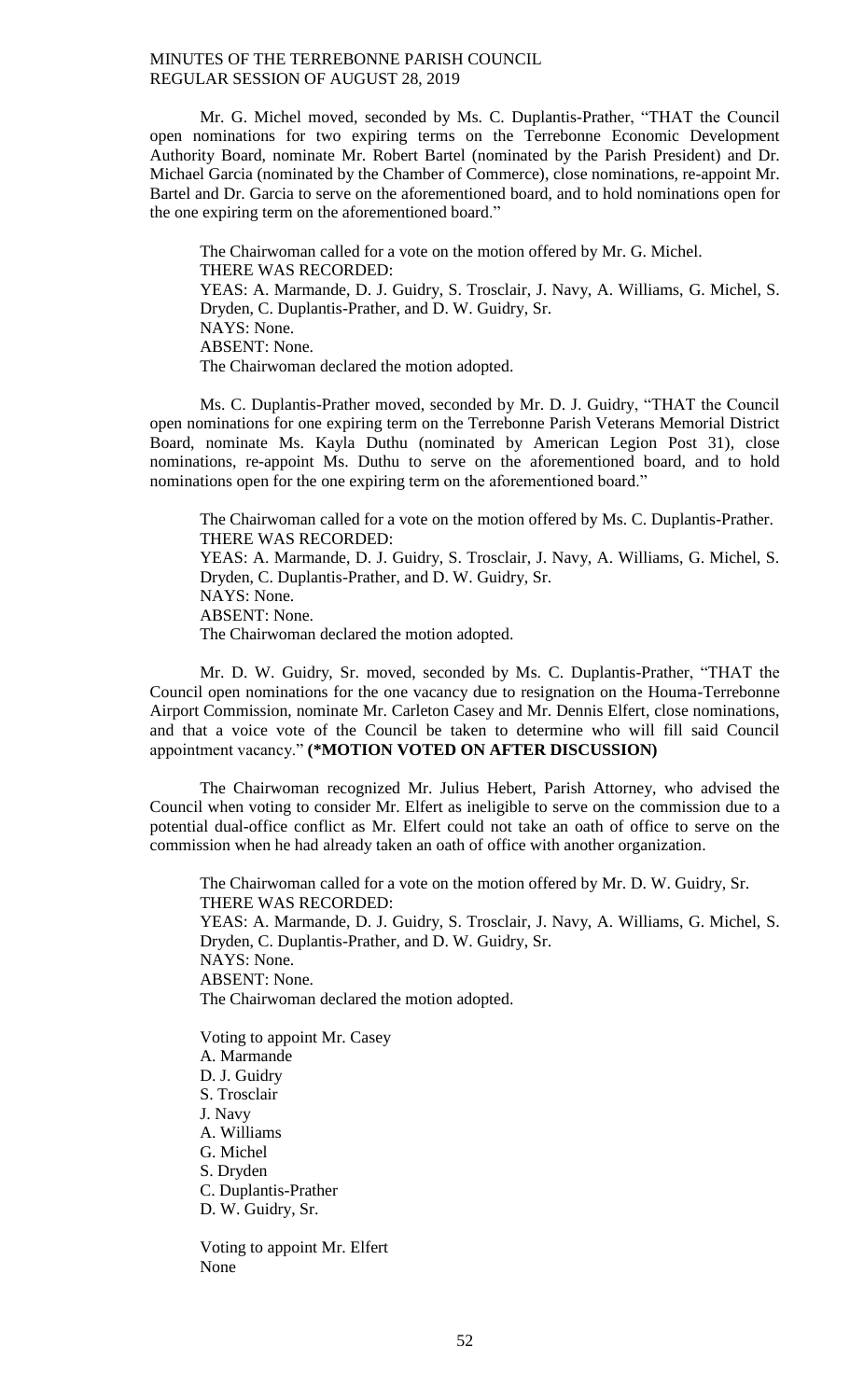Minute Clerk K. Hampton tallied the votes and they were recorded as follows: nine (9) votes for Mr. Casey and zero (0) votes for Mr. Elfert.

The Chairwoman announced that, as per the above voice vote, Mr. Casey was appointed to serve on the Houma-Terrebonne Airport Commission.

The Chairwoman recognized Mr. Carleton Casey, newly appointed Airport Commissioner, who thanked the Council for their support.

Several Council Members shared their optimism for Mr. Casey and the Airport Commission and offered several suggestions for maintaining and expanding programs for the airport that would also benefit the local communities.

Council Member C. Duplantis-Prather encouraged the public to attend the S.A.R.A.H. event being held on Saturday, August 31, 2019 from 2:00 to 8:00 p.m. She then encouraged the public to have their pets spayed or neutered in order to control the pet population.

Council Member S. Trosclair encouraged the public to keep all active military, veteran, law enforcement, firefighters, and first responders in their thoughts and prayers daily.

Council Member D. J. Guidry encouraged the public to be prepared and stay informed regarding potential tropical storm events and to clean out storm drains and secure any outdoor materials that could be hazardous during severe weather.

Council Member S. Dryden announced that the Football Jamboree would be held on Friday, August 30, 2019 at 6:30 p.m. with H. L. Bourgeois facing South Lafourche and Terrebonne facing E. D. White Catholic. He then asked Administration to contact AT&T concerning the placement of their 5G poles in area neighborhoods.

The Chairwoman shared some of her recent experiences regarding a resident suffering from backwater flooding on a private road and asked for clarification on the parish's ability to provide public drainage services to the privately owned roadway.

Upon the Chairwoman's request, Mr. Mike Toups confirmed that the resident lived on a private road and that the Parish had no rights-of-way or public interest which would allow them to service the area in question. He stated that for the parish to adopt the road as parish property, it would need to be requested by the landowner and constructed to parish standards at the landowner's expense. He then shared his optimism that current and future drainage projects will assist in addressing the flooding issues within the next few years.

The Chairwoman then asked that the Nuisance Abatement department take all necessary steps against the landowner of the property in question to hold them responsible for the private road's maintenance and address the issues of their residents.

Mr. S. Trosclair moved, seconded by Ms. C. Duplantis-Prather, "THAT, there being no further business to come before the Council, the meeting be adjourned."

The Chairwoman called for a vote on the motion offered by Mr. S. Trosclair. THERE WAS RECORDED: YEAS: A. Marmande, D. J. Guidry, S. Trosclair, J. Navy, A. Williams, G. Michel, S. Dryden, C. Duplantis-Prather, and D. W. Guidry, Sr. NAYS: None. ABSENT: None. The Chairwoman declared the motion adopted and the meeting was adjourned at 7:25

p.m.

## KEITH M. HAMPTON, MINUTE CLERK

## /s/ARLANDA J.WILLIAMS, CHAIRWOMAN TERREBONNE PARISH COUNCIL